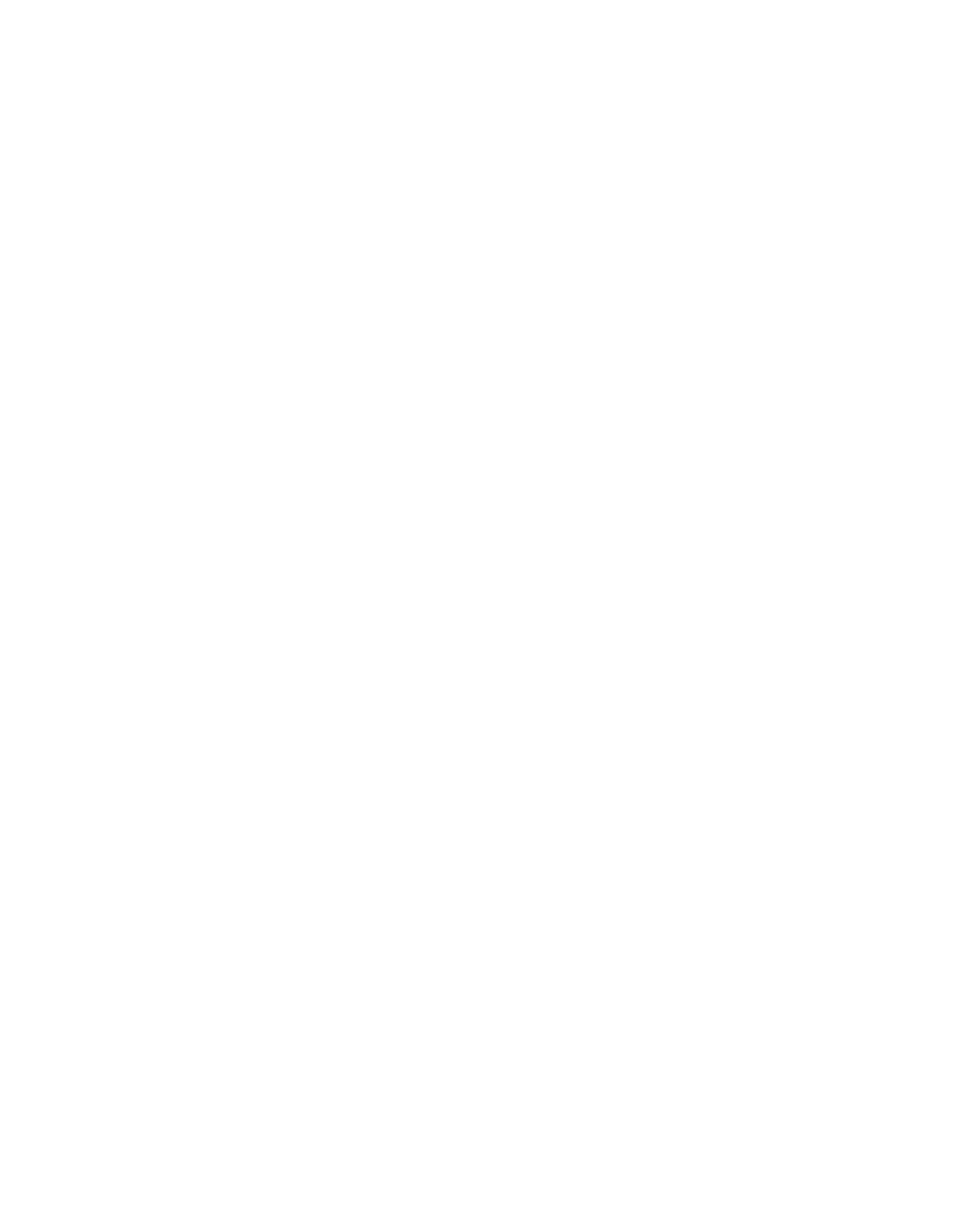# INDEX\_\_\_\_\_\_\_\_\_\_\_\_\_\_\_\_\_\_\_\_\_\_\_

|                                                           | Page 4  |
|-----------------------------------------------------------|---------|
|                                                           | Page 5  |
|                                                           | Page 5  |
| Paratransit in the Missoula Urban Transportation District | Page 5  |
|                                                           | Page 6  |
|                                                           | Page 6  |
|                                                           | Page 7  |
|                                                           | Page 7  |
|                                                           | Page 7  |
|                                                           | Page 8  |
|                                                           | Page 8  |
| Eligibility for the Service vs. Service Limitations       | Page 9  |
|                                                           | Page 10 |
|                                                           | Page 11 |
|                                                           | Page 11 |
|                                                           | Page 11 |
| <b>COMPANIONS / PERSONAL CARE ATTENDANTS </b>             | Page 12 |
|                                                           | Page 12 |
|                                                           | Page 12 |
|                                                           | Page 14 |
|                                                           | Page 14 |
|                                                           | Page 15 |
|                                                           | Page 15 |
|                                                           | Page 16 |
|                                                           | Page 17 |
|                                                           | Page 17 |
|                                                           | Page 17 |

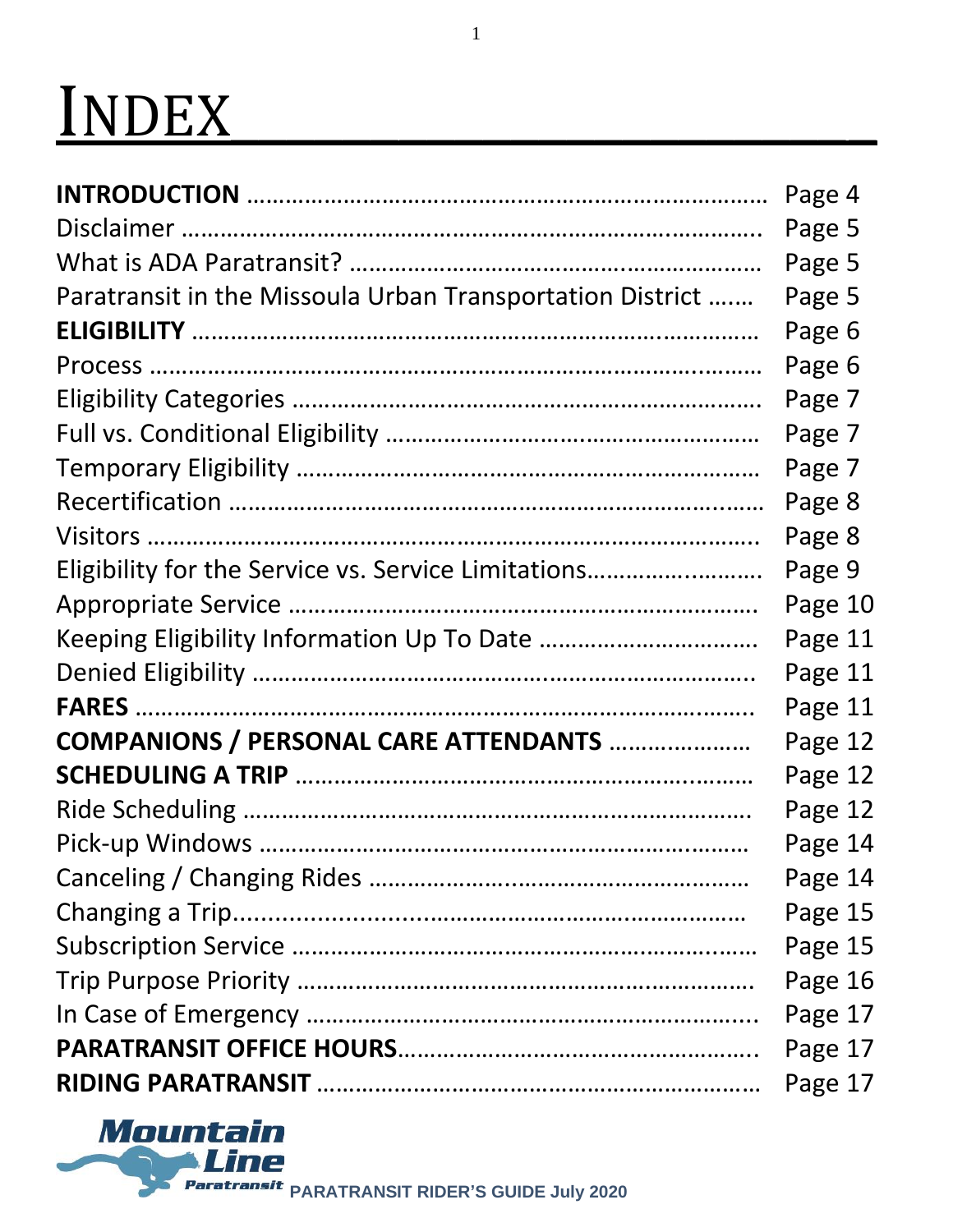|                                                               | Page 17 |
|---------------------------------------------------------------|---------|
|                                                               | Page 18 |
|                                                               | Page 18 |
| Riding On Assigned Vehicle with the Assigned Vehicle Operator | Page 19 |
|                                                               | Page 19 |
|                                                               | Page 20 |
|                                                               | Page 21 |
|                                                               | Page 21 |
|                                                               | Page 22 |
|                                                               | Page 22 |
|                                                               | Page 22 |
|                                                               | Page 22 |
|                                                               | Page 23 |
|                                                               | Page 23 |
|                                                               | Page 23 |
|                                                               | Page 24 |
|                                                               | Page 24 |
|                                                               | Page 24 |
|                                                               | Page 24 |
|                                                               | Page 25 |
|                                                               | Page 25 |
|                                                               | Page 26 |
|                                                               | Page 26 |
|                                                               | Page 27 |
|                                                               | Page 27 |
|                                                               | Page 27 |
|                                                               | Page 28 |
|                                                               | Page 28 |
| Operator Error / Circumstances Beyond a Riders Control        | Page 29 |
|                                                               | Page 30 |

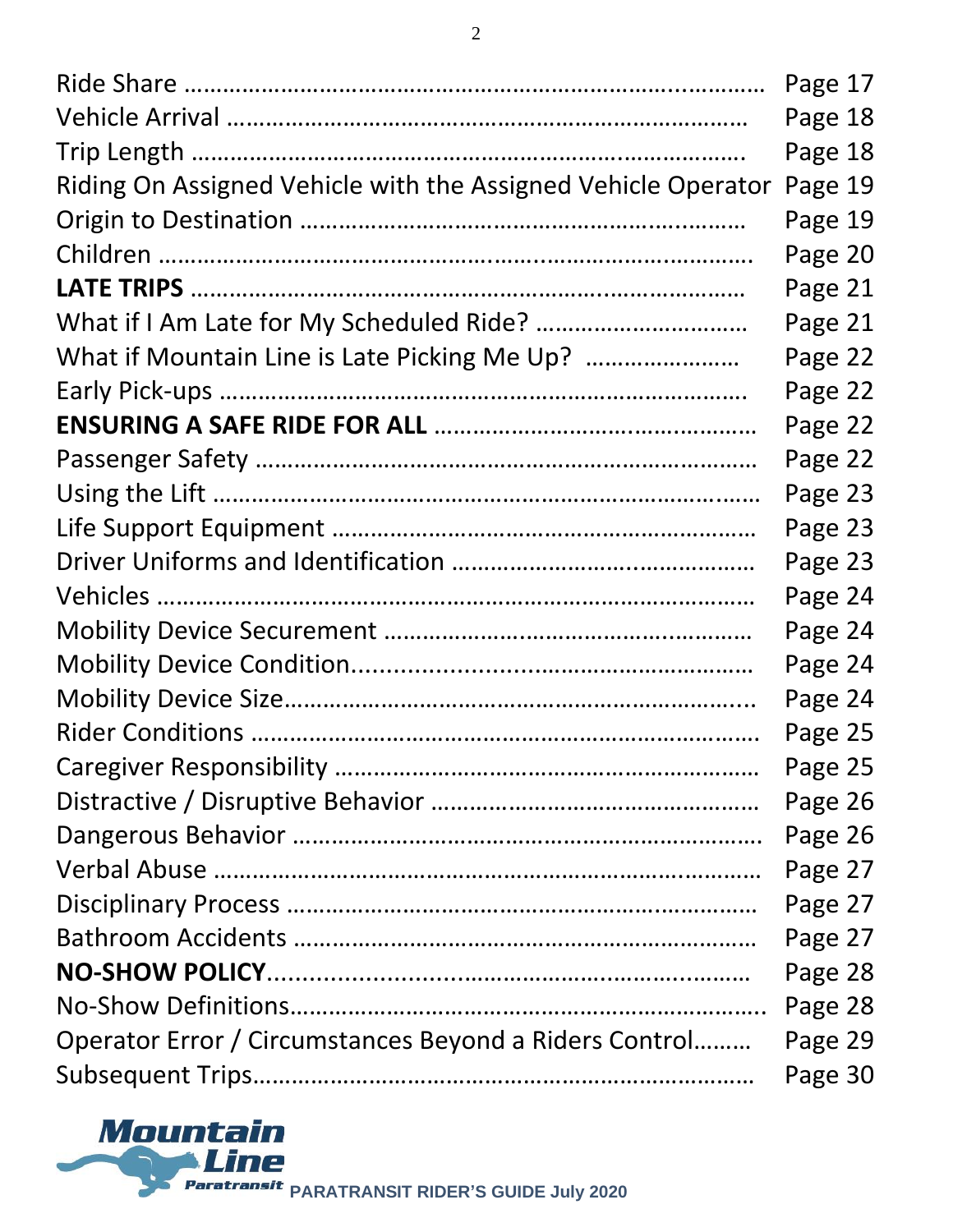|                                                  | Page 30 |  |
|--------------------------------------------------|---------|--|
|                                                  | Page 31 |  |
|                                                  | Page 31 |  |
|                                                  | Page 33 |  |
|                                                  | Page 33 |  |
|                                                  | Page 33 |  |
|                                                  | Page 33 |  |
|                                                  | Page 34 |  |
|                                                  | Page 34 |  |
|                                                  | Page 35 |  |
|                                                  | Page 35 |  |
|                                                  | Page 35 |  |
|                                                  | Page 36 |  |
|                                                  | Page 36 |  |
|                                                  |         |  |
|                                                  | Page 37 |  |
|                                                  | Page 42 |  |
| APPENDIX D: RIDER & DRIVER RESPONSIBILITIES      | Page 43 |  |
|                                                  |         |  |
| APPENDIX F: TIPS FOR RIDING PARATRANSIT  Page 48 |         |  |
|                                                  | Page 50 |  |

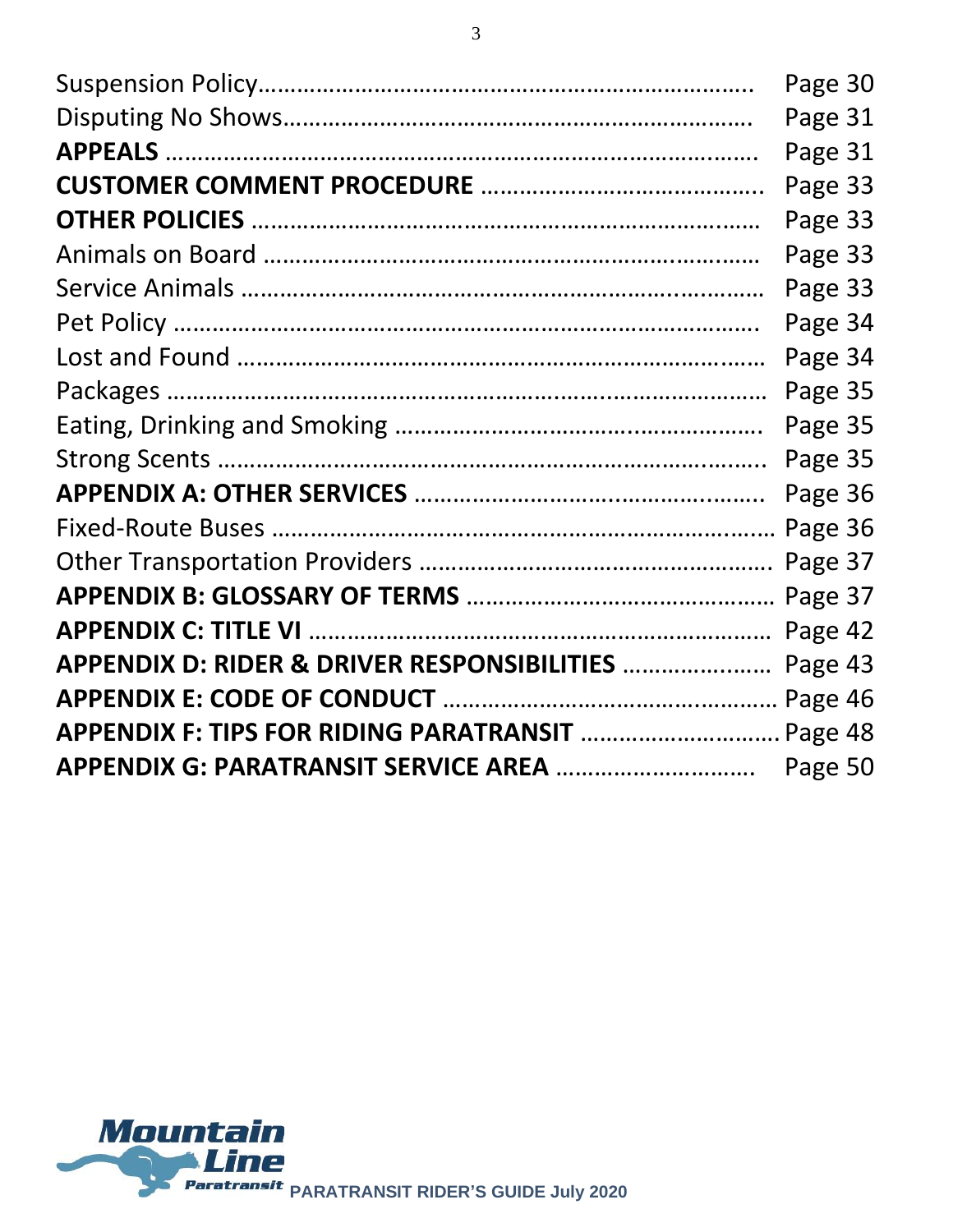## Introduction

The Mountain Line Rider's Guide outlines the operational policies and procedures approved by the Missoula Urban Transportation District (MUTD) Board of Directors and the Special Transportation Advisory Committee (STAC) and which comply with The Americans with Disabilities Act (ADA) Paratransit service guidelines. The information contained within the Rider's Guide is crucial to the appropriate use and understanding of Mountain Line's ADA Paratransit origin-to-destination services. It is extremely important to understand the process for negotiating ride reservations and the policies controlling this valuable and costly service. ADA Paratransit is a "safety net" designed to provide persons with disabilities equal access, not special service. You will negotiate your trip times, ride with other passengers, make multiple stops, and could wait up to thirty (30) minutes for your ride.

Please feel free to contact Mountain Line office staff at 721-3333 or the Paratransit scheduler at 721-2848 if there are questions or concerns about any of the information outlined in this handbook. These policies and procedures are continually evaluated and may be amended, modified or terminated at any time at the sole discretion of MUTD.

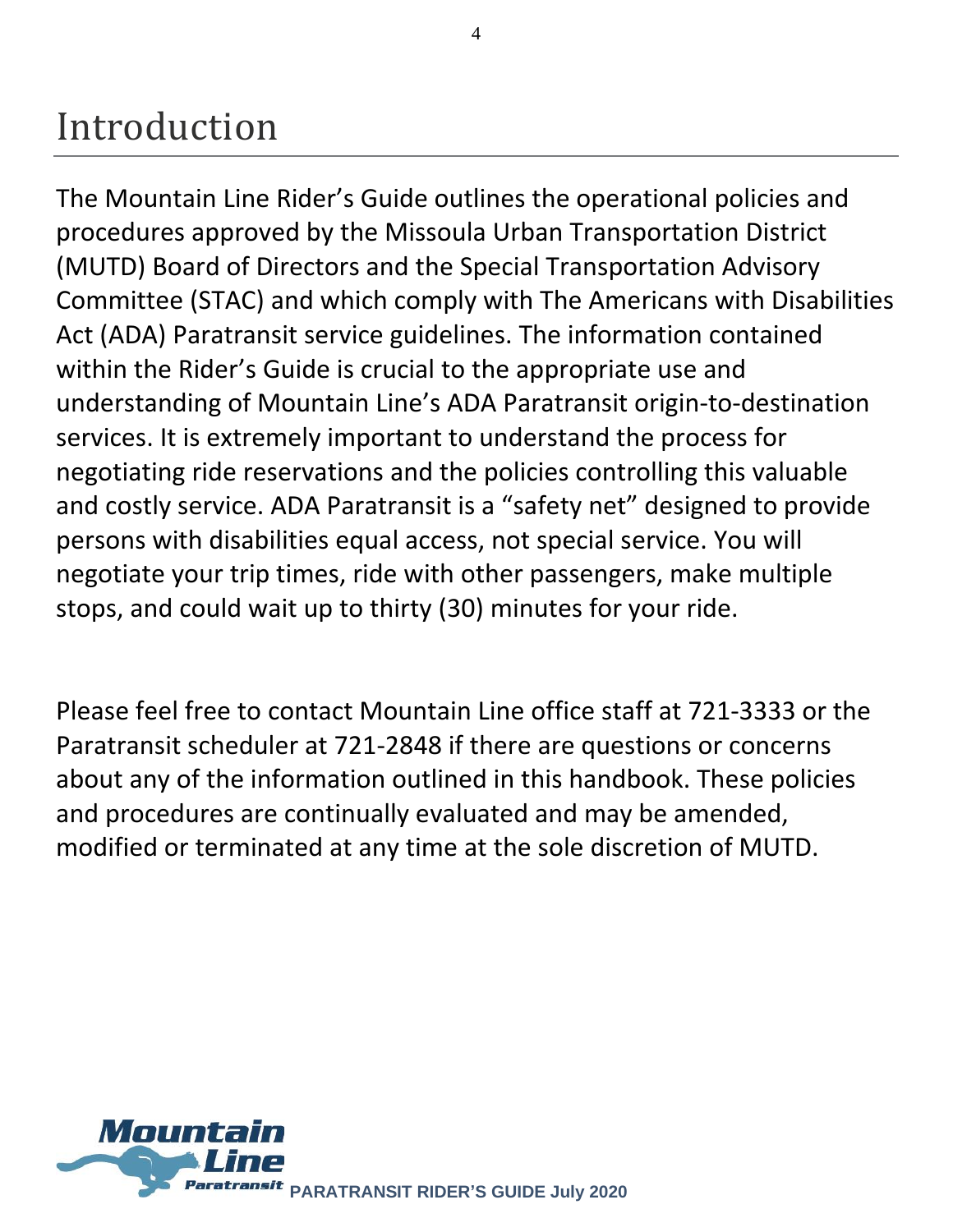#### **Disclaimer**

The information in this booklet is subject to change. Please consult Mountain Line Paratransit scheduling staff for the most current information.

Electronic copies of this document can be found online at [www.mountainline.com.](http://www.mountainline.com/)

#### **What is ADA Paratransit?**

The Americans with Disabilities Act (ADA) was signed into federal law in 1990. It prohibits discrimination against persons with disabilities in the areas of employment, public services such as transit, public accommodations, private services, and telecommunications. The ADA requires all public transit operators to provide a special service to eligible disabled individuals whose disabilities prevent them from using lift- or ramp-equipped public transit. This special service, called "paratransit service," is required by the ADA to complement fixed-route public transit service. For this reason, it operates at similar times and in similar areas as public transportation (defined by the ADA as a minimum of threequarters of a mile on either side of existing public non-commute fixedroute transit). The ADA also requires transit operators to establish specific eligibility criteria for users of paratransit service and that there be no trip priorities given (e.g. medical versus recreation).

#### **Paratransit in the Missoula Urban Transportation District**

Mountain Line Paratransit is responsible for provision of paratransit service within the service area which complements local fixed-route transit service.

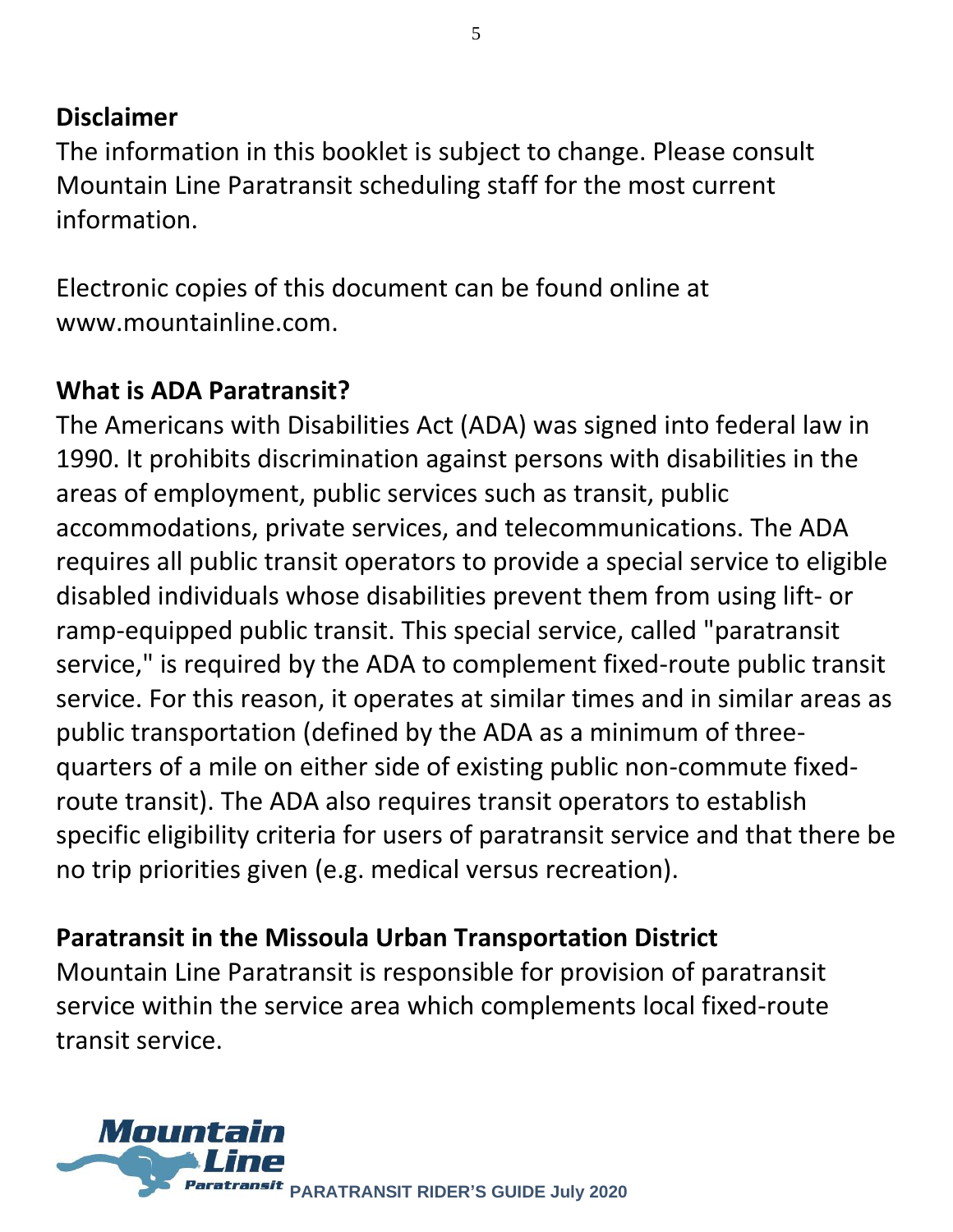# Eligibility

#### **Process**

To be considered eligible for paratransit service, you must fill out a Mountain Line Paratransit application. The application consists of an Eligibility Questionnaire and a Professional Verification, which your health care professional must complete. This application will focus on what prevents you from using Mountain Line's fixed-route service. For questions about this process, or to request an application and release, contact Mountain Line Paratransit at (406) 721-2848.

Applications are also available online at www.mountainline.com. Eligibility determinations can take up to 21 days from the time the application is received (though in most cases it is determined much sooner).

Applicants are required to have the condition that prevents them from independently using public fixed-route transportation verified by a licensed professional at the time of applying. Within the 21-day period, Mountain Line Paratransit may follow up with your physician or appropriate third-party professional to validate disabilities and functional limitations.

Incomplete applications can delay the process, so be sure to fill out your application completely to avoid any delay.

Once you are found eligible you will receive a letter informing you of this determination and outlining any conditions of eligibility. You are then certified eligible to ride paratransit anywhere in the United States.

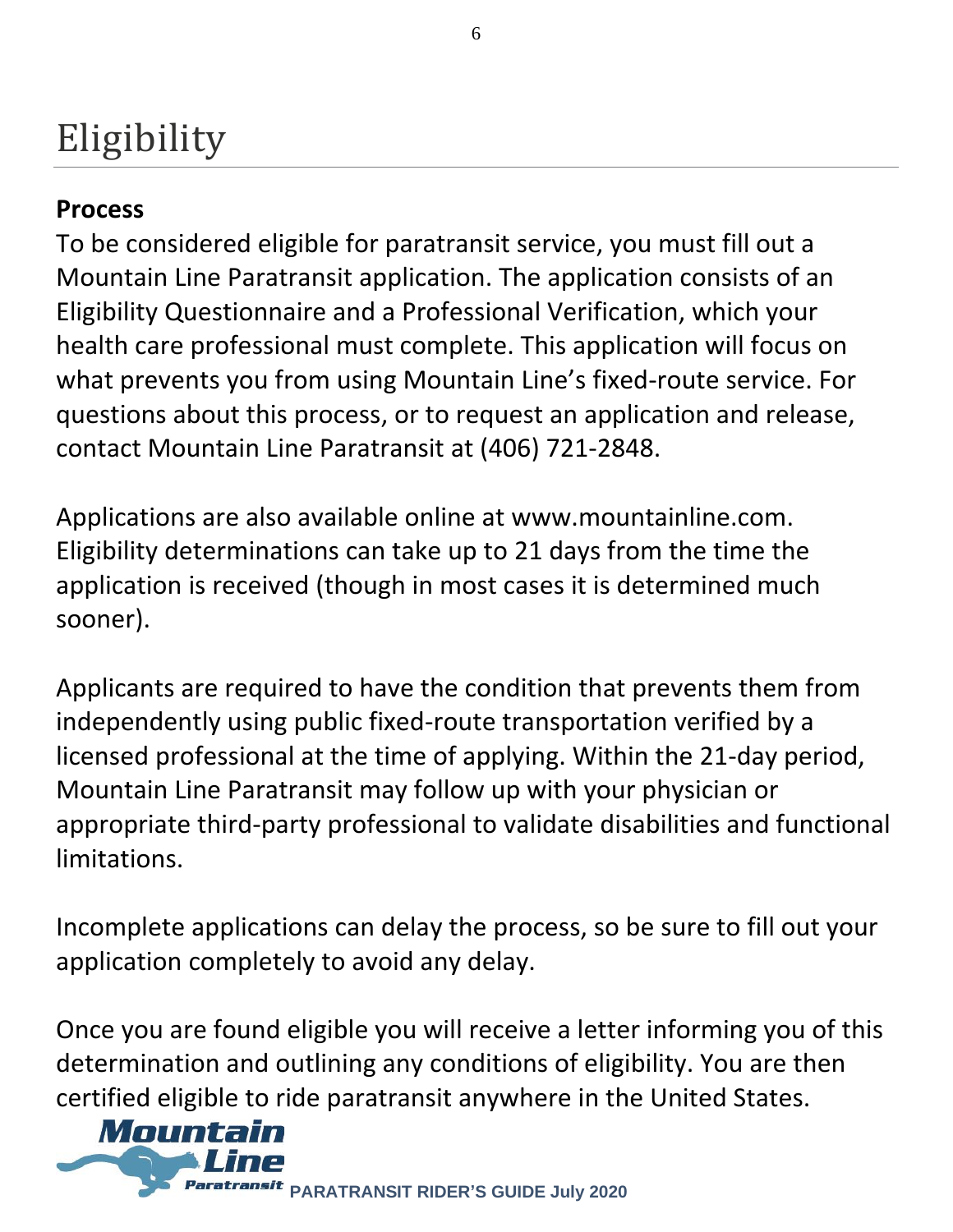#### **Eligibility Categories**

In order to become eligible, you must qualify under **one or more** of the following ADA eligibility criteria:

- You are unable to independently board, ride, or exit an accessible Mountain Line fixed-route bus because of your disability.
- You are able to independently board, ride, and exit an accessible bus, but a lift cannot be deployed at your stop. (Please note: All Mountain Line buses are lift or ramp equipped.)
- You are unable to travel to or from a bus stop because of your disability.

#### **Full vs. Conditional Eligibility**

Passengers may be considered "unconditionally" or "conditionally" eligible.

Unconditionally eligible riders are those riders whose inability to ride the bus is not based upon conditions that change. Conversely, conditionally eligible passengers include passengers who are eligible for paratransit only when certain conditions exist (e.g., seasonal weather, darkness, geographical / architectural barriers, and distance). Conditionally eligible passengers are required to use fixed-route service whenever conditions permit. Both certifications are for a period of two years.

#### **Temporary Eligibility**

Riders may also be determined to have "temporary" eligibility based upon a condition that is expected to be short-term, but prevents them from riding fixed-route service.

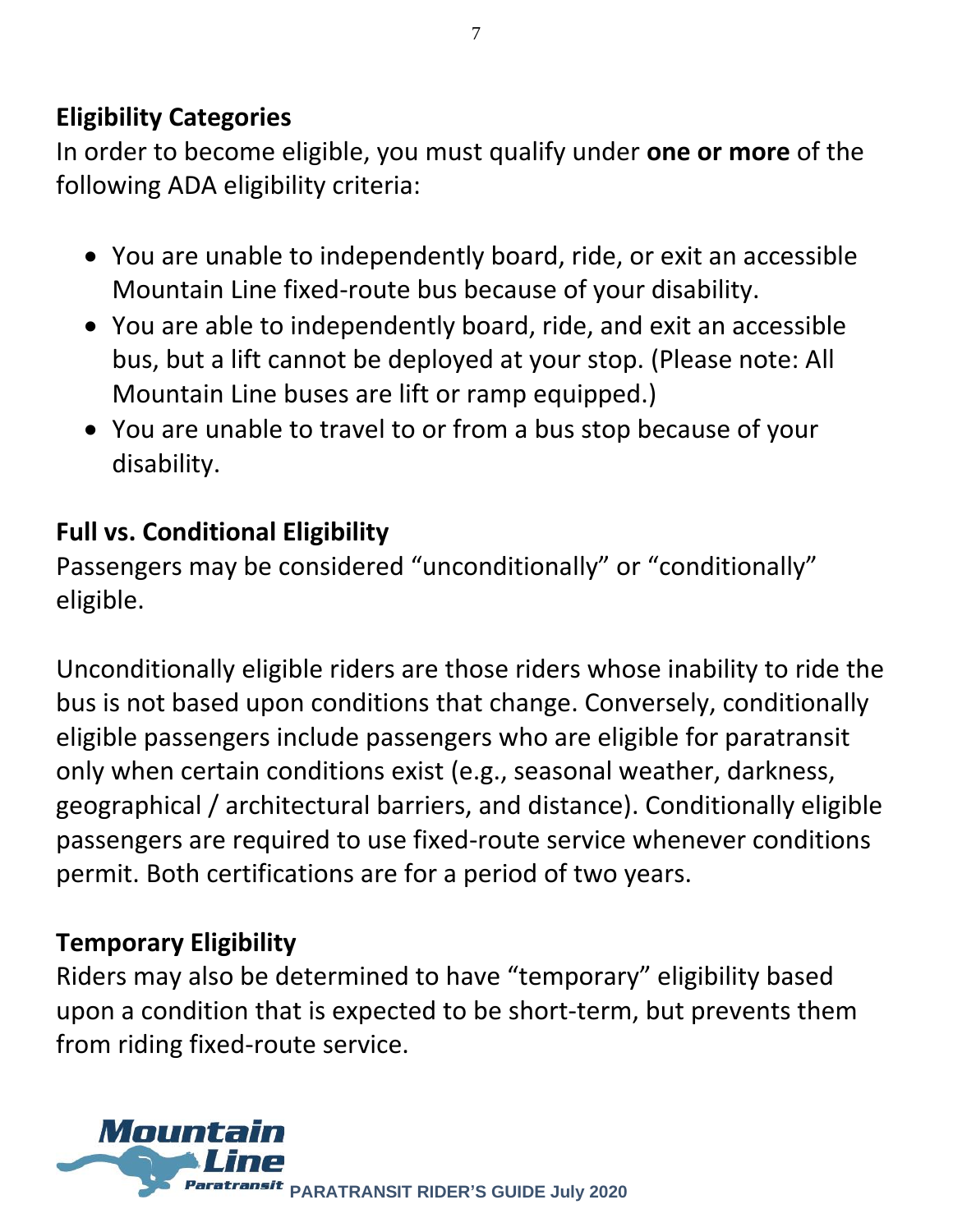#### **Recertification**

Recertification of eligibility is required every two years (less with a temporary disability).

#### **Visitors**

You do not need to be a resident of the Missoula Urban Transportation District (MUTD) to use Mountain Line Paratransit. ADA-eligible visitors from outside the District may use Mountain Line Paratransit service for any combination of 21 days of service during any 365-day period beginning with the visitor's first use of the service.

To qualify as a visitor, you must:

- Be a card-carrying ADA passenger, with confirmed eligibility in a different transportation district, or,
- Provide proof of residency **and** either self-certify that you have a disability that prevents you from using fixed-route service **or** provide proof of disability.

Conversely, once you are ADA-certified to use paratransit by Mountain Line Paratransit, you are also eligible to receive paratransit services in other cities and states. We suggest you contact the transit agency in the city to which you plan to travel prior to your trip. They will give you information about arrangements, fares, operating times, and schedules.

To avoid misunderstandings and unreasonable expectations, it is essential that you understand the limitations of Mountain Line's ADA Paratransit origin-to-destination service.

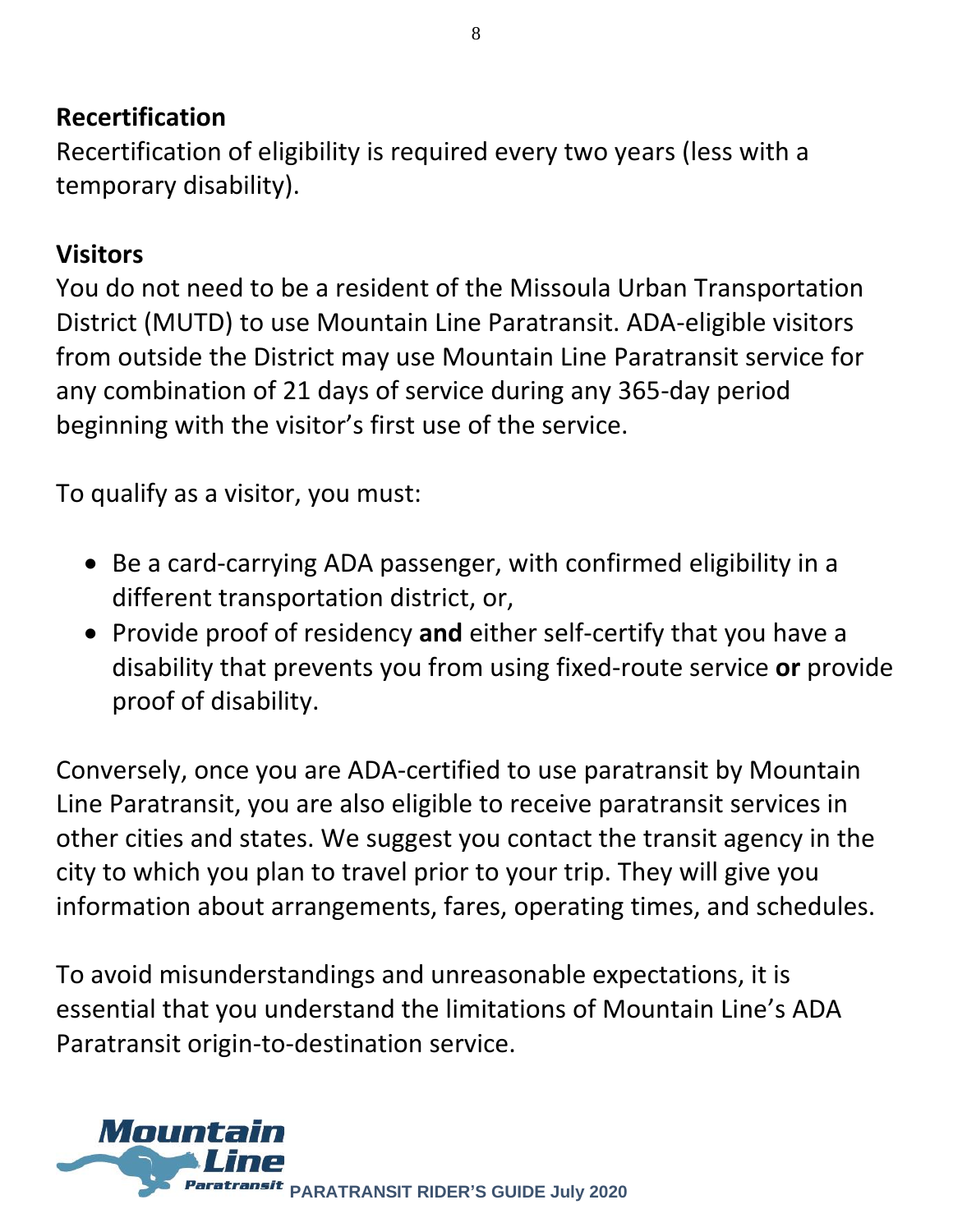#### **Eligibility for the Service vs. Service Limitations**

Mountain Line Paratransit provides trips to those found to be eligible. However, as with any service, there are limitations. Eligibility for the service does not always mean that the service will be able to serve you in every situation. The following are a few service limitations you may encounter.

- The ADA requires paratransit to be available within ¾ of a mile of an active fixed-route. If your pick-up or drop-off location is outside this area, or if the bus route that paratransit is required to complement is not running, your ride will not be scheduled.
- The geographical location of some pick-up and drop-off locations can cause limitations. If it is determined that a location you would like to travel to or from is not safe to maneuver in one of our paratransit vehicles, we will not be able to serve that location (e.g. dangerous double parking, required backing of the vehicle, low hanging branches, no safe area to load the client, etc.). In this case, arrangements may be made for an alternative pick-up address that is safer.
- Another limitation on the system lies in the safety and security policy. Every effort will be made to offer you the level of assistance that you need. However, drivers may not be able to leave the line of sight of their vehicle or travel more than 50 feet from their vehicle when other passengers are present. Furthermore, our policy limits assistance to or from the outermost threshold of a building. This is often a lobby at a hospital or the beginning of an exterior staircase at an apartment complex. We are unable to assist you past these points. We recommend you travel with a Personal Care Attendant should you require further assistance.

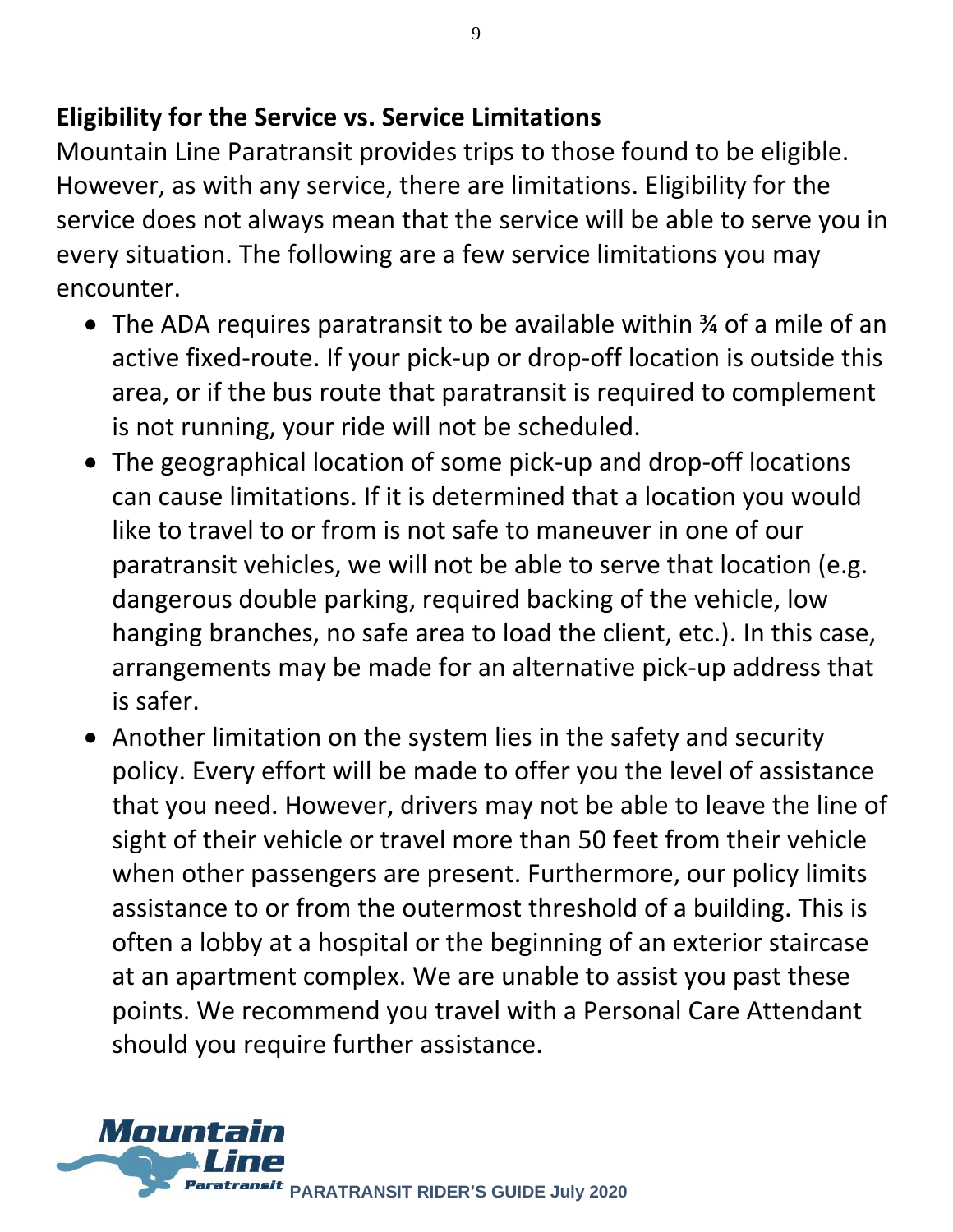#### **Appropriate Service**

Though paratransit provides a wonderful service to those in need, it does not work for everyone in every situation. Due to the nature of shared ride services, paratransit passengers may be required to accept a time that is up to an hour earlier than requested for pick-up and arrive early at their destination. Flexibility is key for you as a paratransit rider. As it is a shared ride service, you will often have to make several stops in route to your destination. Individuals requiring a direct trip to or from their destination should consider other transportation options.

Paratransit is not emergency medical transportation. Call 911 if you are having a medical emergency. We are unable to transport individuals needing to ride on a gurney or who are physically unfit to complete their trip safely on paratransit.

Please understand that paratransit drivers are not caregivers. Drivers are there to safely transport you from your origin to your destination. Behaviors that keep drivers from being able to perform this duty may be grounds for removal from the service (e.g. removing one's seatbelt and moving about the vehicle while it is in motion, uncontrollable screaming, etc.). If you need assistance, we highly recommended that you bring a Personal Care Attendant.

Please be aware that some disabilities require more personalized levels of service than Mountain Line Paratransit is able to provide.

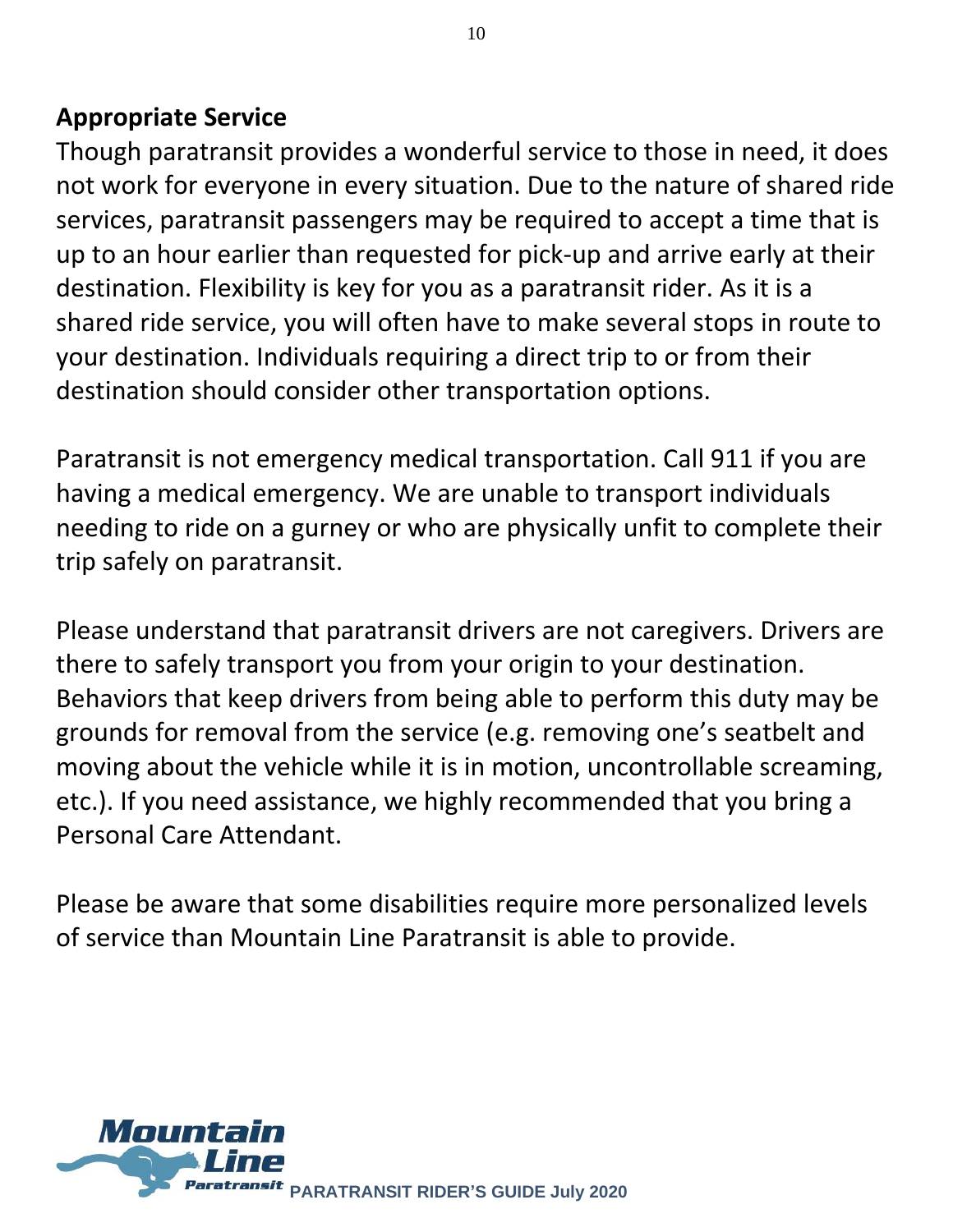#### **Keeping Eligibility Information Up To Date**

It is very important that you keep your eligibility information up to date to limit confusion, and so that Mountain Line Paratransit has current emergency contact information on hand. Call Mountain Line at (406) 721- 2848 if there is a change in the following:

- Your address or telephone number (including cell phones).
- Your emergency contact's name or telephone number.
- The type of mobility device you are using.
- Your physical or mental condition.
- Your need for a Personal Care Attendant.

#### **Denied Eligibility**

If you submitted an application for ADA paratransit eligibility, and a determination was made that you do not qualify for paratransit or are conditionally eligible for the service (such as eligible only during winter weather), a letter will be mailed explaining the reason(s) for the conditions or denial of service and advising of the procedure to follow if an appeal is desired. (See "Appeals" page 31)

### Fares

Mountain Line Paratransit is a "Zero-Fare" service. You will not need to pay a fare for your trips.

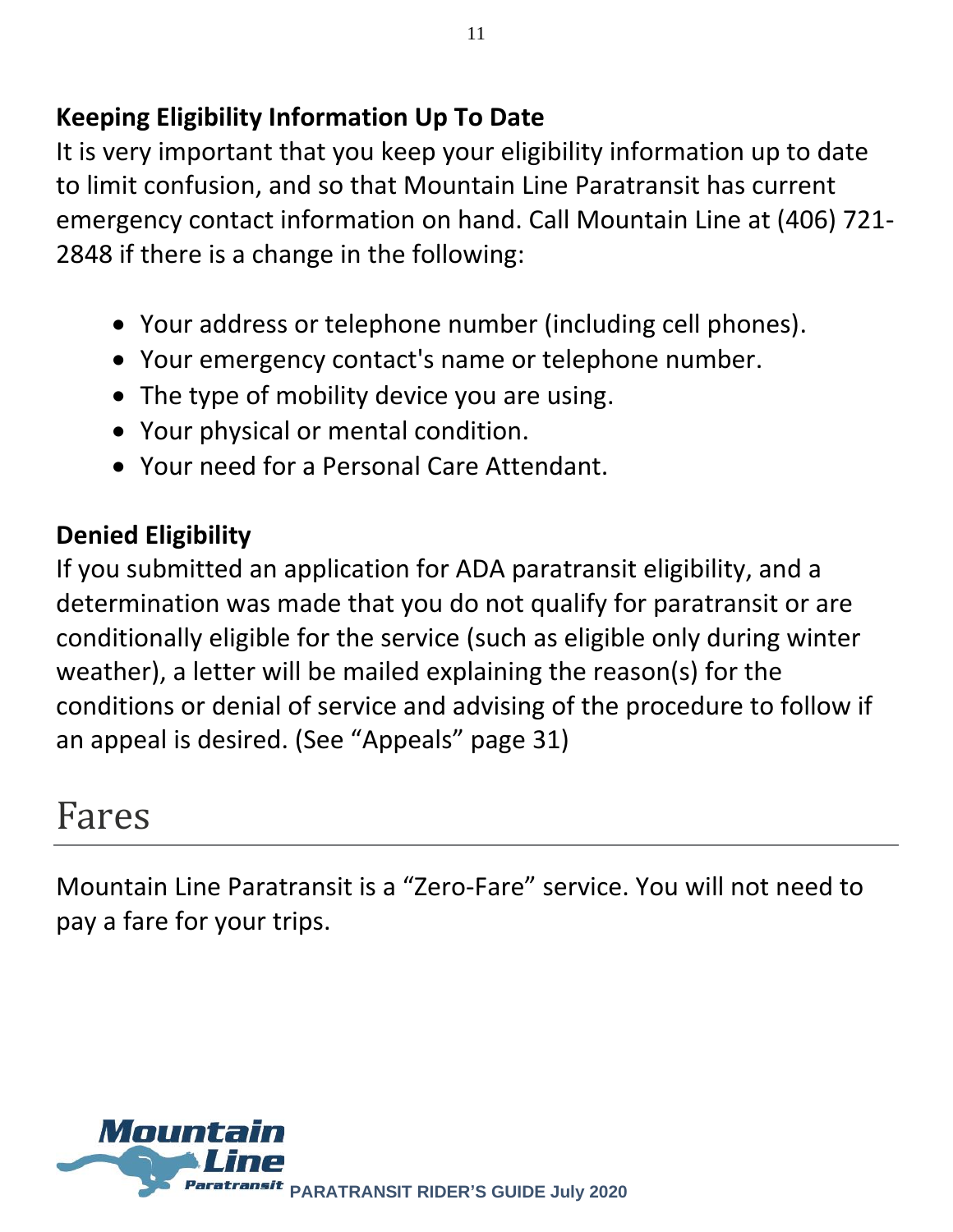# Companion / Personal Care Attendants

You may bring one additional rider along with you on your Paratransit ride as long as they are traveling to and from the same locations. This additional passenger does not need to be eligible for the service and are considered a "companion."

You may also bring a Personal Care Attendant (PCA) to assist you during your ride.

Every rider is allowed one companion and one PCA under ADA regulations. Be sure to alert the scheduler if you will be traveling with a PCA, companion, or service animal at the time of booking.

# Scheduling a Trip

#### **Ride Scheduling**

You must schedule your paratransit rides in advance. Mountain Line will accept trip reservations until 4:30 p.m. the **business day** prior to the trip and no more than fourteen (14) days ahead. We will also accept reservation requests for Monday service until noon the Saturday prior. Mountain Line may not be able to accommodate reservations made after the cutoff time the day prior to the requested date. You can schedule your trip by calling:

> Mountain Line Paratransit (406) 721-2848 Until 4:30 p.m. Monday – Friday Until 12:00 p.m. Saturday

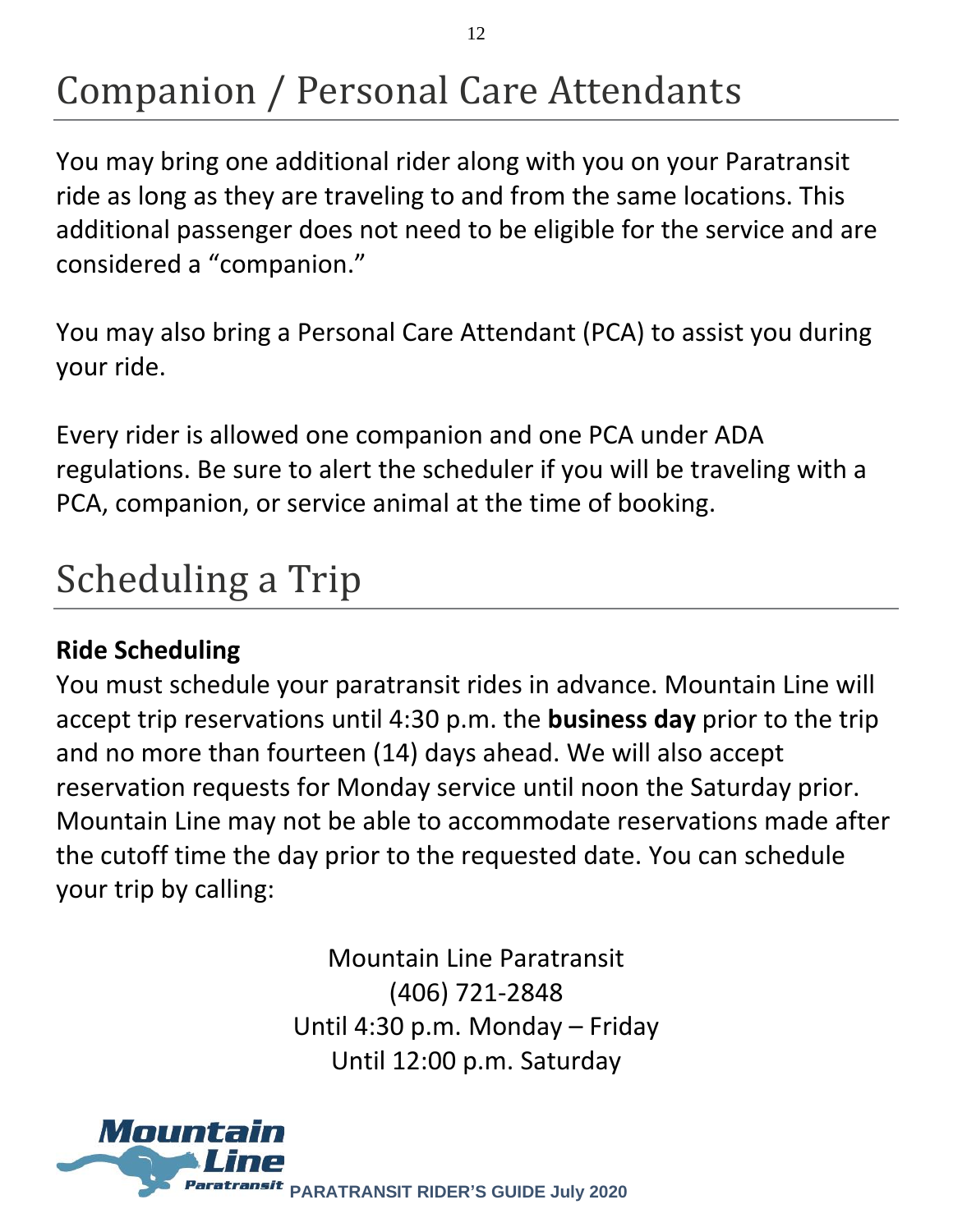If your call goes to voice mail, please leave the following information and the scheduler will call you back with your available trip times. Be sure to advise Mountain Line of your total travel needs, so that schedulers may schedule appropriate travel time for your trip. Let the scheduler know of any special transportation needs you have (e.g. escort to or from threshold, help with a package, etc.).

When scheduling a paratransit trip, please be prepared to give the scheduler the following information:

- 1. Your name
- 2. The day and date you would like transportation
- 3. The time you would like transportation
- 4. Your pick-up address
- 5. Your destination's address and any scheduled appointment you might have at that location
- 6. Your return time and return address
- 7. Whether a personal care assistant or companion will accompany you and whether that person will have any special needs (e.g. mobility devices, children, service animals, pets in a carrier, etc.)
- 8. Whether you will be using a cane, walker, or other mobility device
- 9. The telephone number we can reach you at

Your scheduler will offer you the best reservation time possible. However, the exact pick-up time you want may not be available. We understand that this can be frustrating but ask you to remember that paratransit is a shared-ride service and flexibility is required.

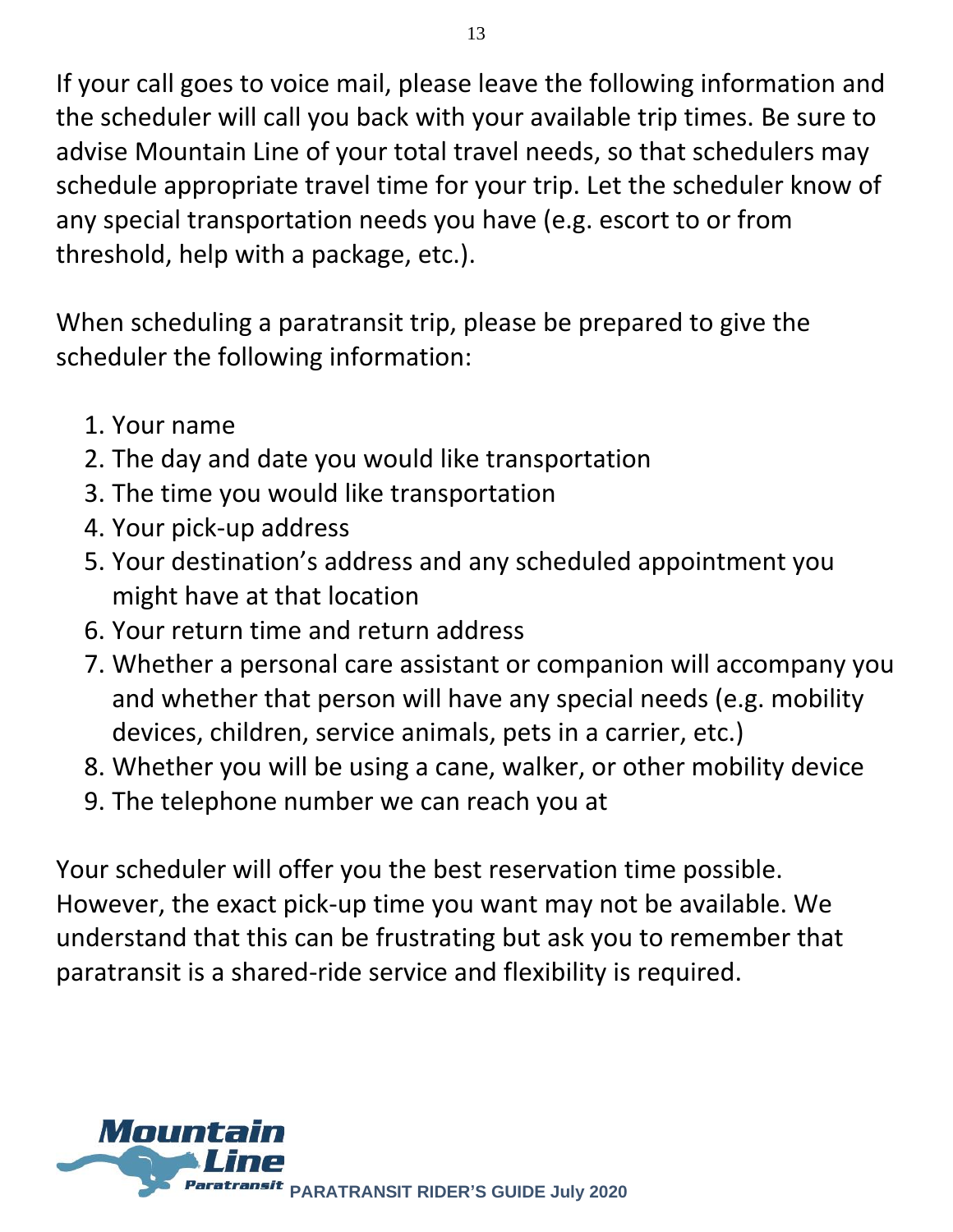#### **Pick-Up Windows**

At the time you call, you will be given a range of time for pick-up. This is referred to as your pick-up window. This thirty-minute period is when you can expect your pick-up to occur. You are expected to be ready to board the vehicle when the driver arrives at any point within this window.

#### **Cancelling / Changing Rides**

Paratransit is a vital community resource, and there is limited public funding to support it. Cancellations are a major contributor to service costs and system inefficiency. Rides that cancel too late do not allow scheduling another trip in their place and result in wasted expense and unused capacity. Failure to cancel with enough advance notice (2 hours before the scheduled time) so that rides can be reassigned impacts the system and can lead to suspension of service (see "No Show Policy" page 28).

You can help by making sure you only schedule rides you plan to take. For your convenience a 24-hour voice mail can be reached at (406) 721- 2848.

Please cancel trip reservations as soon as possible. A cancellation made less than 2 hours before the scheduled pick-up will be recorded as a noshow. When cancelling a trip, passengers are responsible for providing the following information:

- 1. Name of passenger
- 2. Time and date of scheduled pick-up
- 3. Exact destination address

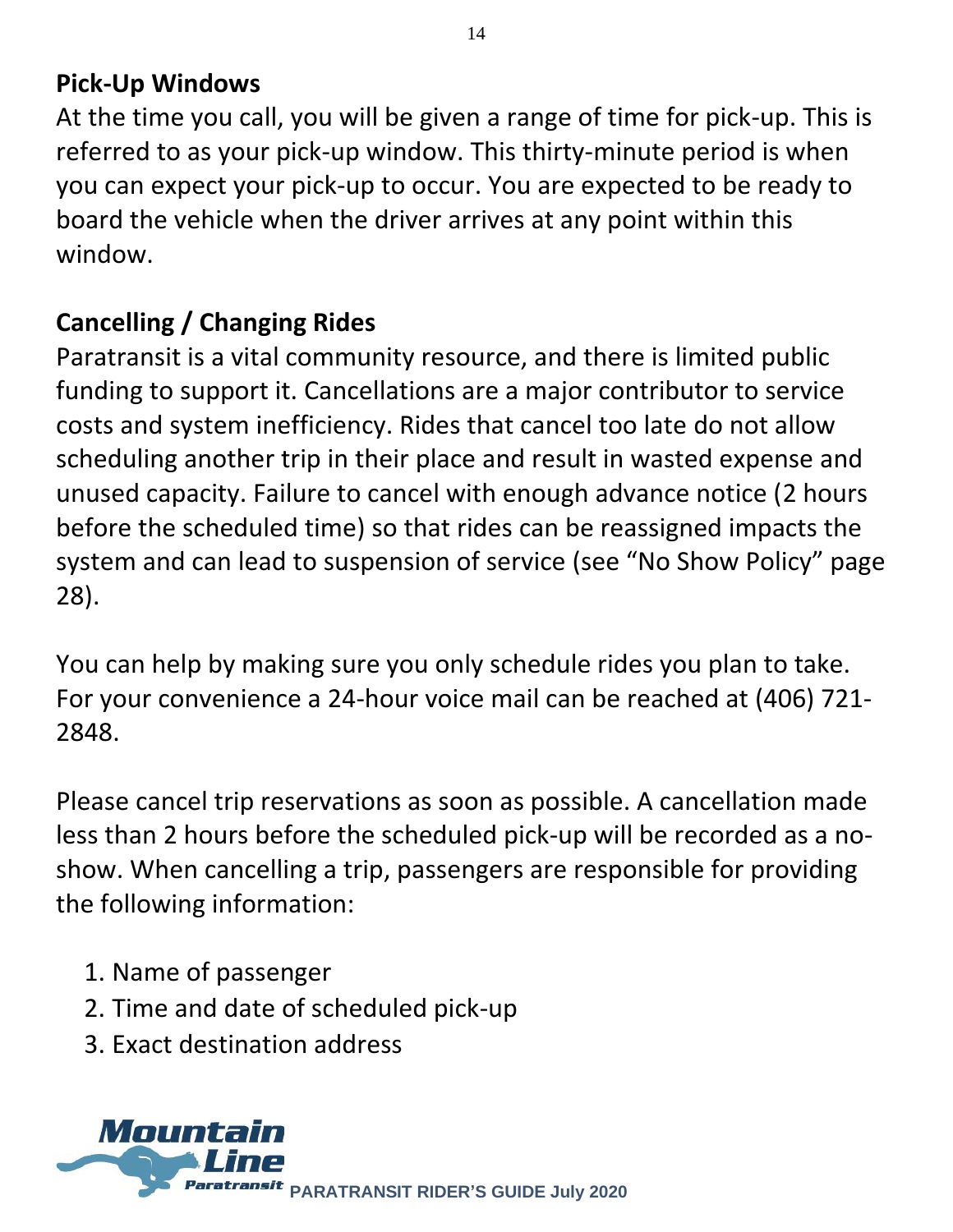4. Whether or not another trip scheduled for that day is also being changed

Please remember that the earlier you cancel a trip reservation, the greater the chance another passenger will be able to use the time.

#### **Changing a Trip**

When making a change to a scheduled pick-up, call the reservation line at (406) 721-2848 to make the change at least one day prior to the scheduled pick-up. Mountain Line will make a good faith effort to accommodate requests for same-day changes but cannot guarantee that all changes can be accepted. When you change a destination or time, it may change your pick-up or drop-off time. Passengers are responsible for providing the following information:

- 1. Time and date of scheduled pick-up
- 2. New destination address, if applicable
- 3. New telephone number, if applicable
- 4. Status of any other scheduled trips for that day
- 5. New time of scheduled pick up, if applicable

#### **Subscription Service (Standing Orders)**

If you need to go to the same place on a regular basis (work, school, etc.) you can request subscription service. Once subscription service has been set up, Mountain Line will continue to pick you up without the need for you to make an individual reservation for each trip.

It is important to remember when you have a subscription trip to call and cancel if you will not be able to take your ride. Failing to do so wastes time that could be used to provide this valuable service to others. Missing

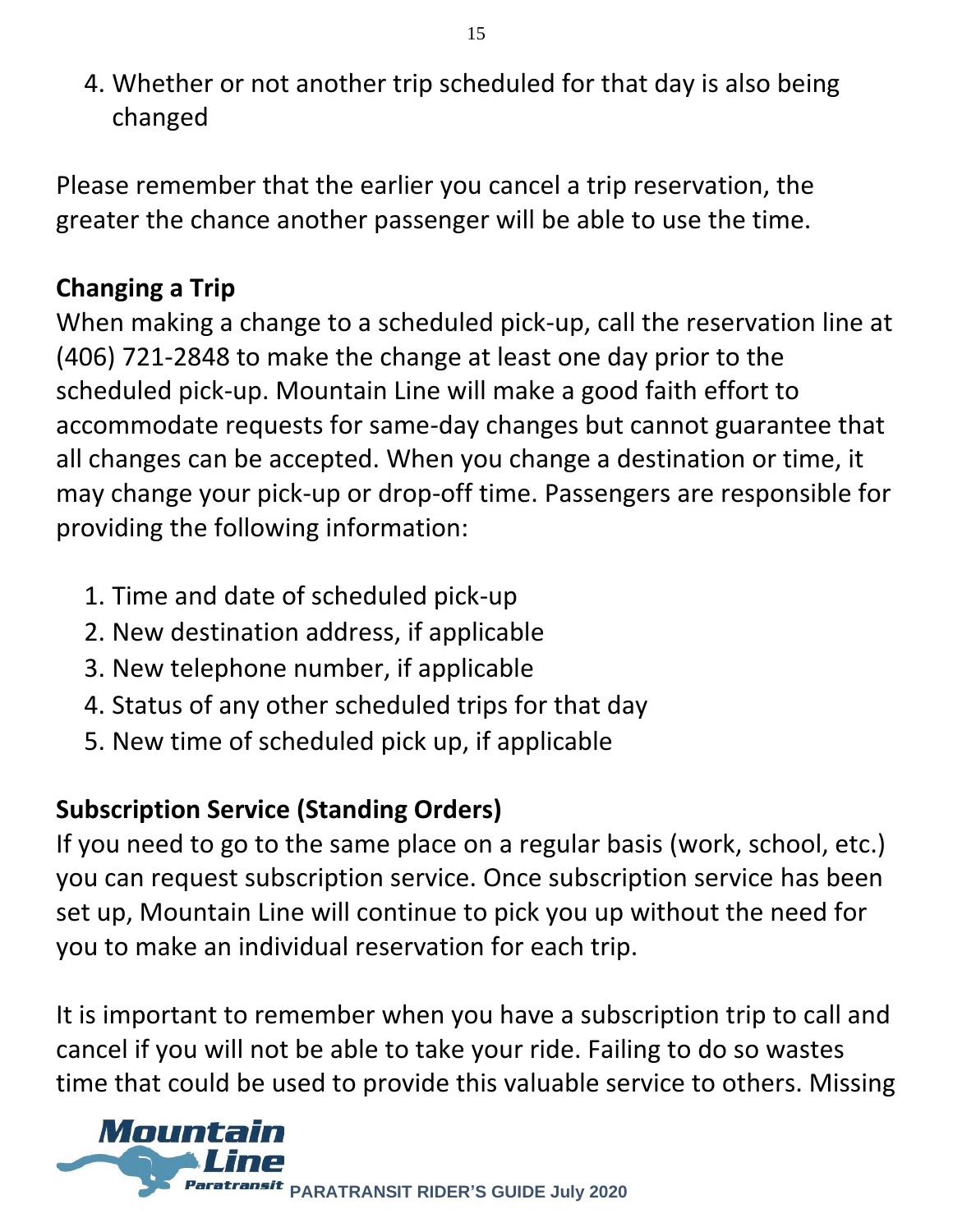your ride will result in a no-show. If you no-show more than ten percent (10%) of the trips that you schedule within the month, you will be subject to suspension from the service under Mountain Line's no-show policy, and you will not be eligible to use subscription service for a period of two (2) months. Reinstatement of subscription service is at the discretion of Mountain Line and will require a review of your standing with regards to our no-show policy.

It is important to note that the ADA states that no more than ½ of all rides taking place at one time can be reserved for subscription service. If there is no immediate space for your subscription, you may be put on a waiting list. While you are on the waiting list, you can make individual reservations for each day's trips in the normal fashion.

Call the customer services center to request a **Subscription Service Request Form** at (406) 721-2848.

#### **Trip Purpose Priority**

Paratransit is an equal right and it is against the law to give priority to one trip over another. Trips are scheduled to allow for the maximum number of individuals to ride within the parameters set forth by the ADA without prioritizing according to purpose or destination.

Trips may be reserved from one (1) day to fourteen (14) days in advance. Early booking helps our scheduling department, as it provides more time to put together a quality schedule. Early booking also increases the odds of getting a time closer to your preference.

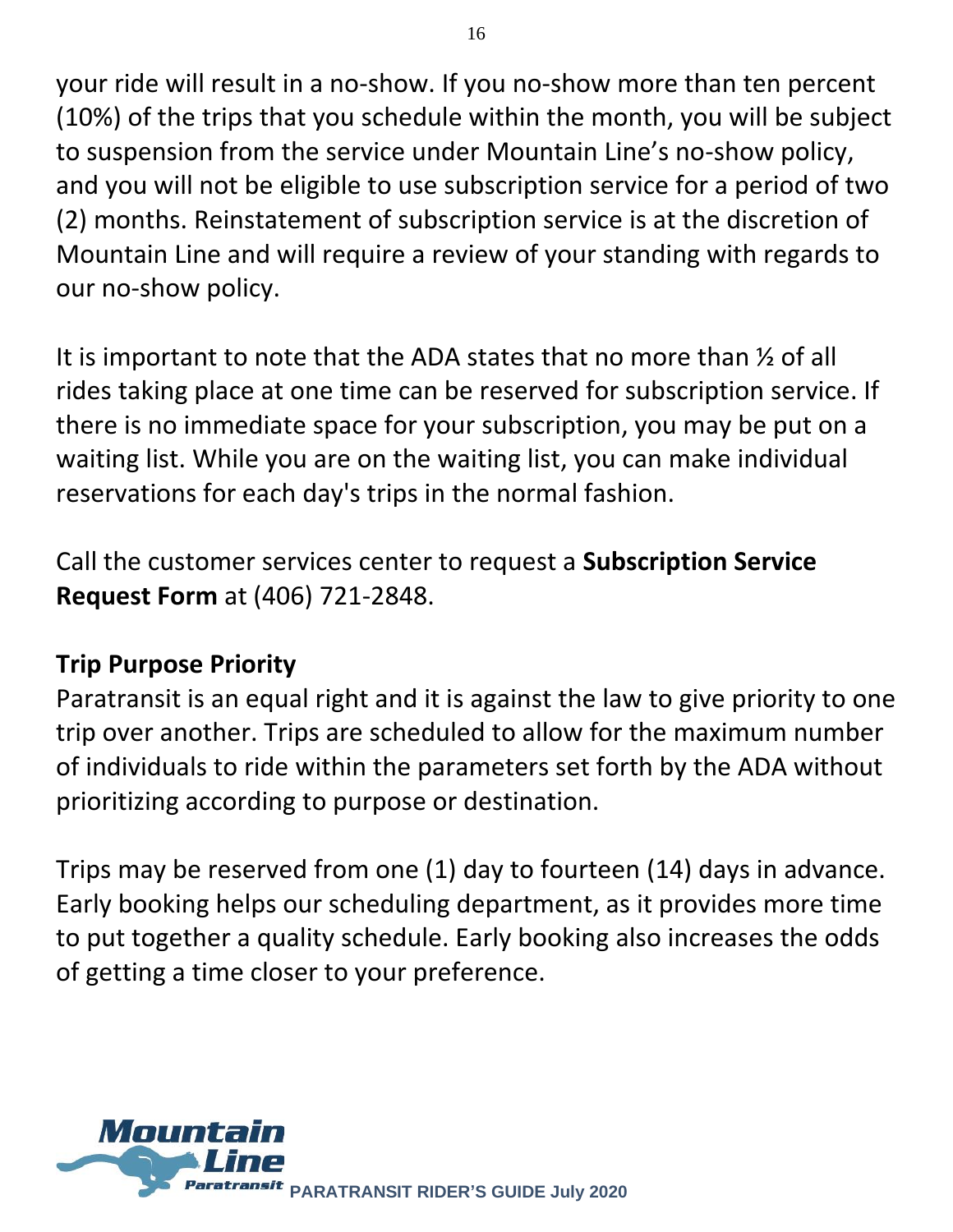#### **In Case of Emergency**

Paratransit is not emergency medical transportation. If you are at home or out in the community and have a medical emergency, call 911.

If there is a medical or health emergency on board the paratransit vehicle, the driver will pull over, call dispatch (who will in turn call 911 and your emergency contact), and wait for a medical professional to arrive.

### Paratransit Office Hours

#### **Regular Office Hours**

The Mountain Line Paratransit office is available for customer service from 6 a.m. to 9 p.m. Monday through Friday, and 9 a.m. to 6 p.m. on Saturday.

#### **Paratransit Office Closed**

The Mountain Line Paratransit office is closed Sunday and federal holidays.

## Riding Paratransit

#### **Ride Share**

Mountain Line Paratransit service is a shared-ride system. Other passengers may be on board during transit to your destination. Your scheduled pick-up times or route of travel may be altered so another passenger can be accommodated. The vehicle may stop and pick up other riders as it proceeds to your destination. Shared rides lower the cost of paratransit service by increasing system productivity. Mountain Line

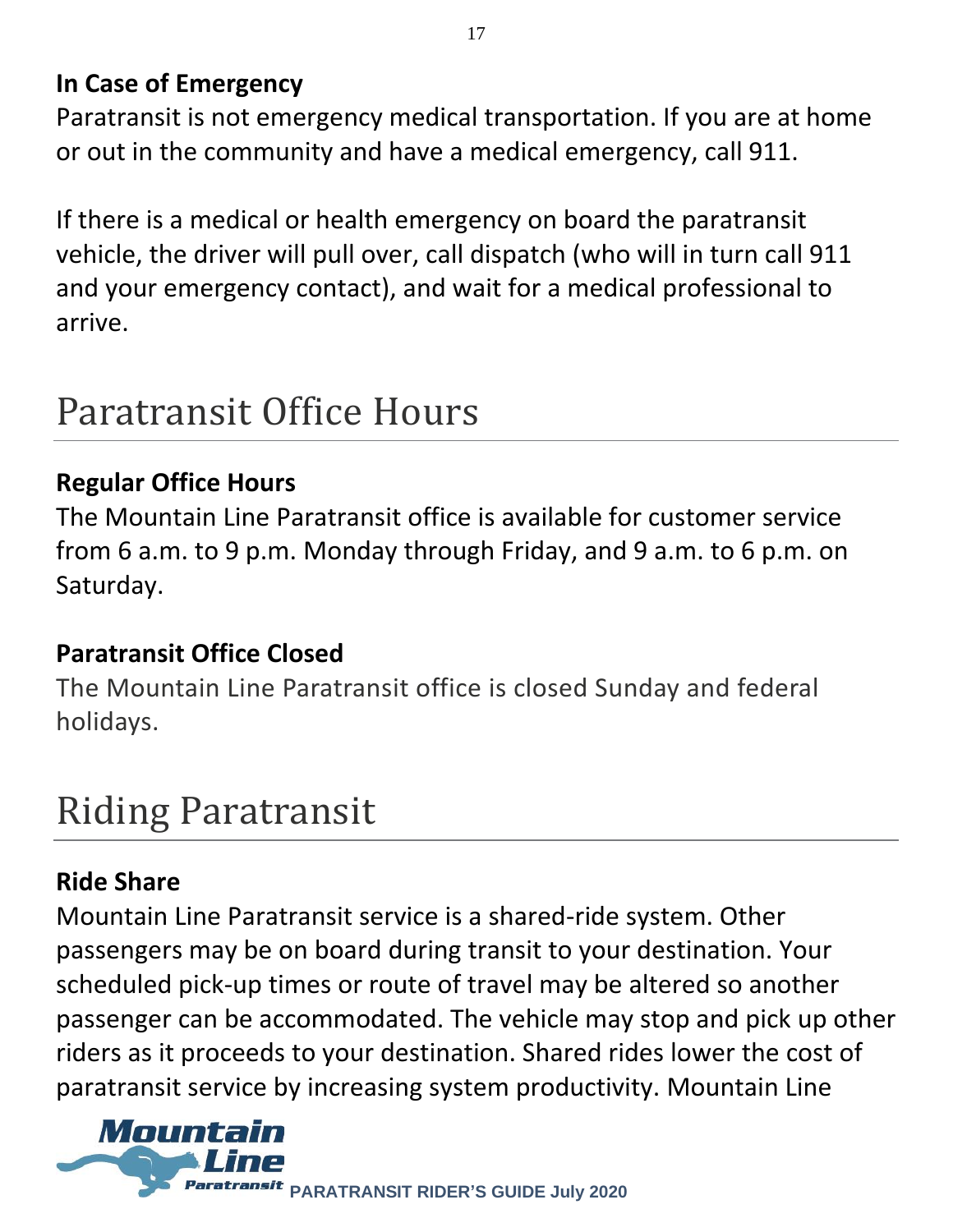schedulers may ask you to accept trip reservation times that are different from your original requested pick-up time. Your reservation time will be negotiated by up to an hour earlier or later than you requested. We ask that you be flexible.

#### **Vehicle Arrival**

When your driver arrives for your pick up during your scheduled window, they can wait no more than **five minutes** for you to board the vehicle**.** If you are not ready to leave within five minutes of the vehicle's arrival, the driver will be required to move on to their next pick-up and you will be marked a "no-show." If you are not curbside when the bus arrives, the driver will call the phone number on file to announce their arrival. If you are not ready and you miss your trip, we may not be able to send you another bus; therefore, it is very important that you are ready to board the vehicle when your pick-up window begins. This is to ensure all passengers are able to reach their appointments on time.

#### **Trip Length**

As a shared-ride system, travel time can vary depending on the number of rides being accommodated. Rides are scheduled to ensure your time on board is comparable to what a trip would take if made on a regular fixed-route bus (including travel to and from the bus stop from your origin and destination, as well as any transfers needed to complete a similar trip). Usually, much less time is required to complete the trip. Sometimes extenuating circumstances do occur, creating exceptions over which Mountain Line has no control (e.g., traffic conditions, road construction, weather, vehicle breakdown, etc.). Occasionally when this happens, some trips may exceed this standard. Passengers are advised to discuss their travel times with Mountain Line if they have any concerns.

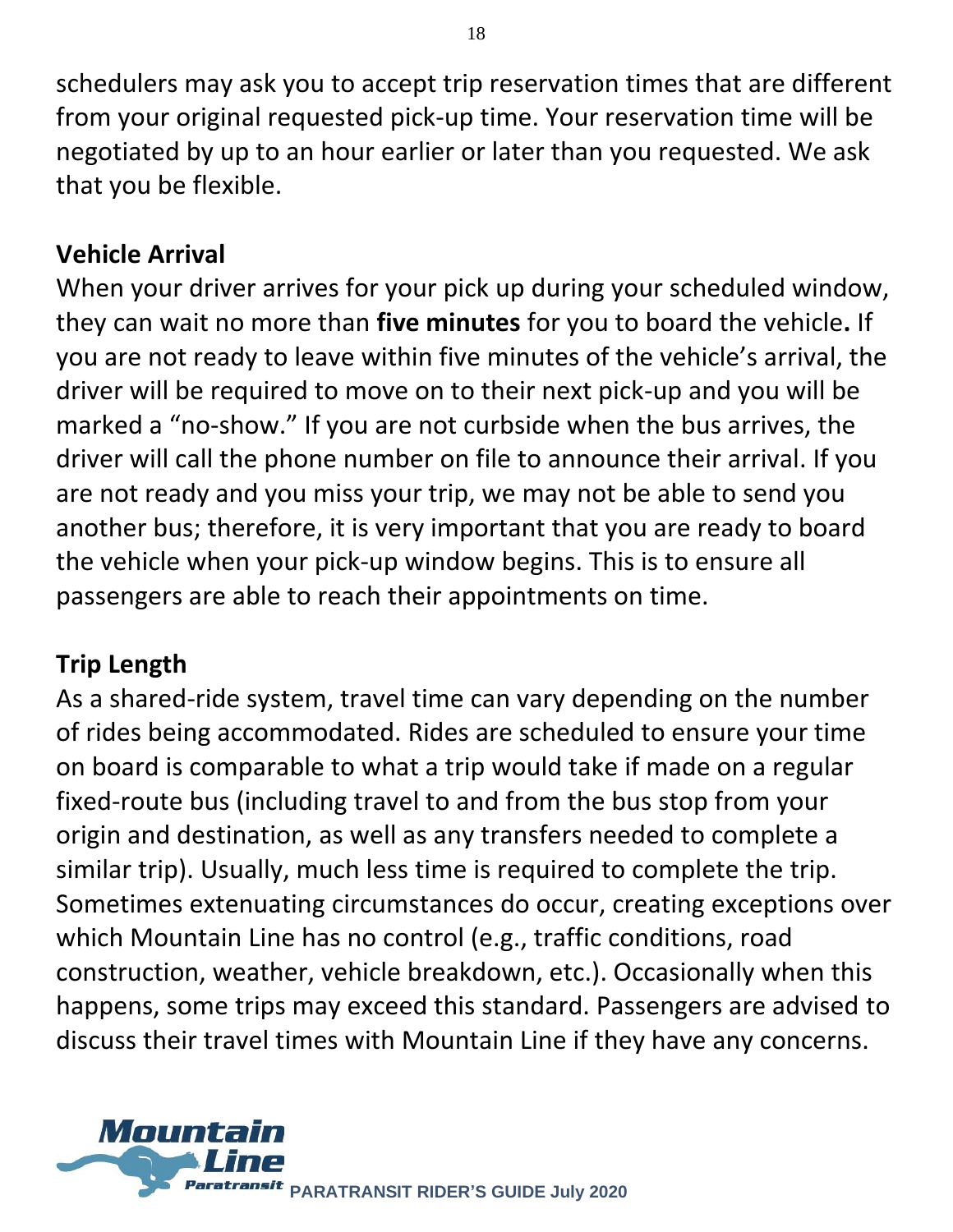#### **Riding On Assigned Vehicle with the Assigned Vehicle Operator**

Due to the complexity of the system and the limited availability of resources, you cannot request a pick up in a certain vehicle or by a certain driver. You are expected to ride in the vehicle dispatched for your trip with the vehicle operator assigned by Mountain Line. If you have concerns or complaints about the condition of a vehicle or the vehicle operator's performance, report it promptly to a Paratransit supervisor at (406) 721-2848.

#### **Origin to Destination**

Mountain line Paratransit is an "origin to destination" service. This means your driver will pick you up and drop you off curbside. You may request that your driver escort you from the front door of the building where you are being picked up to the vehicle, and then to the front door of the building at your destination upon drop off. This includes boarding onto the vehicle and securing any mobility device you may be using.

The front door of the primary building is considered the outermost door of a home or facility accessible by the driver. For example, if you are being picked up at an assisted living facility or a hospital, the driver will meet you at the overall entrance of that facility. The base of exterior stairs to a building is considered the front door of the primary building for the purposes of this policy. Drivers are not permitted to assist clients up flights of stairs to their destination (even if these stairs are external to the building and within the line of sight of the vehicle), nor are they allowed to assist clients in elevators.

Drivers are not allowed to cross into interior areas within living accommodations or enter into facilities to search for you. If you require



19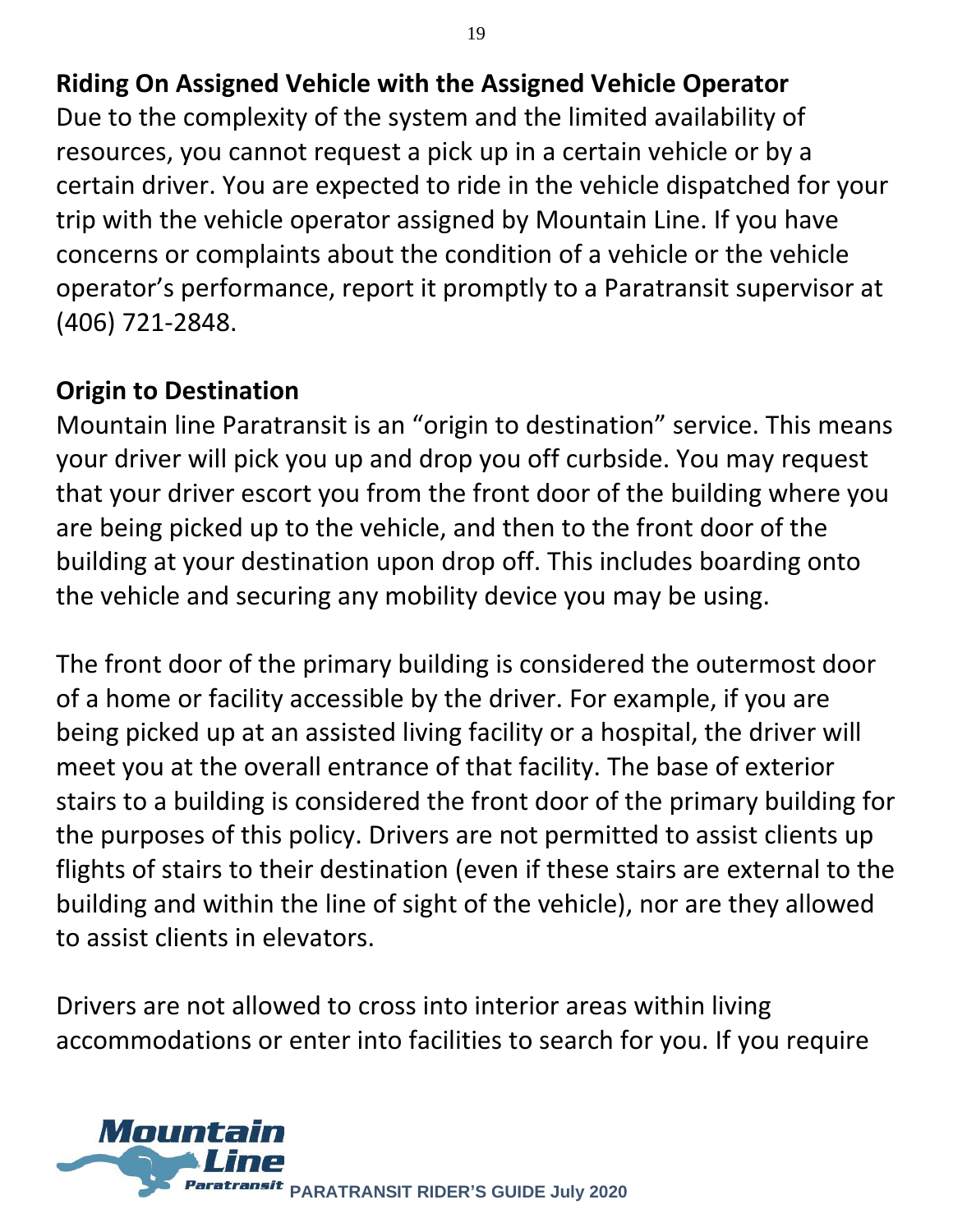assistance in these areas, it is recommended that you bring a Personal Care Attendant for your trip.

Furthermore, Mountain Line drivers may not be allowed to leave the line of sight of their vehicle. If escorting you to the front door of the building of either your pick up or drop off requires the driver to:

- Lose line of sight to their vehicle
- Travel more than 50 feet from their vehicle
- Prevents them from easily and quickly returning to the vehicle in case of an emergency

Your driver may not be permitted to escort you all the way to the door. The driver's responsibility for origin-to-destination service ends at the point where their vehicle is no longer easily accessible in case of an emergency.

Drivers will assist you with packages that fit into Mountain Line's package policy (see "Packages" page 35). If you are trying to bring items on board the bus that exceed this policy, you will not be permitted to ride. This is for your own safety as well as the safety of all people on board the vehicle.

Passengers with special needs requiring greater assistance are encouraged to bring a Personal Care Assistant and/or discuss their needs with a Mountain Line supervisor.

#### **Children**

Children over the age of eight may ride Mountain Line Paratransit independently (as long as their condition allows). Eligible children may be

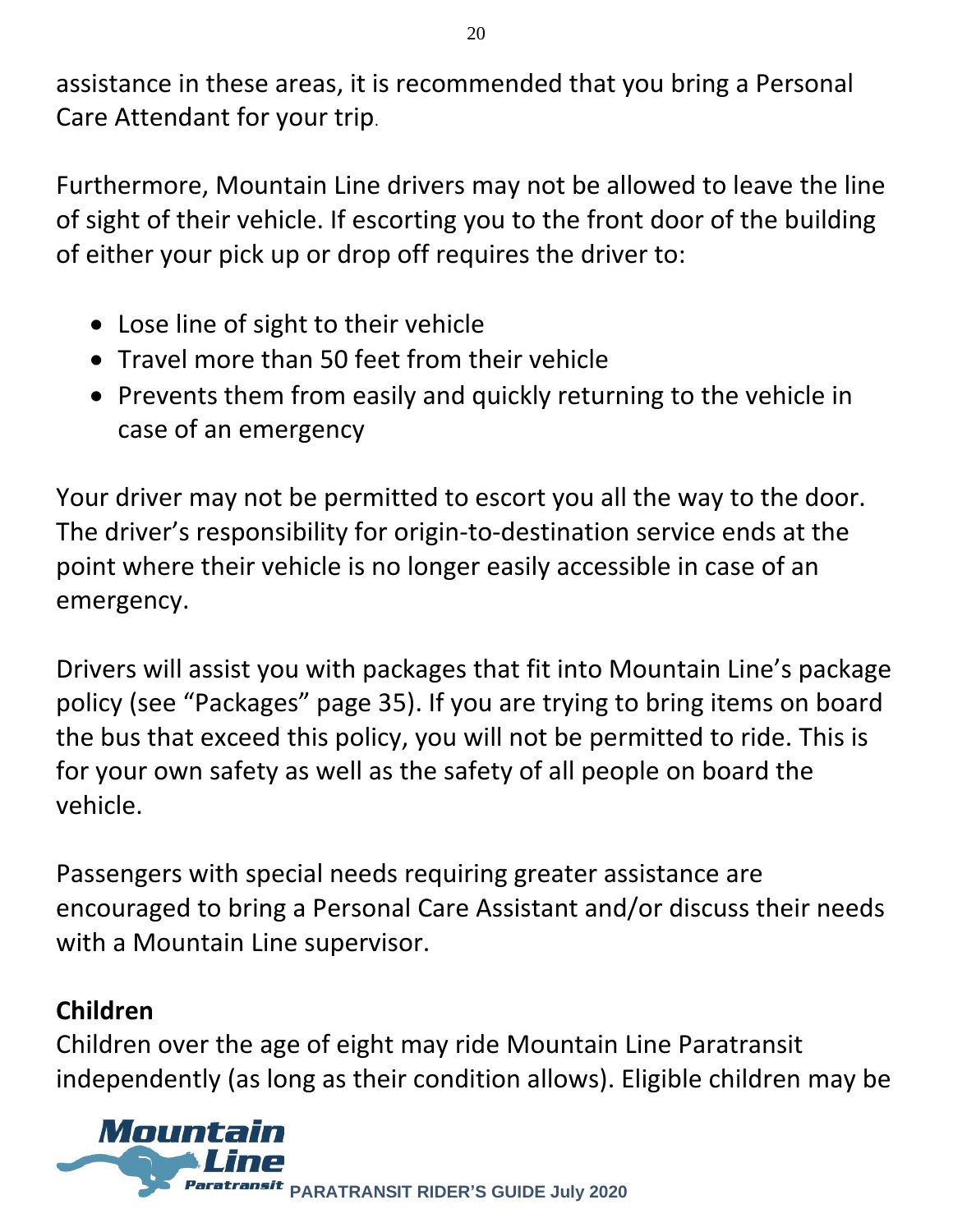required to travel with a Personal Care Attendant if the child is seriously disruptive or presents a safety hazard to themselves or others.

Be sure to alert your scheduler at the time of booking if you are traveling with children. All rules applying to adult riders also apply to children. Children, eight years of age and under are required by law to use a child safety seat, a booster seat, or other safety restraint system (unless over a height of 4' 9"). An adult is responsible for providing such safety equipment and for securing it and the child in the paratransit vehicle. For this reason, all children age eight and under are required to travel with an adult. Mountain Line is not responsible for the safety of the child safety seat or booster, or for its proper securement.

### Late Trips

#### *What if I Am Late for My Scheduled Ride?*

If you find yourself running late, call Mountain Line as soon as possible. We will try to schedule a later same-day trip to accommodate you. Mountain Line drivers are only allotted five minutes to make their pickups. If you are not ready to leave within five minutes of the vehicle's arrival, the driver may have to leave without you in order to be on time for their next passenger.

#### **Return Trips**

Mountain Line does not guarantee return trips to passengers who miss their return trips due to no-show, or who violate the Mountain Line Code of Conduct or Paratransit Rider's Guide.

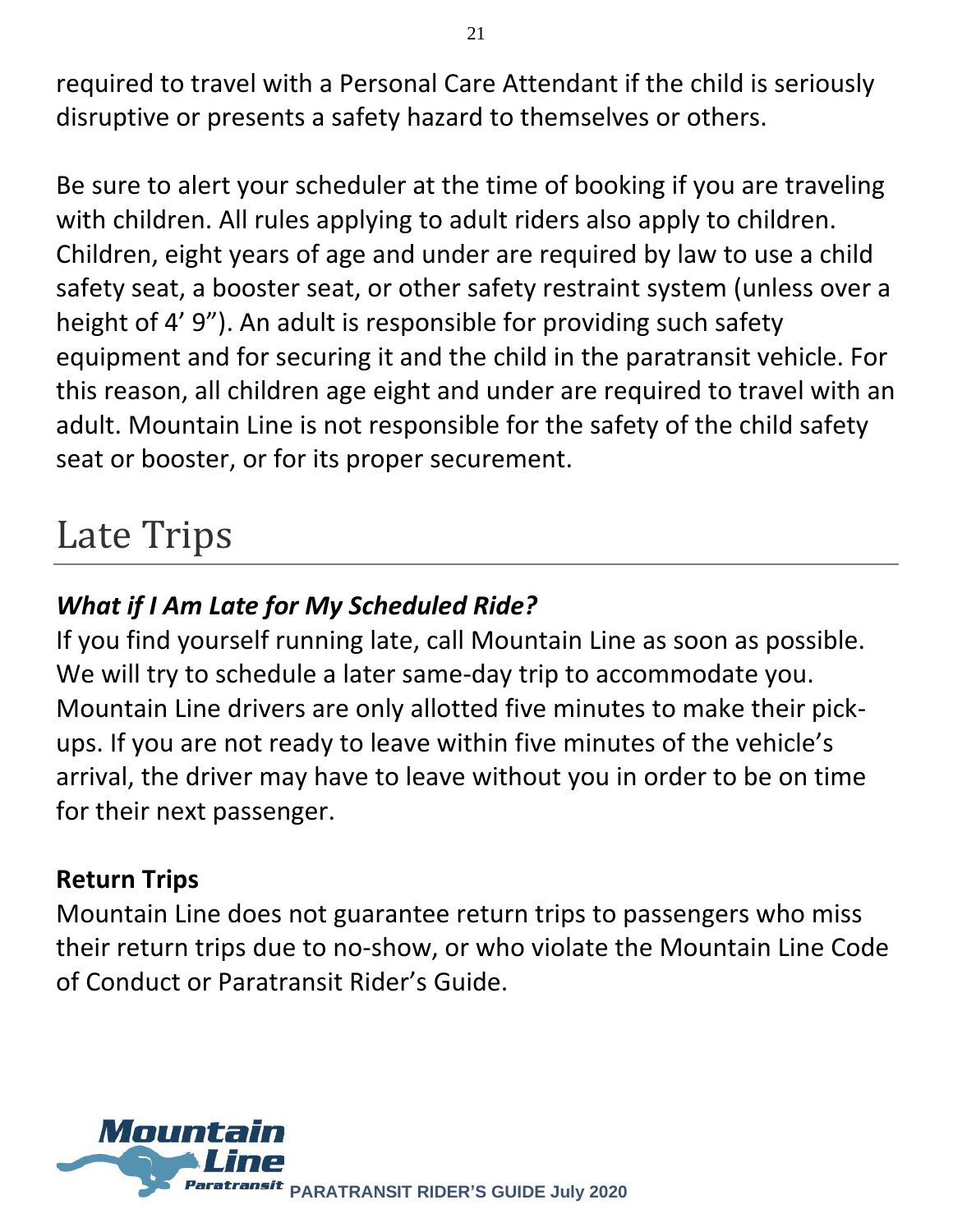#### *What if Mountain line is Late Picking Me Up?*

Many factors affect the on-time performance of Mountain Line vehicles. These include traffic and weather conditions. If Mountain Line finds it will be unable to meet your scheduled pick-up window by 15 minutes or more, Mountain line staff will endeavor to call and notify you. For this reason, when scheduling your ride, it is important to provide a phone number (if one is available) where you can be reached.

#### **Early Pick-ups**

Sometimes your vehicle will arrive before the beginning of the window because of a cancellation or especially light traffic. If your vehicle arrives before the pick-up window, you may wait to get on the vehicle until the start of your confirmed pick-up window or you may get into the vehicle and leave right away.

### Ensuring a Safe Ride for All

#### **Passenger Safety**

Passengers must wear seat belts (for ambulatory passengers) or safety lap belts secured to the floor of the van (for customers using wheelchairs) at all times. Each Mountain Line vehicle is fitted with seat belts for every passenger seat and securements for each wheelchair position.

If, for some reason, a seat or safety lap belt is not available due to failure of that equipment and all other equipment on board is already in use, passengers can decline their scheduled trip and Mountain Line will dispatch a properly equipped vehicle as soon as possible.

If you use a wheeled mobility device or scooter, the driver will ask you to transfer to a regular seat. This is done for your protection, as these

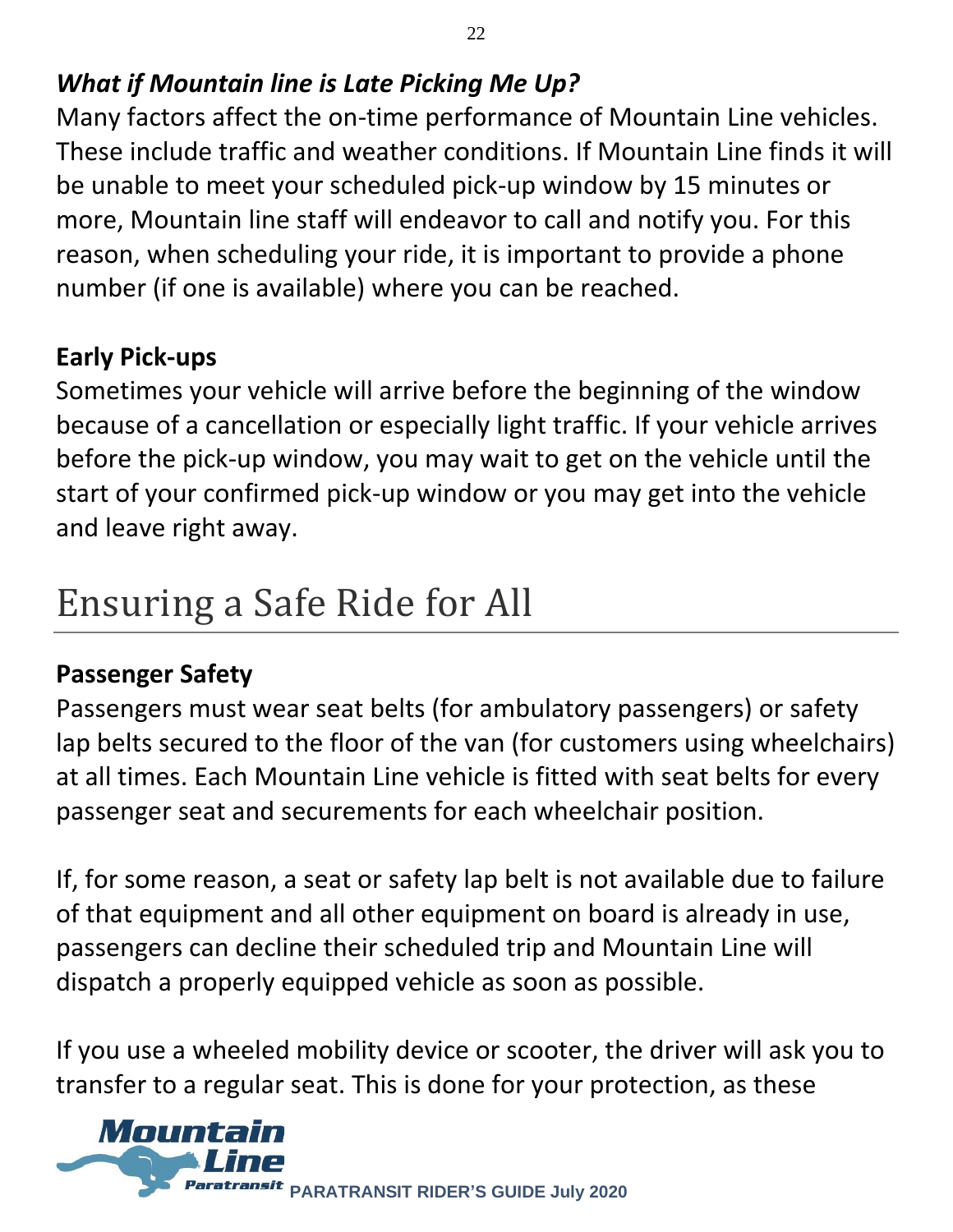devices are typically not constructed to withstand the rigors of being used as a seat in a passenger vehicle (especially in the case of an accident). If you are unable or unwilling to comply with this request, you may decline, and the driver will secure you in your mobility device and continue with your ride. This policy does not apply to wheelchairs, but you may request to transfer from a wheelchair to a seat if you wish.

Passengers are required to follow all safety instructions given by the driver and/or law enforcement.

Safety is of primary importance to Mountain Line. If you believe you have been injured on a Mountain Line vehicle, please report your injury to your driver or to a Mountain Line supervisor as soon as possible (preferably immediately or within 24 hours)

#### **Using the Lift**

Ambulatory passengers who have difficulty navigating stairs may request to board the vehicle on the wheelchair lift or ramp.

#### **Life Support Equipment**

You may bring your respirator, portable oxygen, or other life support equipment on the vehicle as long as it does not violate laws or rules related to transportation of hazardous materials. Your equipment must be small enough to fit into the paratransit vehicle and be managed by you or your Personal Care Attendant.

#### **Driver Uniforms and Identification**

Mountain Line Paratransit drivers wear uniforms bearing the "Mountain Line" logo on the shirt, jacket, and/or cap. Drivers also wear badges with their picture displayed prominently on the front.

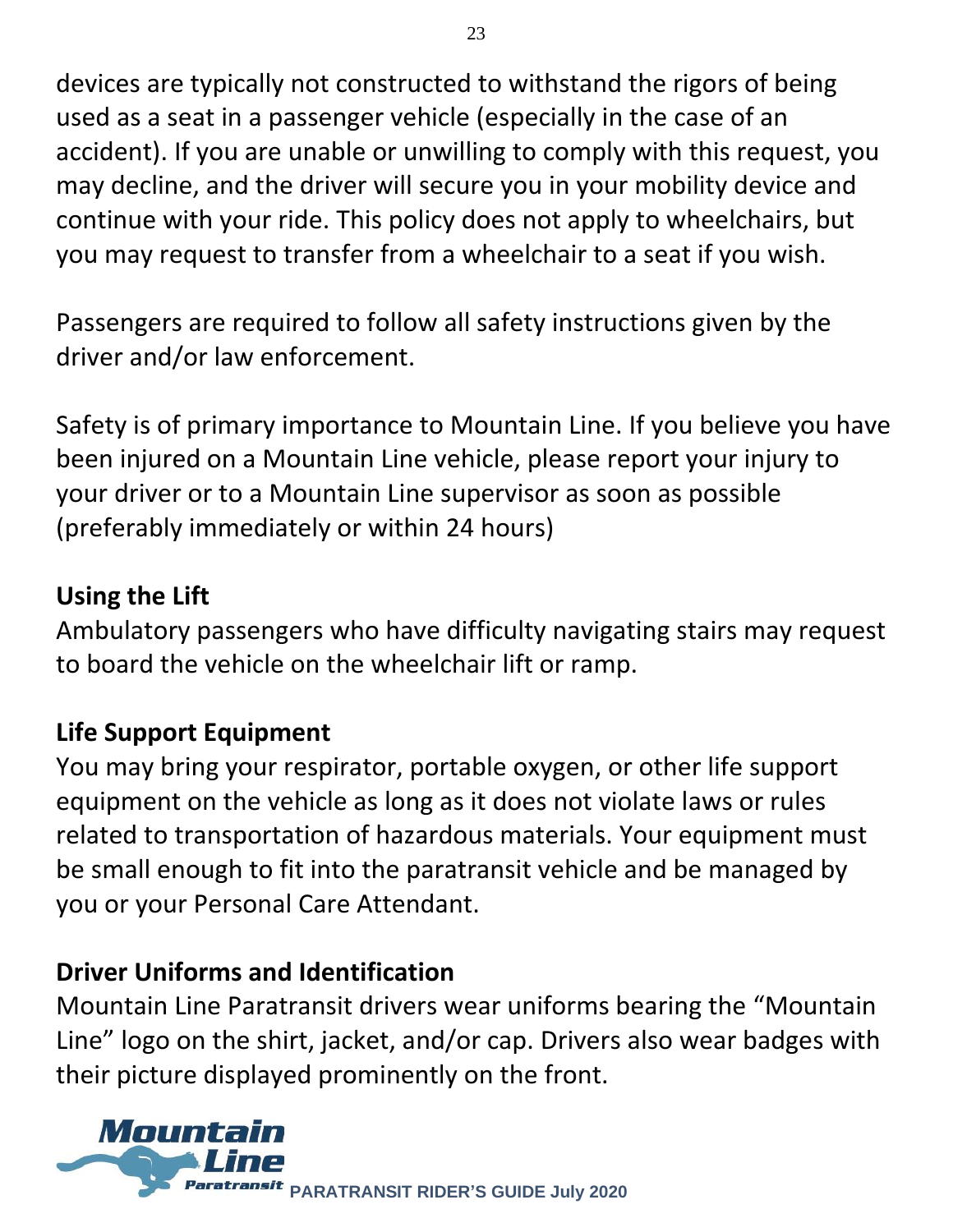Drivers will greet each passenger, give their name and confirm the passenger's name and destination for each scheduled pick-up.

#### **Vehicles**

All vehicles, ramps and lifts purchased for paratransit service will meet or exceed the ADA Accessibility standards as required under the Americans with Disabilities Act of 1990.

All Mountain Line vehicles are kept in a safe and well-maintained condition.

#### **Mobility Device Securement**

If you ride in a wheelchair or scooter, your mobility device will be secured to our vehicle via a four-point tie-down system or a similar device. We will refuse to transport you if you will not allow your device to be properly secured prior to transport.

#### **Mobility Device Condition**

For your safety, please be sure that your wheelchair or other mobility device is properly maintained in accordance with manufacturer's specification. We may refuse to transport any mobility device that is not properly maintained and could pose a hazard of any type to riders, the driver, or to our equipment.

#### **Mobility Device Size**

When purchasing a new wheelchair or scooter, riders should consider if it will fit on Mountain Line Paratransit vehicles.

Mountain Line recognizes that many paratransit riders have chairs that exceed standard dimensions for a variety of reasons. If you are using a

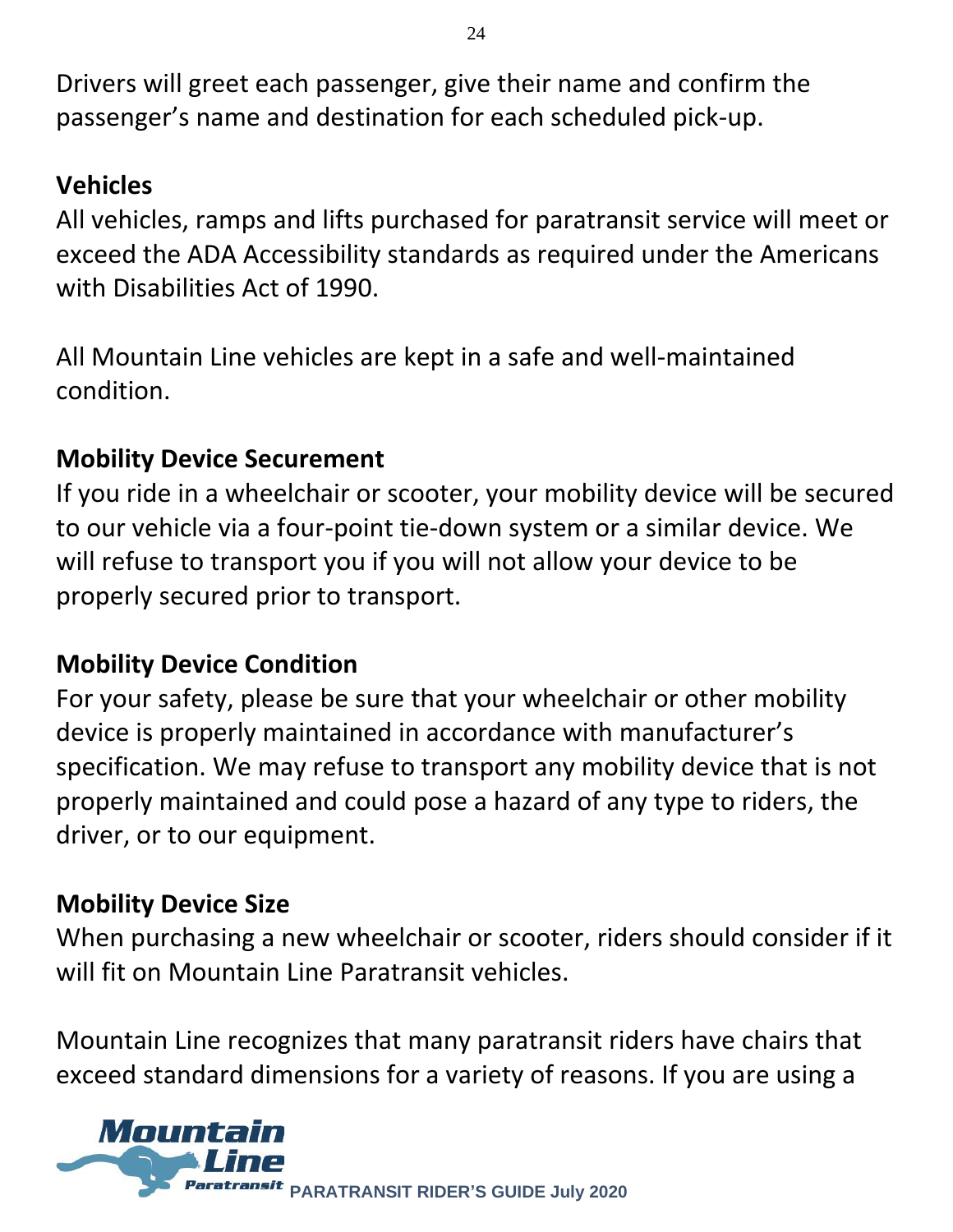larger mobility device, there is a chance that the vehicle dispatched to pick you up may not be able to transport you. However, if the wheelchair is able to enter the bus via ramp or lift, it will be transported regardless of size or weight.

If your wheelchair or scooter is power-driven, the driver cannot assist you in its operation and you will be expected to maneuver it safely on and off the vehicle.

#### **Rider Conditions**

Many paratransit riders are able to ride independently without the aid of another individual. However, some of our riders have conditions that require more assistance. This is especially true of passengers with severe mobility issues or cognitive impairment. If this is the case for you, we recommend you bring someone along as a Personal Care Attendant. This individual can be anyone from a friend to a professional caregiver that will assist you during your trip.

Should your condition be such that it is determined you are unable to ride safely without a Personal Care Attendant (PCA), Mountain Line will require you to provide PCA for your own safety and for the safety of your fellow passengers.

#### **Caregiver Responsibility**

Some riders are cognitively impaired or have severe memory problems such that they cannot be safely left on their own at either their pick-up or the drop-off location. It is the responsibility of the rider's caregiver or family to clearly identify these riders to Mountain Line. The driver cannot act as an attendant for these riders. A PCA will need to travel with these passengers. Cognitively impaired riders will be allowed to travel without

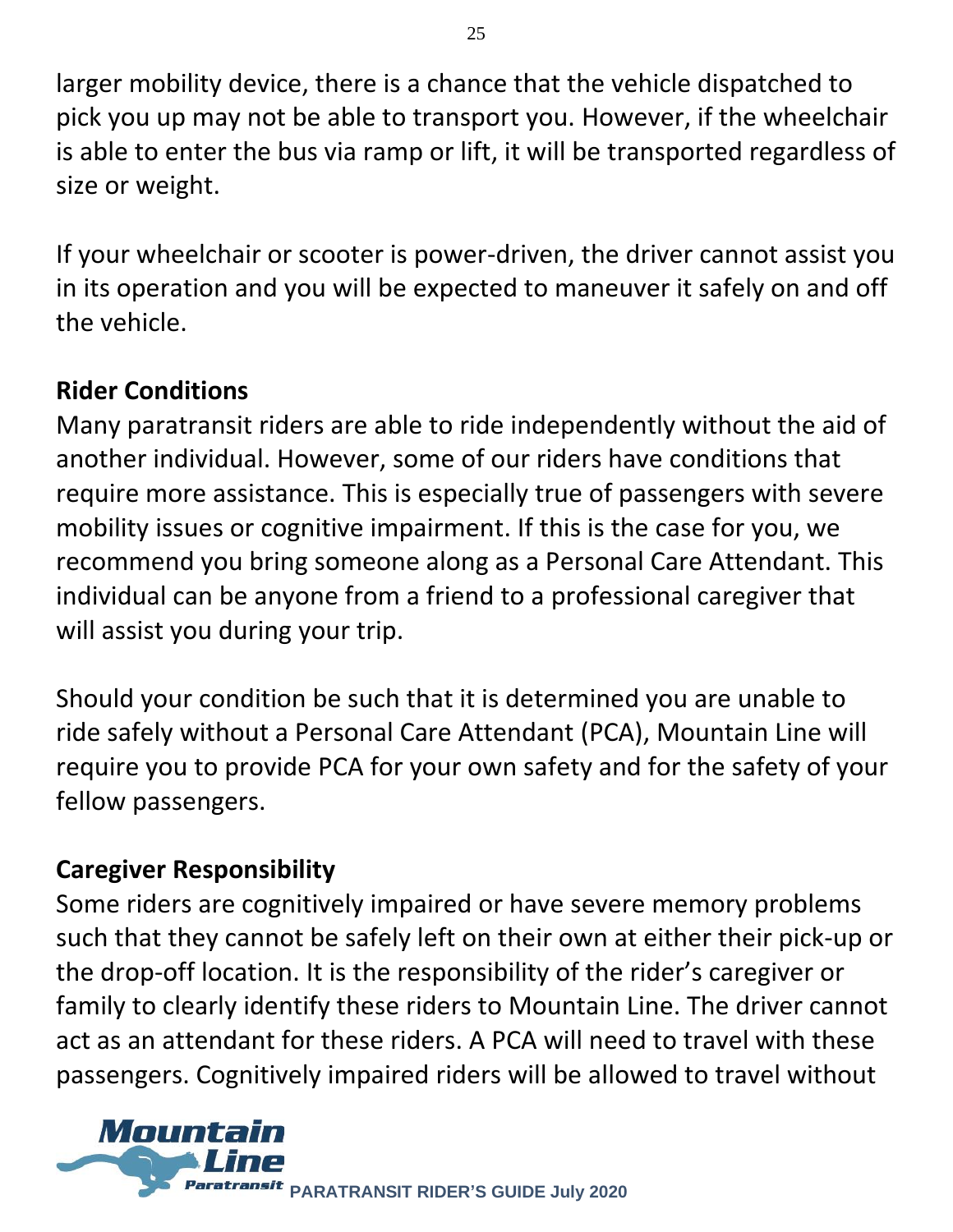an attendant only as long as they exhibit safe behavior while on board the vehicle and are able to be left alone at their destination. If Mountain Line encounters absences of an attendant or caregiver, service to the rider may be suspended and the situation reported to Adult Protective Services.

#### **Distracting / Disruptive Behavior**

To ensure that your ride experience is as enjoyable and safe as possible refrain from distracting the driver while they are operating the vehicle. Even engaging in conversation with the driver while they are operating the vehicle may be distracting; consequently, be understanding if your driver asks you to refrain from engaging them in conversation during your trip.

Disruptive behavior such as screaming, yelling, banging on any surface of the vehicle and loud cell phone conversations are not acceptable on board a Mountain Line vehicle. Dangerous behavior and physical or verbal abuse are also prohibited.

**Dangerous behavior** is defined as any threat or action that could cause direct or indirect physical harm to the driver, vehicle or other passenger(s).

**Physical abuse** is defined as any action that may cause direct or indirect physical harm to a passenger, driver, or Mountain Line staff.

The penalty for a proven incident of dangerous or unsafe behavior or physical abuse will be determined by Mountain Line. The penalty will range from a warning letter to *permanent* suspension from the Mountain Line Paratransit program.

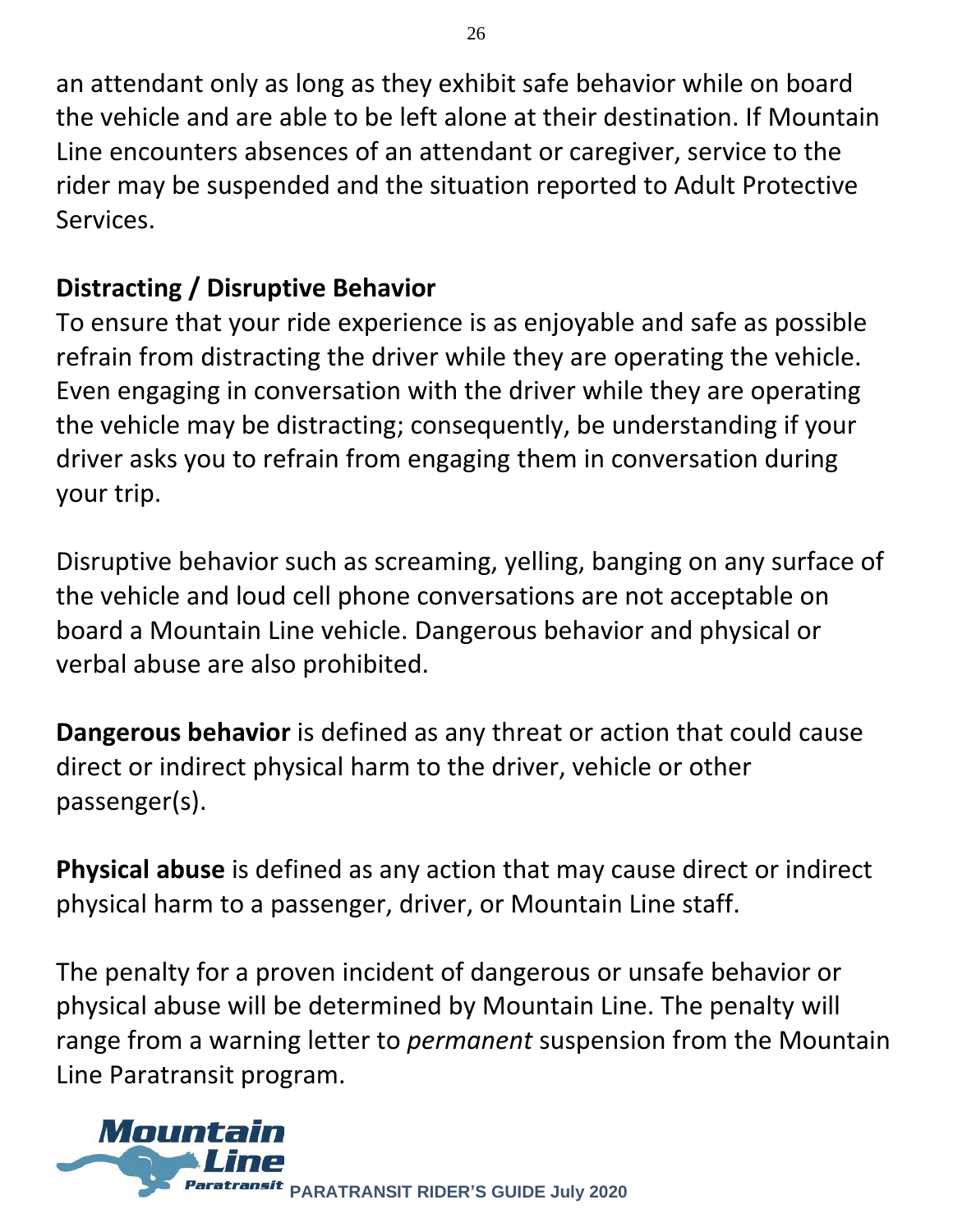**Verbal abuse** is defined as any oral presentation that is offensive to a passenger, driver, or Mountain Line staff. The penalty for a proven incident of verbal abuse will be determined by Mountain Line. The penalty will range from a warning letter to *temporary* suspension from the Mountain Line Paratransit program.

#### **Disciplinary Process**

Our disciplinary process progresses from warnings to suspension. Typically, a rider is first warned by a telephone call from Mountain Line. If the behavior or action continues, the rider will receive a written warning with an explanation of the violation. Finally, if the behavior continues unchanged, Mountain Line will notify the rider of a pending suspension. Any step in this process may be bypassed should the behavior warrant doing so. For instance, suspensions can be immediate when the behavior is illegal or potentially compromises the safety of our driver, other riders, or our equipment.

#### **Bathroom Accidents**

Many of us have had times in our lives where we became ill in public. At Mountain Line, we realize this kind of thing happens. Should it happen to you on board the vehicle, please discretely notify the driver of the situation so that they can make arrangements to get you home quickly and return the vehicle to a clean state.

However, consistent problems of this nature cannot be accepted. If this should happen to you, Mountain Line will suggest steps be taken to control the situation.

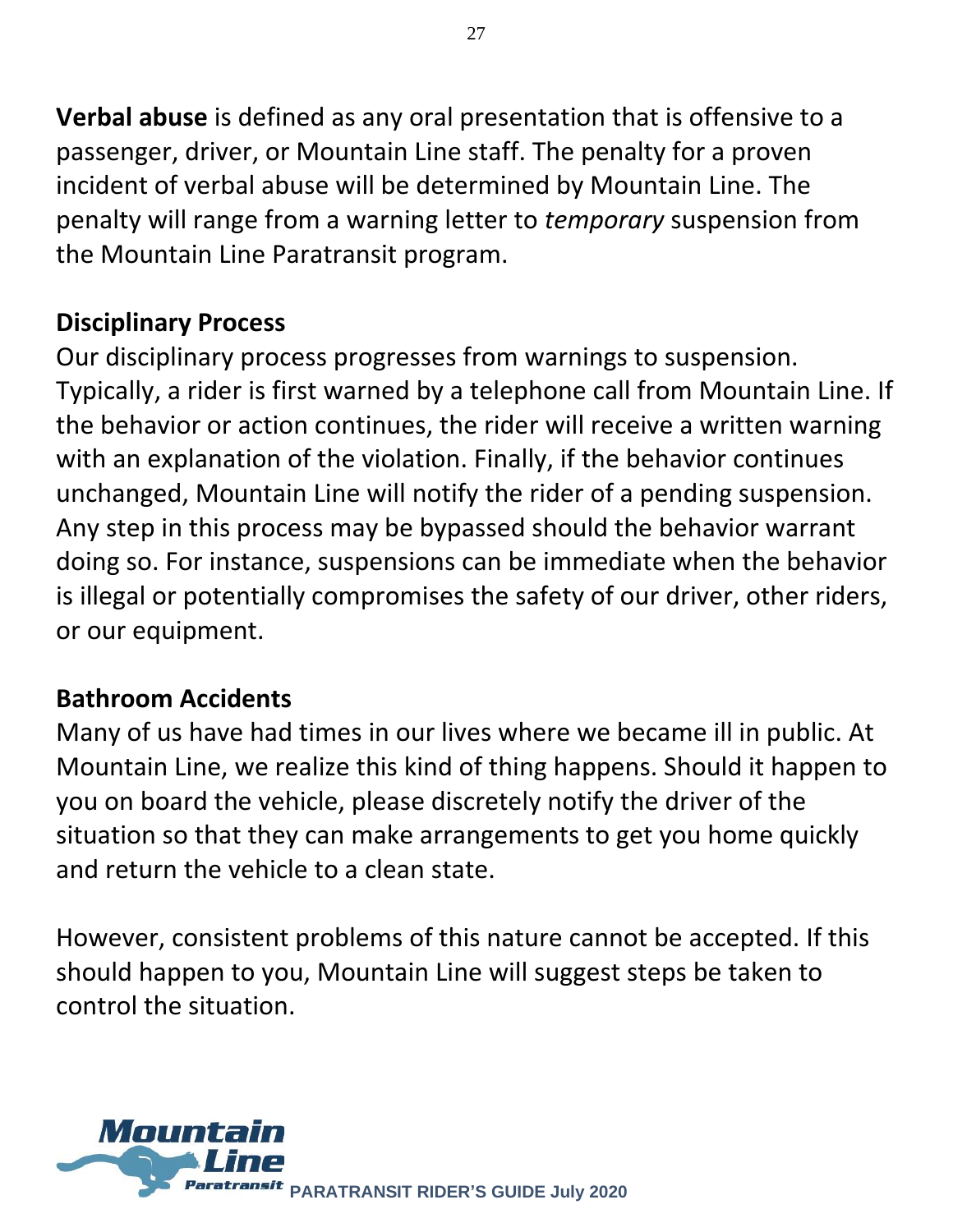Mountain Line vehicles are not permitted to make stops along your scheduled route of travel to allow you to use a restroom. Please take proper precautions prior to departure to ensure you will be able to make your entire trip without incident.

## **No-Show Policy**

Mountain Line understands that because it requires trips to be booked in advance, riders may sometimes miss scheduled rides or forget to cancel rides they no longer need. Mountain Line also understands that riders may sometimes miss scheduled trips or be unable to cancel trips in a timely way for reasons that are beyond their control. However, repeatedly missing scheduled trips, or failing to cancel trips in a timely manner, can lead to suspension of service. The following information explains Mountain Line's no-show policy.

#### **No-show**

A no-show occurs when a rider fails to board the vehicle for a scheduled trip. This presumes the vehicle arrives at the scheduled pickup location within the pickup window and the driver waits at least five [5] minutes.

#### **Pick-Up Window**

The pick-up window is defined as the 30-minute period following the negotiated time given to you by the scheduler. Riders must be ready to board a vehicle that arrives within the pick-up window. The driver will wait for a maximum of five [5] minutes within the pick-up window for the rider to appear.

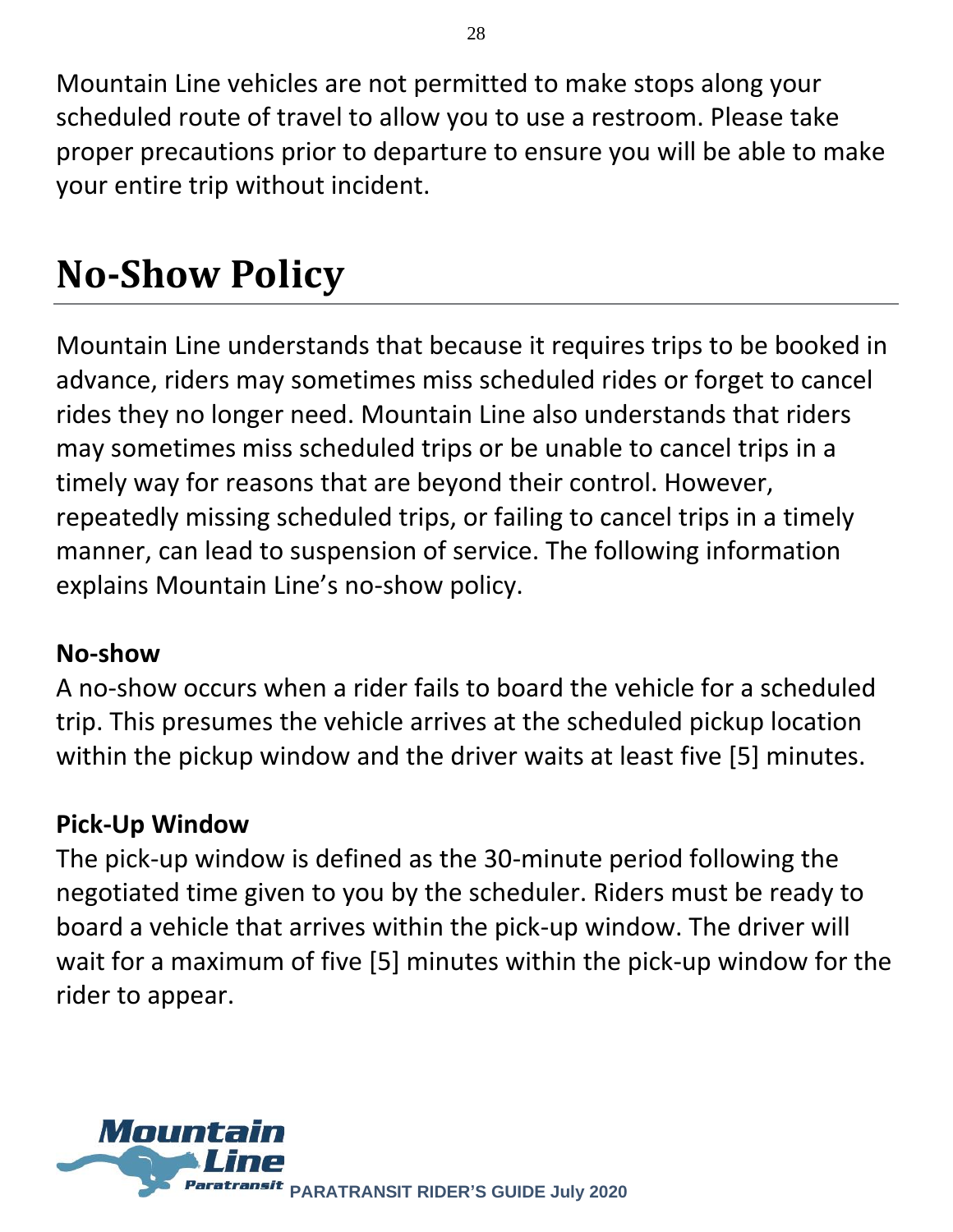#### **Late Cancellation**

A late cancellation is defined as either: a cancellation made less than two [2] hours before the scheduled pickup time, or as a cancellation made at the door or a refusal to board a vehicle that has arrived within the pickup window. A late cancellation is equal to a no-show.

#### **No-Shows Due to Operator Error or to Circumstances Beyond a Rider's Control:**

Mountain Line does not count a no-show for any missed trips due to our error, such as:

- Trips placed on the schedule in error.
- Pick-ups scheduled at the wrong pick up location by the scheduler.
- Drivers arriving and departing before the pick-up window begins.
- Drivers arriving late (after the end of the pick-up window).
- Drivers arriving within the pick-up window, but departing without waiting the required [5] minutes.

Mountain Line does not count a no-show for situations beyond a rider's control that prevent the rider from notifying us that the trip cannot be taken, such as:

- Medical emergency.
- Family emergency.
- Sudden illness or change in condition.
- Appointment that runs unexpectedly late without sufficient notice.

Riders should contact the Mountain Line scheduling office when experiencing circumstances beyond their control that will result in a missed trip.

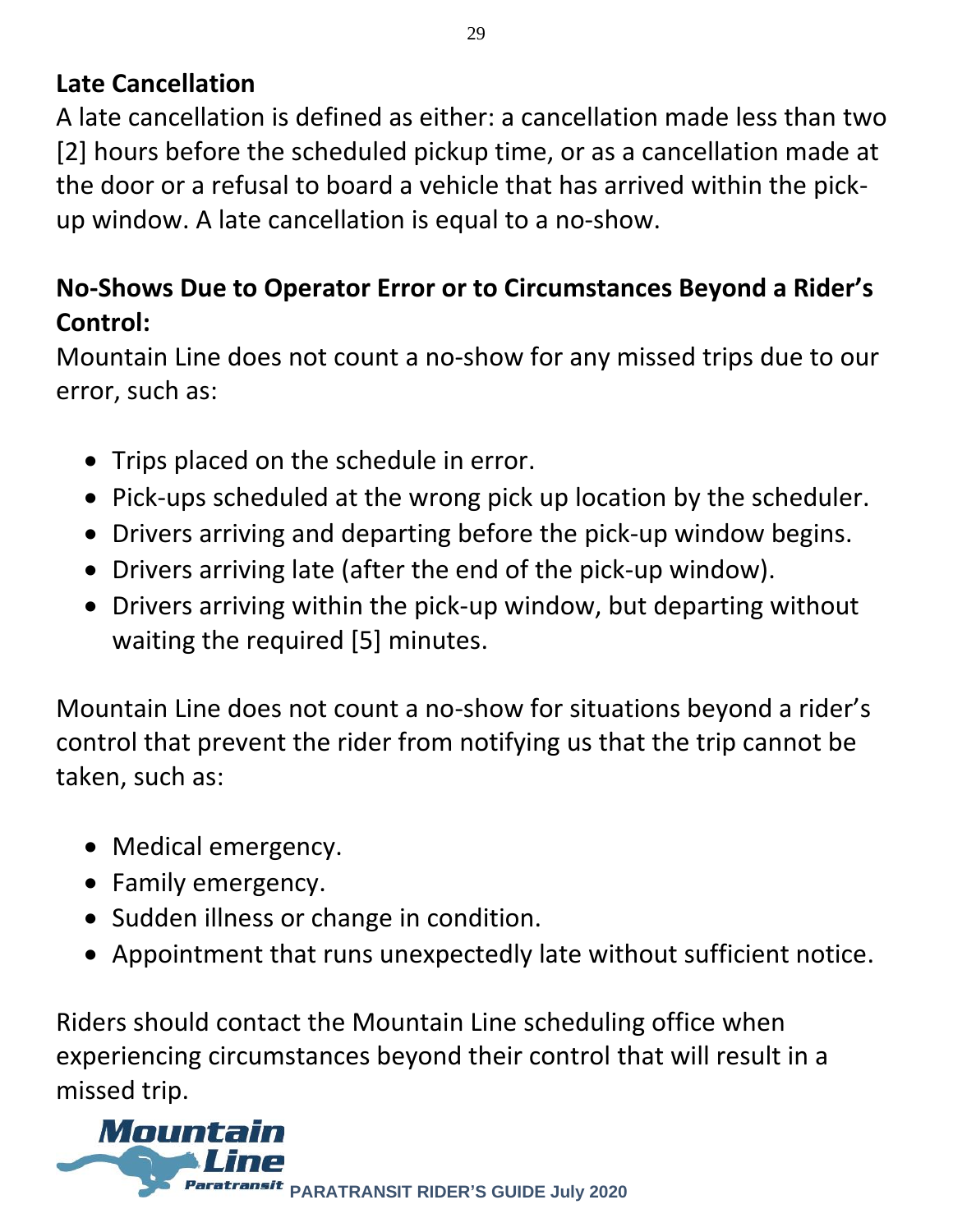#### **Policy for Handling Subsequent Trips Following No-Shows:**

When a rider is a no-show for one trip, all subsequent trips on that day remain on the schedule unless the rider specifically cancels the trips. To avoid multiple no-shows on the same day, riders are strongly encouraged to cancel any subsequent trips they no longer need that day.

#### **Suspension Policies for a Pattern or Practice of Excessive No-Shows and Late Cancellations:**

Mountain Line reviews all recorded no-shows to ensure accuracy before recording them in a rider's account.

Each verified no-show consistent with the above definitions counts as one [1] penalty point. Riders will be subject to suspension after they meet all of the following conditions:

- Accumulate five [5] penalty points in one calendar month.
- Have booked at least 10 trips that month.
- Have "no-showed" or "late cancelled" at least 10 percent of those trips.

A rider will be subject to suspension only if both the minimum number of trips booked and the minimum number of penalty points are reached during the calendar month. Mountain Line will notify riders by telephone after they have accumulated 3 penalty points and would be subject to suspension should they accumulate 2 additional penalty points that month, consistent with the above criteria.

All suspension notices include a copy of this policy, information on disputing no-shows and how to appeal suspensions.

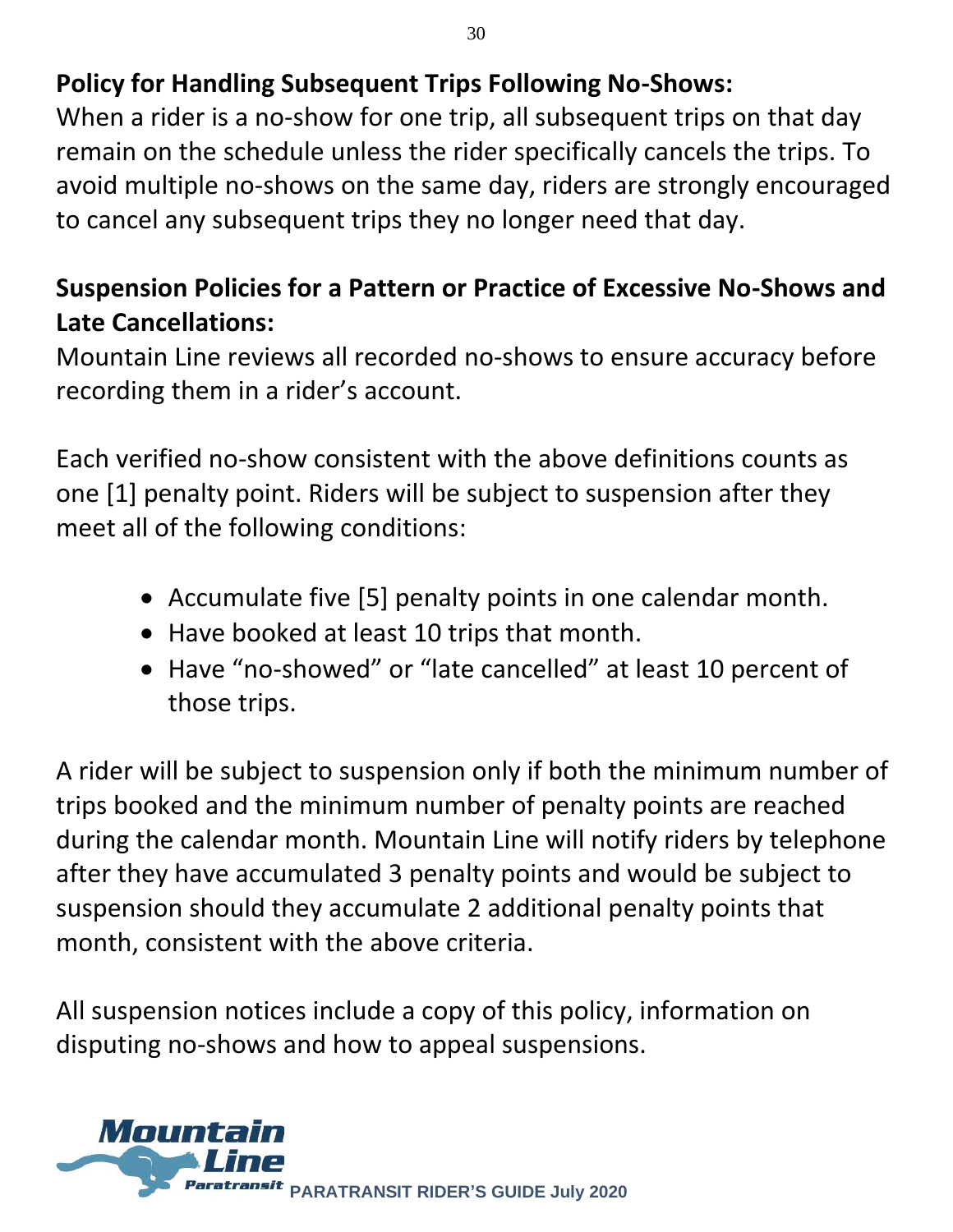Suspensions begin on Mondays. The first violation in a calendar year triggers a warning letter but no suspension. Subsequent violations result in the following suspensions:

- Second violation: 3-day suspension.
- Third violation: 10-day suspension.
- Fourth violation: 15-day suspension.
- Fifth and subsequent violations: 20-day suspension.

#### **Policy for Disputing Specific No-Shows or Late Cancellations:**

Riders wishing to dispute specific no-show must do so within five [5] business days of receiving suspension letters. Riders should contact the Mountain Line scheduling office at (406) 721-2848 during regular office hours to explain the circumstance and request the removal of the noshow or late cancellation.

#### **Policy for Appealing Proposed Suspensions:**

Riders wishing to appeal suspensions under this policy have the right to file an appeal request, which must be in writing. Riders must submit written appeal requests within 10 business days of receiving suspension letters. Riders who miss the appeal request deadline will be suspended from Mountain Line Paratransit on the date listed on the suspension notice.

All suspension appeals follow Mountain Line's appeal policy.

# Appeals

If you are determined to be conditionally eligible or ineligible for paratransit service, or you are a client of Mountain Line Paratransit with

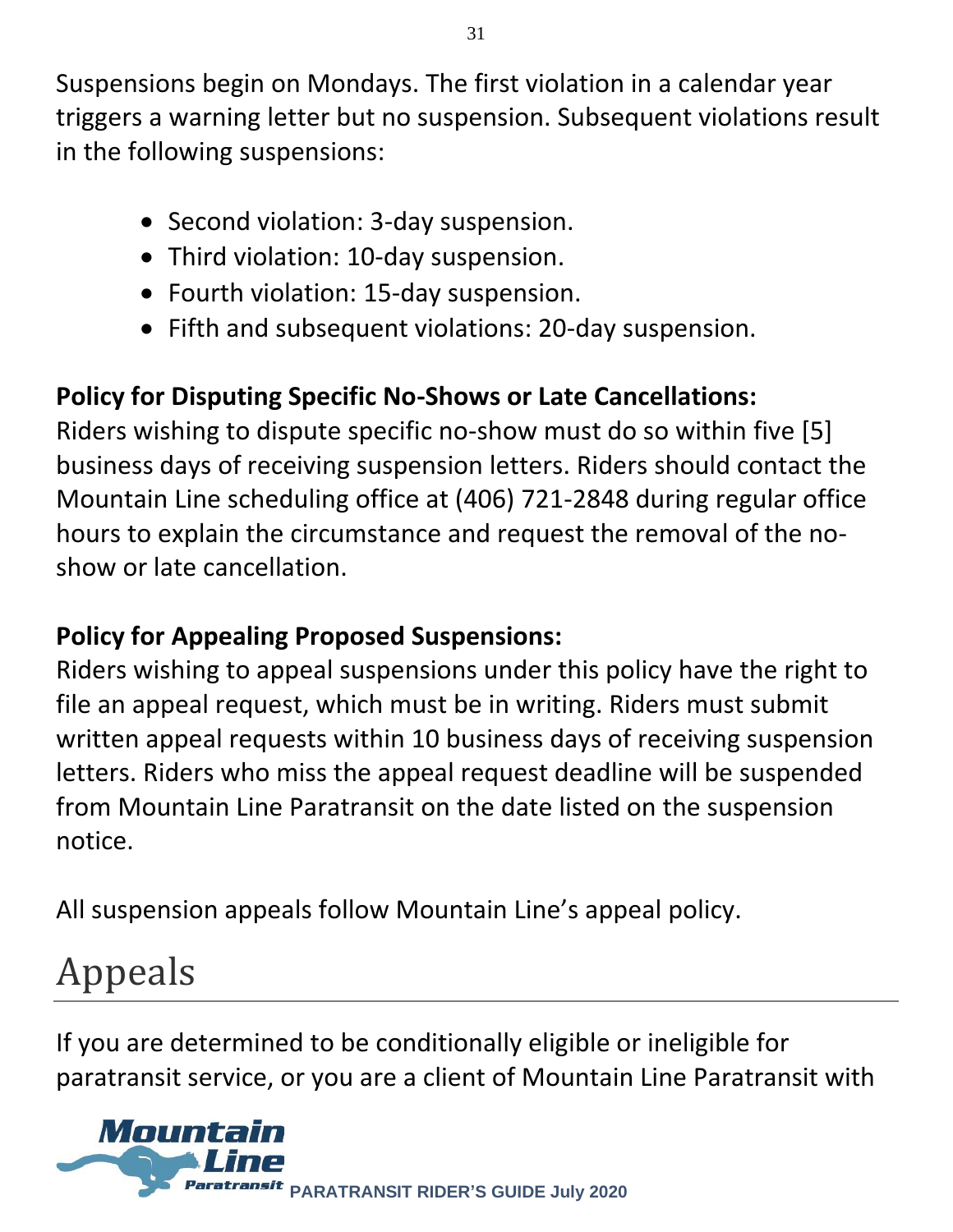existing service who has been suspended, you have access to an appeals process.

All requests for an appeal must be received in writing by Mountain Line Paratransit within 10 days of issuance of the notification of penalty or service suspension, or within 60 days of determination of conditional eligibility or denial of eligibility.

Your written appeal needs to include:

- 1. Date
- 2. Name
- 3. Address
- 4. Contact number
- 5. The reason given to you for your suspension / denial of service
- 6. Why you are appealing that decision
- 7. Date of suspension / denial
- 8. Signature

Written appeals should be addressed to:

Mountain Line Attn: Paratransit Eligibility 1221 Shakespeare, Missoula, MT 59802

If you are an existing client of Mountain Line Paratransit who has been suspended for violation of the "no-show" policy and you choose to appeal, your eligibility will continue until your appeal is heard by a review panel and a determination is reached to uphold or overturn the suspension.

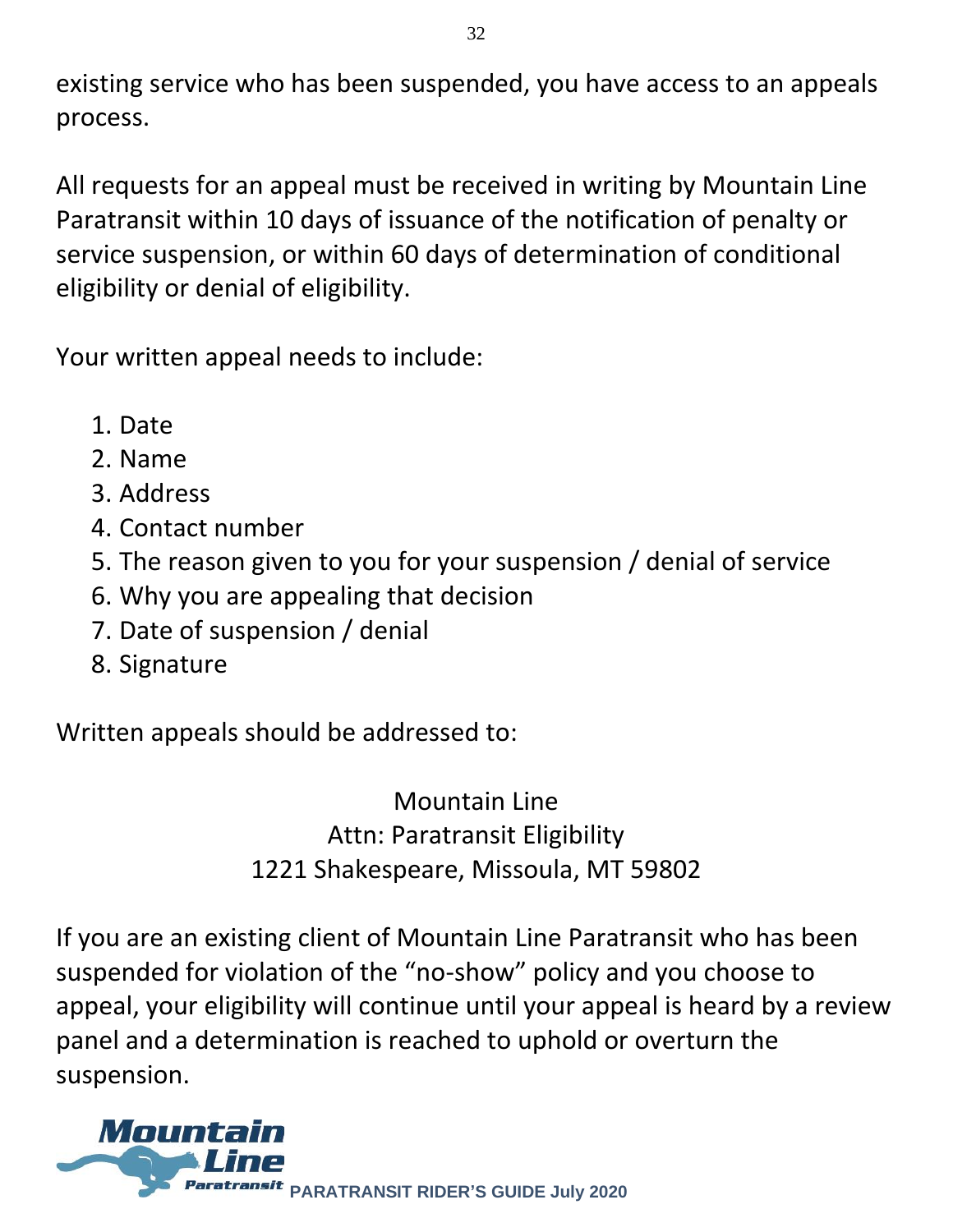A copy of the appeals process can be obtained by contacting Mountain Line.

### Customer Comment Procedure

Your feedback is appreciated. Comments or complaints may be made directly to Mountain Line by:

> Phone: (406)721-2848 Email: info@mountainline.com Mail: Mountain Line Paratransit 1221 Shakespeare Missoula, MT 59802

### Other Policies

#### **Animals on Board**

#### **Service Animals**

A service animal is defined by the ADA as an animal that is individually trained to perform tasks for people with disabilities, such as guiding people who are blind or who have low vision, alerting people who are deaf, pulling wheelchairs, alerting a person who is having a seizure, or performing other special tasks. Service animals are working animals and not pets.

The work or task an animal has been trained to provide must be directly related to the person's disability. Animals whose sole function is to

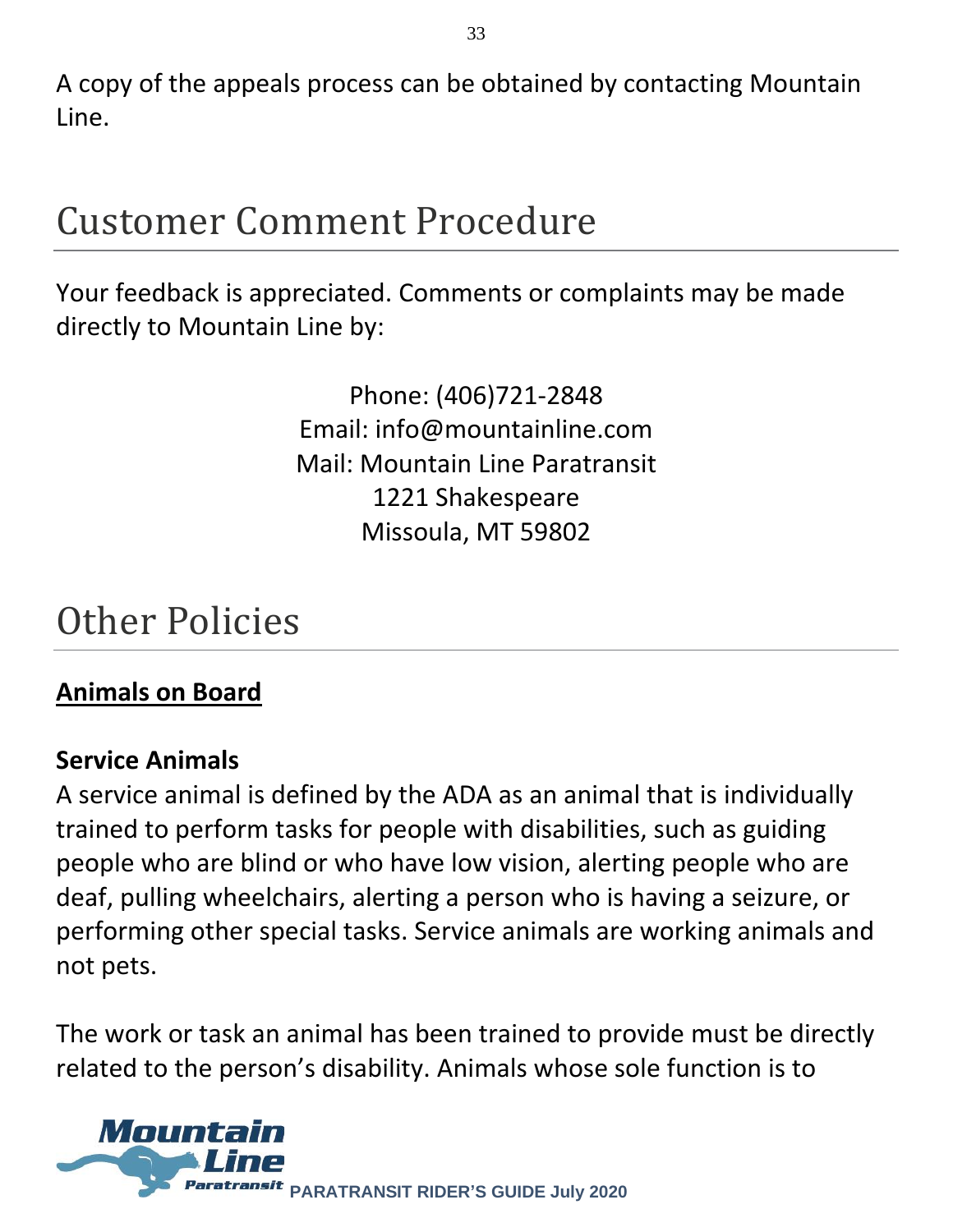provide comfort or emotional support do not qualify as service animals under the ADA.

Be prepared to indicate if the animal is required because of a disability and what task the animal has been trained to perform.

When scheduling a trip with Mountain Line Paratransit, advise the scheduler that a service animal will be riding. Service animals are not required to have special ID cards or harnesses but must be under the control of their owner at all times while in the vehicle (it cannot wander around at will and it will be removed if showing signs of aggression, such as growling, snarling, or biting). Service animals must be housebroken.

In the interest of safety for you and your service animal, Mountain Line asks that if you need to board the vehicle using the lift that your animal board via the passenger door. This is to keep from having their tail, paws, head, or equipment from catching in the lift mechanism and to ensure ample room for you to ride up the lift.

#### **Pet Policy**

Pets can be transported in a carrier provided that the carrier fits on your lap or under your seat and the animal and carrier together are less than 20 lbs. Service animals are excluded from this policy (see "Service Animals" above). Pets must remain in the carrier for the entirety of the trip. Pets are to refrain from barking, showing signs of aggression, or going to the bathroom on board the vehicle.

#### **Lost and Found**

Passengers are responsible, and Mountain Line accepts no responsibility, for personal items left on a vehicle. Passengers may call Mountain Line to

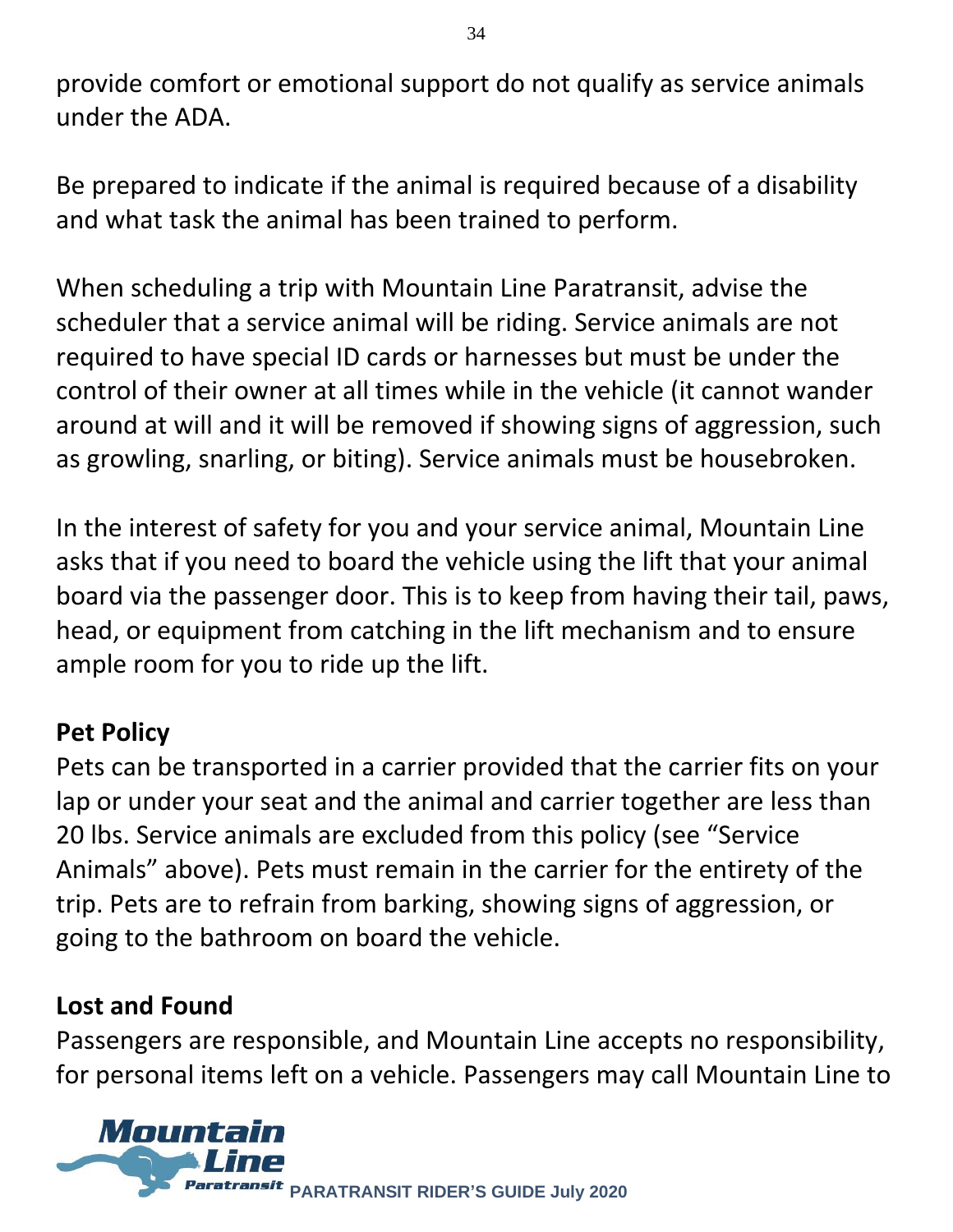find out about any personal items they may have left on the vehicle. If recovered, Mountain Line will hold personal items for 30 days prior to disposal.

#### **Packages**

Passengers are advised to limit their carry-on bags or packages to what can be carried onto the bus in one trip, with each package no heavier than twenty pounds. One small personal shopping cart is allowed. Packages or parcels may not obstruct aisles or prevent seats from being used.

#### **Eating, Drinking and Smoking**

Mountain Line Code of Conduct requires that passengers refrain from eating, drinking, and smoking while on the vehicle.

Exception: Passengers who have a medical condition which requires the intake of food or drink (i.e. diabetics) may eat or drink on board the vehicle if doing so is required to help prevent the onset of a serious medical condition.

Inhalation of medical cannabis on board the bus is prohibited by federal law.

#### **Strong Scents**

Passengers are requested not to wear strongly-scented personal care products while on board. This helps to ensure that vans are accessible for passengers with chemical sensitivity or environmental illness.

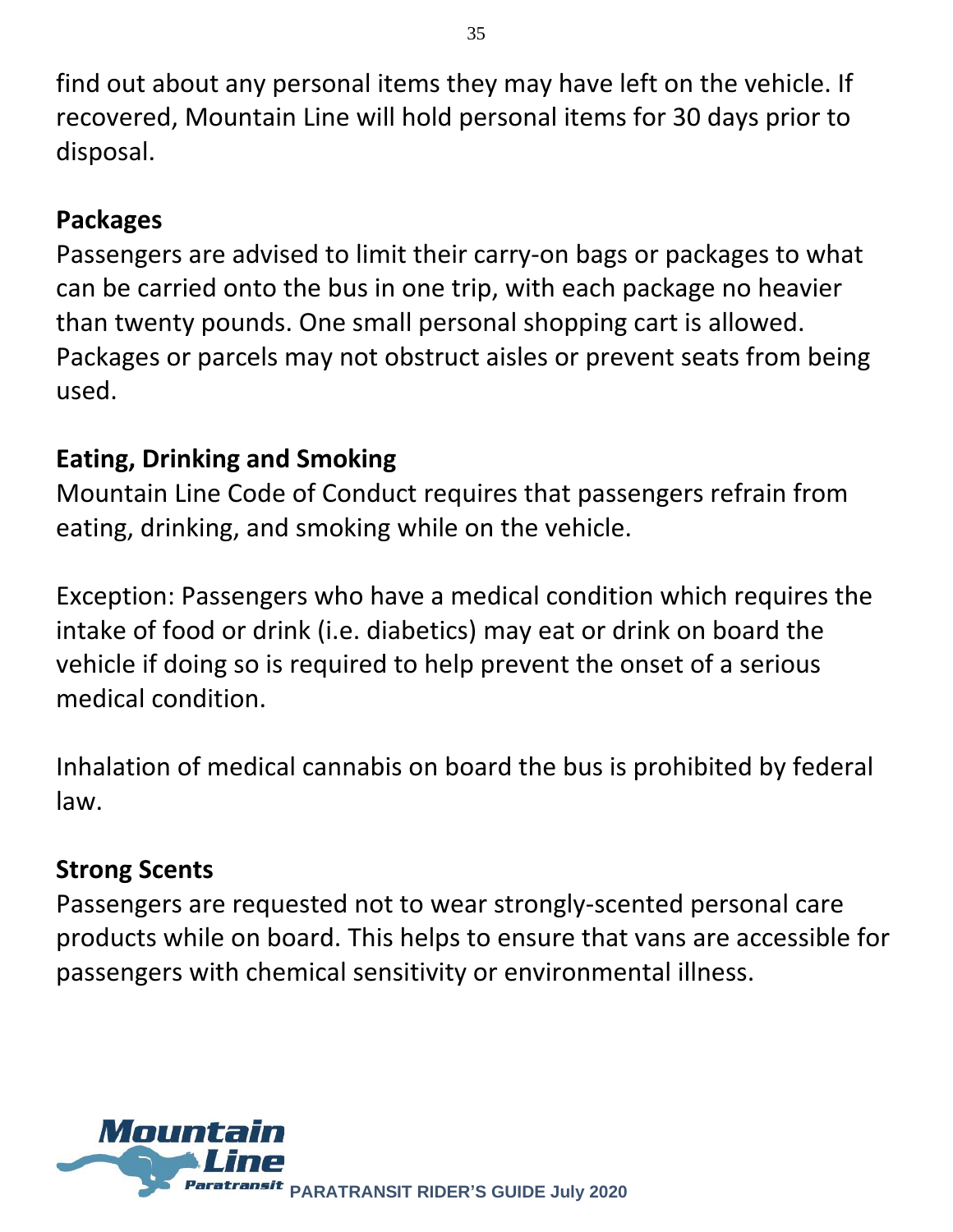# Appendix A: Other Services

#### **All fixed-route buses accommodate seniors and passengers with disabilities.**

Mountain Line's entire fleet is 100 percent accessible and complies with the Americans with Disabilities Act (ADA). Mountain Line vehicles are equipped with wheel chair accessible ramps / lifts and offer priority seating for seniors and persons with disabilities. Mountain Line operators are trained to provide necessary, but limited assistance to persons traveling in mobility devices. Major stops, intersections and destination information are announced to assist with passenger orientation and all buses are equipped with a "kneeler" system to lower the bus for easier entry and exit. Yellow safety lines and tactile warning strips are also provided in an effort to allow many seniors and persons with disabilities to use the regular fixed-route bus service.

The cost to provide the Missoula Community with origin-to-destination service is significantly higher than the fixed-route service. We encourage you to consider fixed route. Below are some advantages of fixed route over ADA Paratransit that attract many seniors and persons with disabilities.

- Reservations and negotiating trip times are not required.
- You can travel when you want to.
- Fixed-route buses provide access to all major shopping and medical facilities.
- All buses have ramps or lifts similar to the smaller Paratransit vehicles, which provide easy access for wheel chairs, walkers, etc.

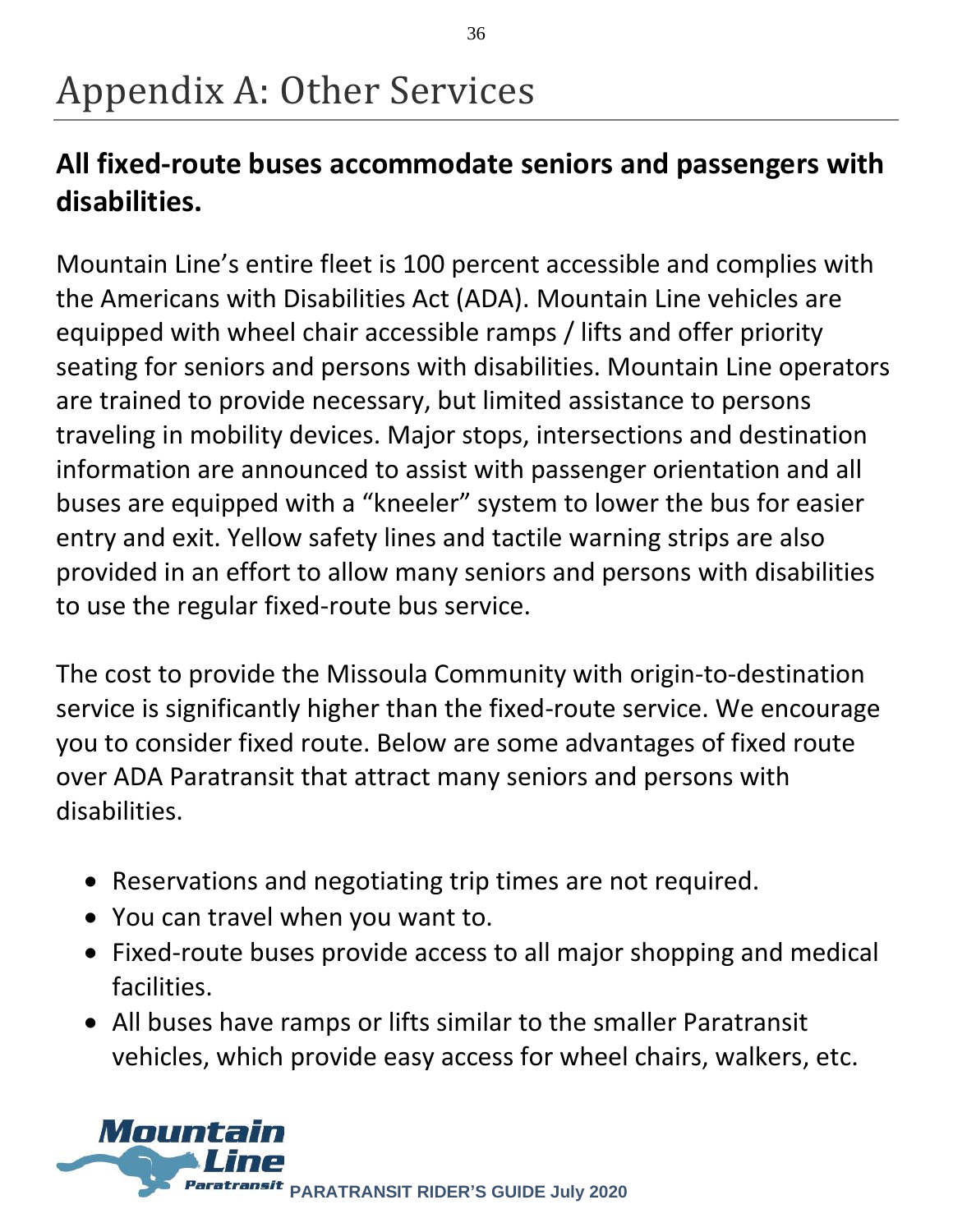- Each fixed-route bus has designated areas for seniors and persons with disabilities.
- Each bus is equipped with kneeling systems, voice announcement, tactile signal strips, and non-slip flooring.
- Operators are trained to secure your mobility device and provide a comparable level of service to what you would receive on origin-todestination Paratransit.

#### **Other Transportation Providers**

Montana Medicab (406) 327-1510

Yellow Cab (406) 543-6644

The Green Taxi (406) 728-8294

# Appendix B: Glossary of Terms

- **Accessible –** a bus that is equipped with a lift or ramp to allow passengers with a disability (with or without a mobility device) to board and deboard with minimal effort. All Mountain Line buses are accessible and equipped with securement devices for wheel chairs.
- **Americans with Disabilities Act (ADA) –** enacted in 1990 this law requires that all transit systems allow persons with disabilities equal access to fixed-route buses and requires that Paratransit service be

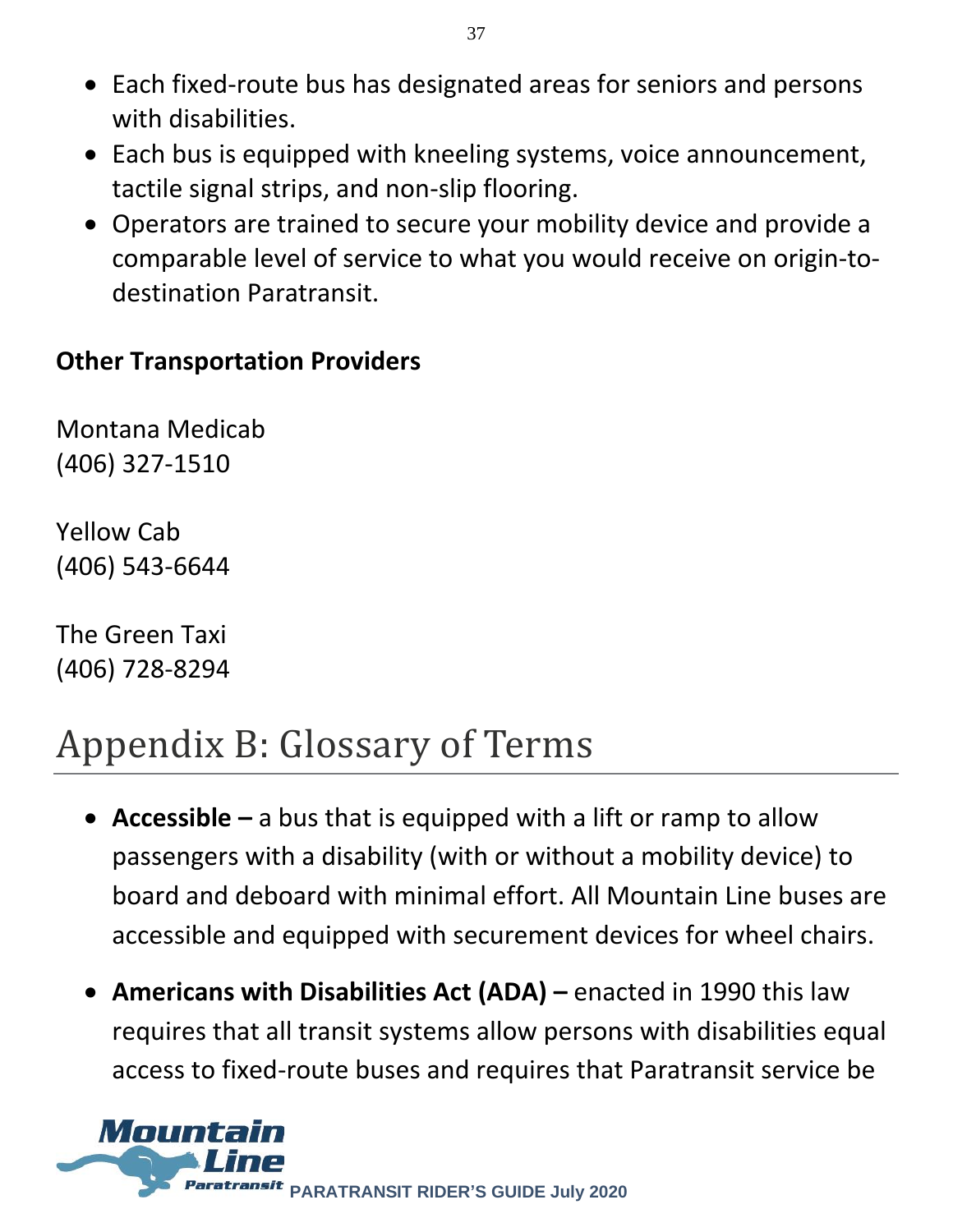available only for persons with disabilities who have been determined eligible and who are unable to use fixed-route buses.

- **Appeal –** process which allows a Paratransit applicant to challenge their eligibility determination or a Paratransit passenger to challenge a suspension for violating Mountain Line policy.
- **Chronic Abuse –** a repeated, continuing pattern of abuse of Mountain Line's Paratransit policies and procedures.
- **Client –** Mountain Line Paratransit passenger.
- **Cognitive Ability –** ability to process information and make rational decisions.
- **Companion – p**erson accompanying a Paratransit passenger.
- **Comparable Services –** ADA's requirement that persons with disabilities receive the same, but not preferential or superior, access to bus service.
- **Conditional Eligibility –** eligibility that depends on defined circumstances of a disability and / or trip.
- **Denied –** declined, not approved, ineligible.
- **Disability –** Professionally diagnosed condition which limits ability of an individual.
- **Drop-Off Time –** time scheduled for Paratransit passenger to arrive at their destination. This time varies with circumstances. Passengers are encouraged to allow for drop-off time delays by allowing extra

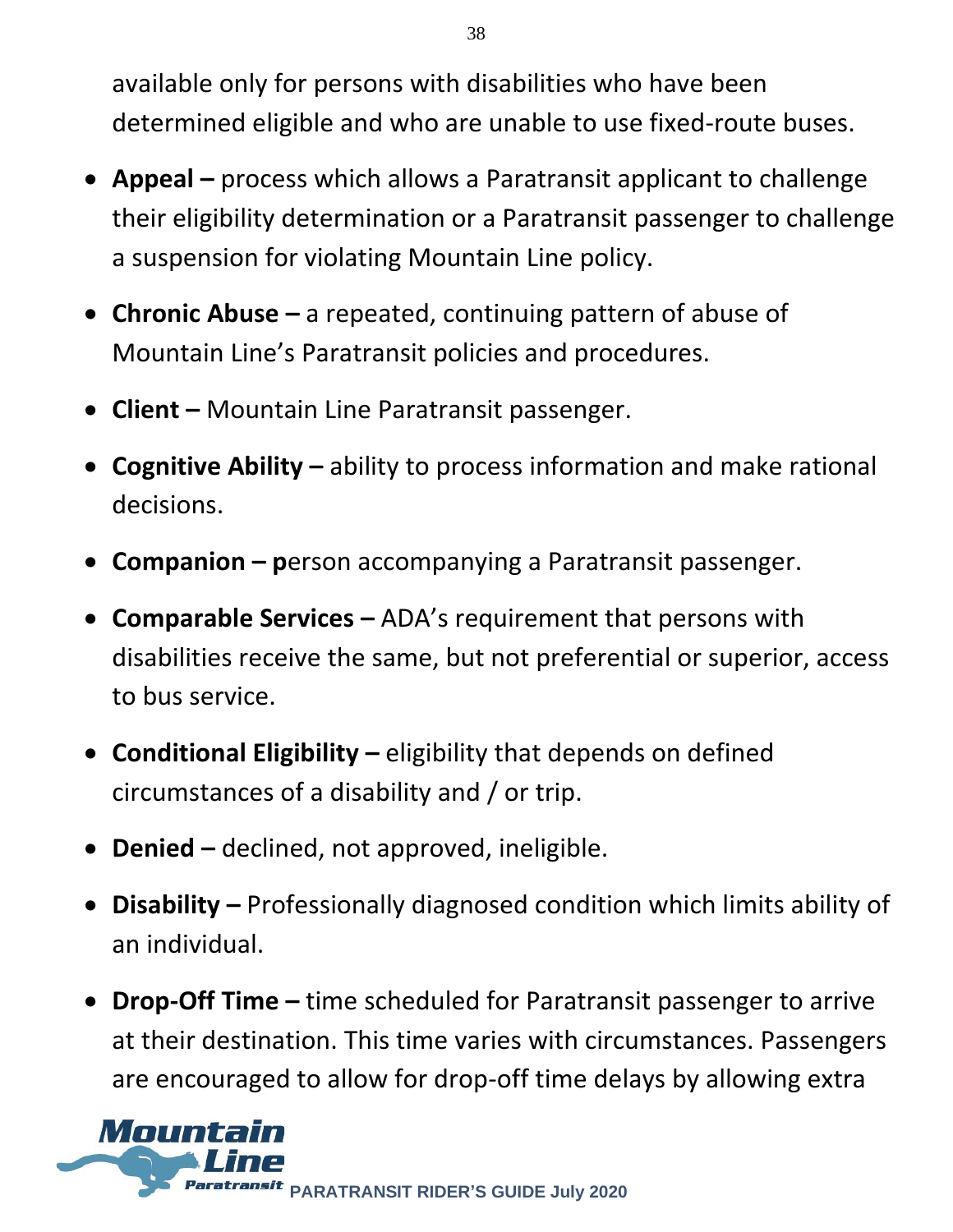time when requesting their trips.

- **Environment –** conditions that impact the ability of individuals to function, such as steps, steep hills, incomplete sidewalks, etc.
- **Fixed-Route Service –** buses that serve marked bus stop locations and operate on a specific time schedule, traveling a set route each day without variation.
- **Fraudulent –** intentionally false, misleading, or inaccurate. Subject to penalty.
- **Mobility Device –** a mechanical device used to assist a person with a disability to travel. Examples include walkers, wheel chairs and scooters.
- **No-Show –** term describing a missed trip. The "no-show" may be caused by the failure to cancel a scheduled trip two [2] or more hours before the trip, the person not being there to receive the ride, or the person not being ready when the vehicle arrives.
- **Paratransit Service –** origin-to-destination service provided to persons with disabilities who have been determined eligible under ADA standards and who are unable to use fixed-route buses.
- **Personal Care Attendants –** also referred to as PCAs, these individuals are in the employ of the passenger to provide assistance. Notice that a PCA's assistance will be required should be provided to Mountain Line by the applicant when applying for Paratransit eligibility. PCAs should be used for assisting a disabled passenger



39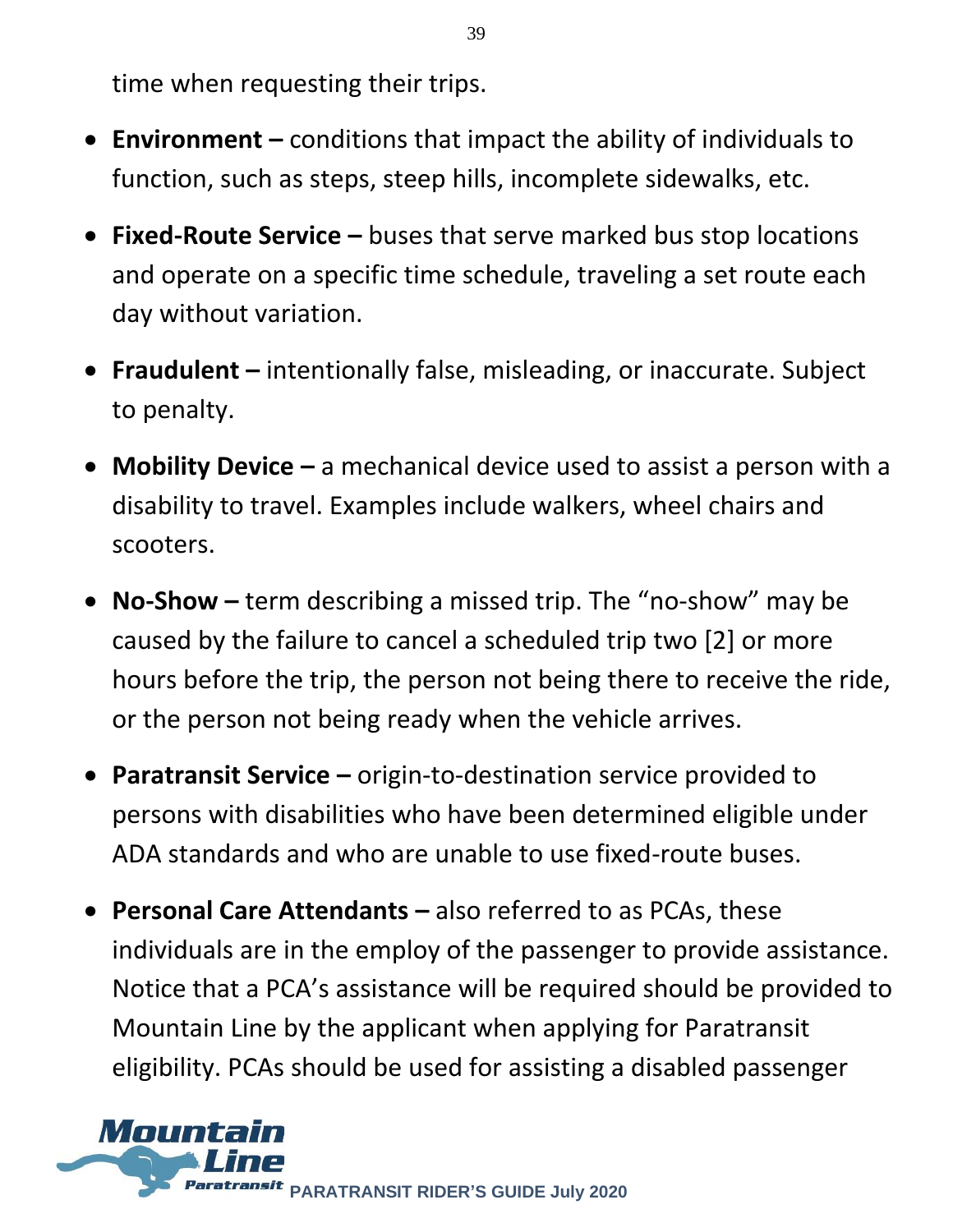from the curb to a destination or for carrying packages, etc.

- **Phone Number on File**  the number the driver will call when they arrive at a location to pick you up. This will be the primary number on file. We will not call multiple numbers.
- **Pick-up Time –** estimated time a Paratransit bus will arrive to pick up a passenger for a scheduled trip. Pick-up times can vary depending upon other scheduled trips. Paratransit passengers are requested to be ready at the start of their 30-minute window.
- **Professional Verification –** applicants for Mountain Line Paratransit service are required to have a qualified professional complete a verification form describing why / how their disability prevents them from using regular fixed route buses.
- **Scheduled Trip Time –** trip times requested by Paratransit passengers are by advanced appointment only, and scheduled by computer. ADA regulations require service providers like Mountain Line to schedule trips within an hour of the requested time. Mountain Line drivers make every effort to maintain their schedules; however, a variety of things outside their control can result in them being early or late for appointments. Paratransit passengers are encouraged to consider the possibility of delays when scheduling their appointments. Passenger patience is appreciated.
- **Secured** not mobile, fastened down, prevented from moving.
- **Shuttle Van** provides transportation for seniors who are not eligible for ADA Paratransit Service. This is also a reservation service

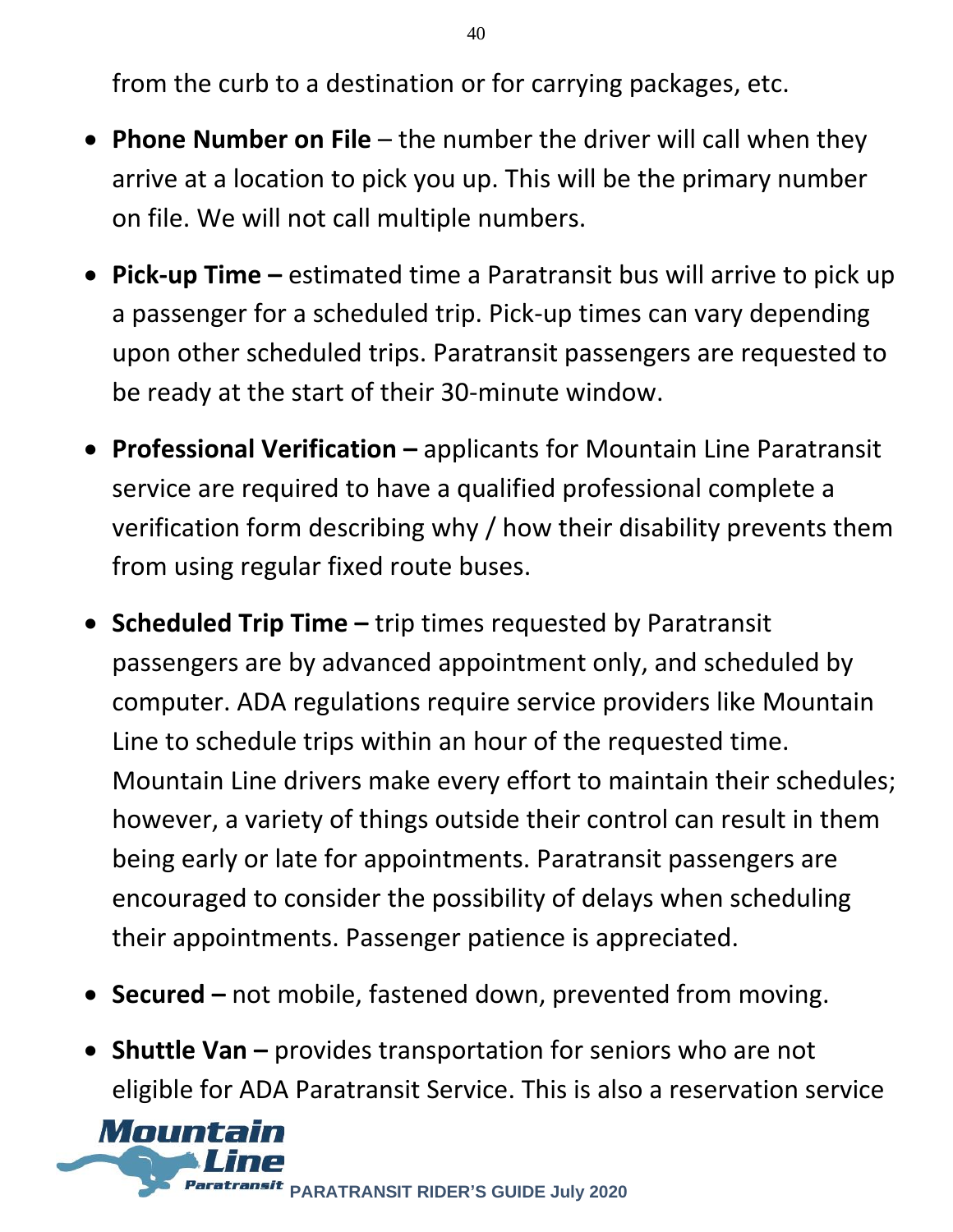that will be provided during prescheduled days and time periods within Mountain Line service area. This service can be used by individuals who receive seasonal eligibility. For example, it is possible to be eligible for ADA Paratransit in the winter and able to use regular bus service or Shuttle Van service in the summer.

- **Service Animal –** an animal that has been trained for a specific task to provide assistance to a person with a disability.
- **Shared Ride Service –** like the regular fixed-route bus system, Paratransit passengers share the bus with a variety of other passengers that are going to different destinations at different times. Passengers are boarded and de-boarded in an order determined most efficient by the Paratransit driver or scheduler. Paratransit riders may have to ride to other destinations before reaching theirs.
- **Suspension of Service –** a temporary or permanent interruption of Paratransit services caused by serious or chronic abuse of Mountain Line's policies and procedures.
- **Temporary Eligibility –** ADA Paratransit eligibility issued for a specific period of time, such as for the duration of an illness or treatment, or during particular weather conditions.
- **Time Window**  A 30-minute period of time in which your vehicle may arrive. You must be ready for transport at the beginning of this window.
- **Trip –** one-way transport of an ADA-eligible person to a single

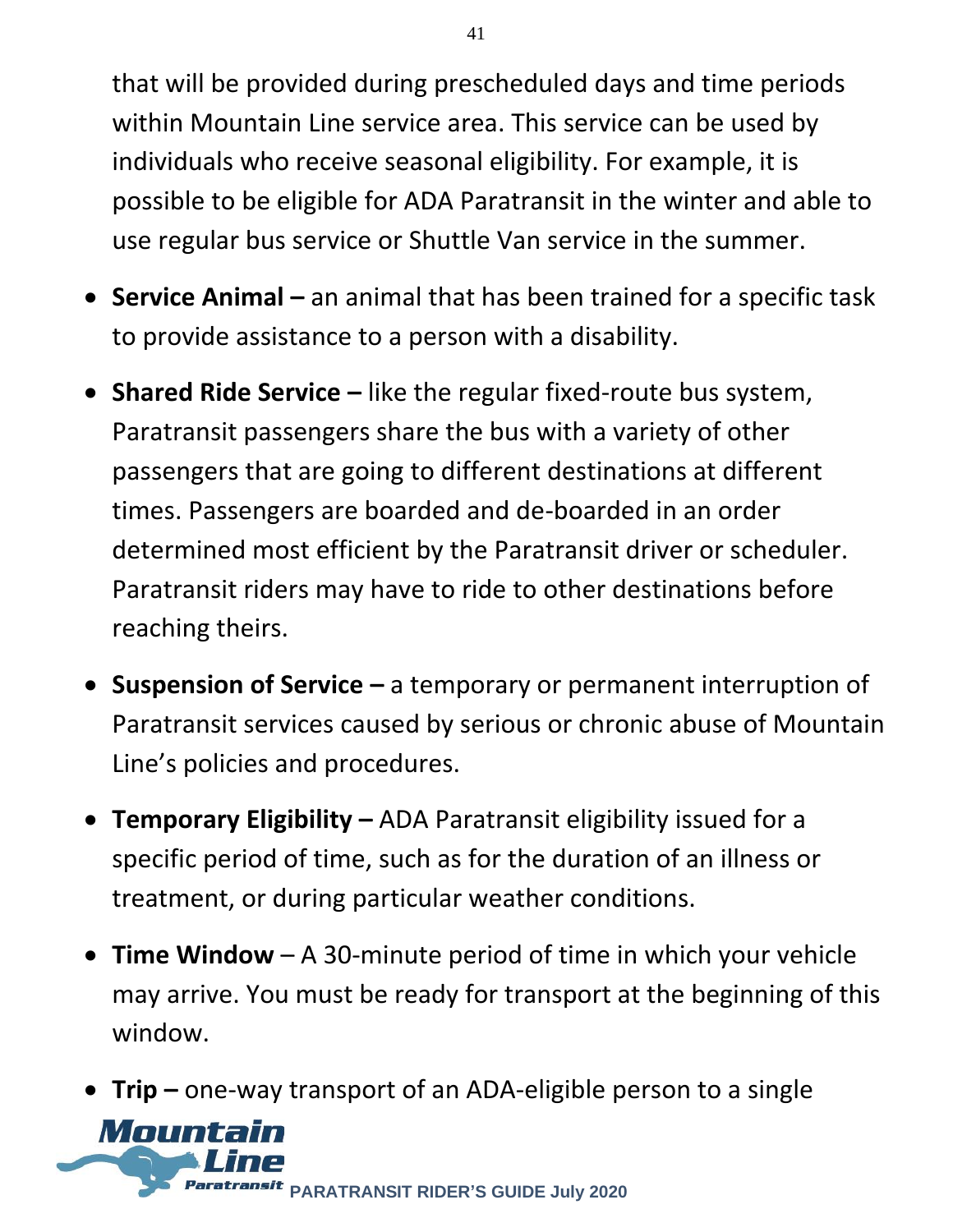destination.

- **Unconditional Eligibility –** ADA eligibility that has no limitation placed on trip requests.
- **Visitor –** status of a passenger who:
	- $\circ$  Is a card-carrying ADA passenger, with confirmed eligibility in a different transportation district, or,
	- o Provides proof of residency **and** either self-certifies that they have a disability that prevents them from using fixed-route service **or** provides proof of disability.
- **Voice Mail –** answering machine.
- Wheel Chair mobility aid belonging to any class of three or morewheeled devices, usable indoors and outdoors, designed for and used by individuals with mobility impairments. May be operated manually or powered. Mountain Line may not be able to transport mobility devices that will not fit on a lift or ramp, or those that exceed the weight limit of the vehicle's equipment. 49 CFR § 37.3.

# Appendix C: Title VI

#### **Mountain Line's Title VI Policy Statement**

Mountain Line grants all citizens equal access to its transportation services. Mountain Line is committed to ensuring that no person is excluded from participation in, or denied the benefits of its services on the basis of race, color, or national origin as protected by Title VI of the Civil Rights Act of 1964, as amended ("Title VI").

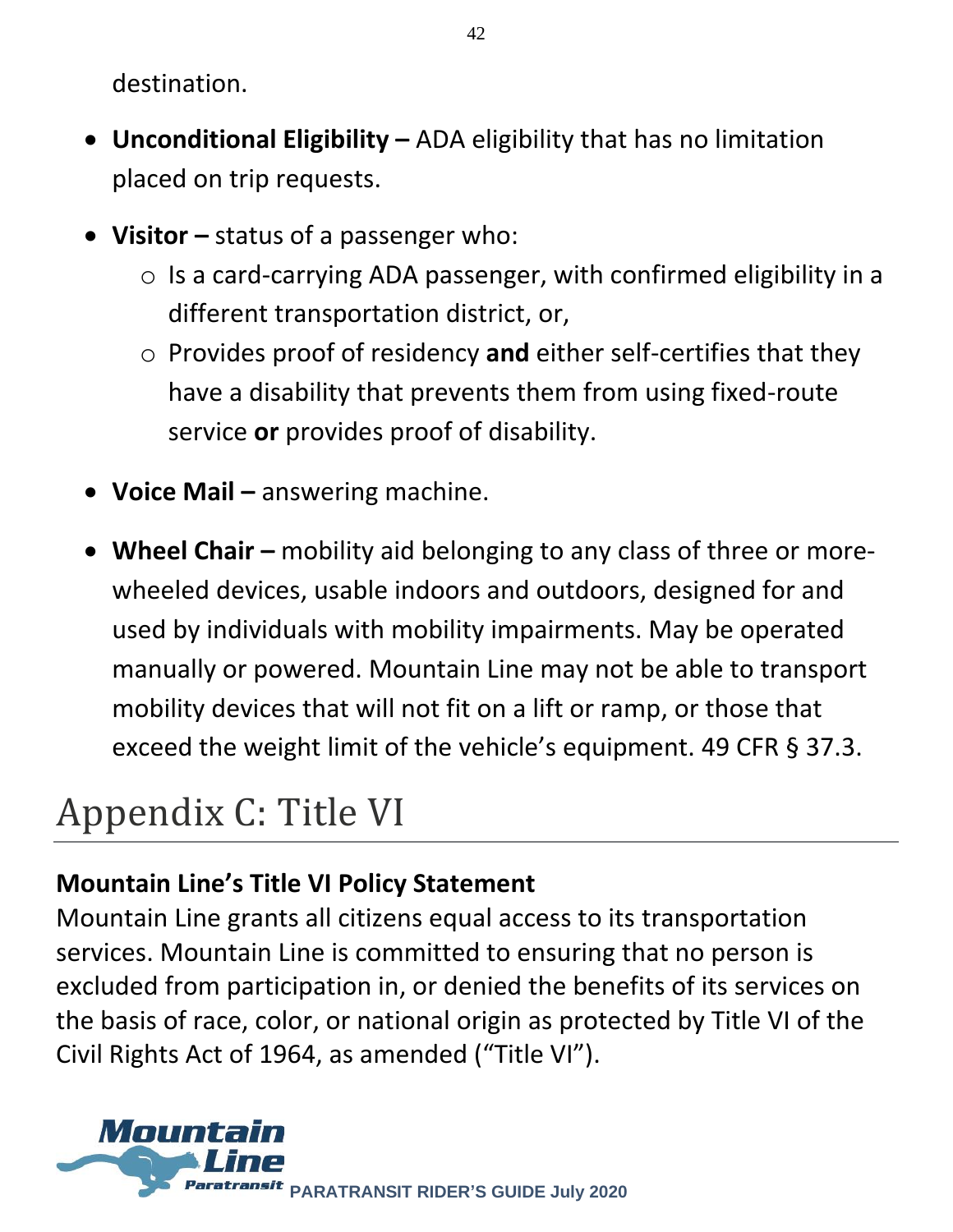Members of the public can request additional information on Mountain Line's nondiscrimination obligations or a copy of "Mountain Line Title VI Policy Statement" by contacting:

> EEO Officer Mountain line 1221 Shakespeare Missoula, MT 59802 (406) 534-8386

# Appendix D: Rider & Driver Responsibilities

#### **Rider Responsibilities:**

- Carefully read all Rider's Guide materials.
- Follow all rules and regulations set forth in this Rider's Guide.
- Make ride reservations at least one [1] day in advance.
- Avoid no-shows and late or repeated cancellation of reservations.
- Be at the designated pick-up location on time and provide entry for the vehicle if you live in a gated community or have special access requirements.
- Board the vehicle promptly, remain seated once on board, wear your seat belt, and keep arms, legs, and head inside the vehicle.
- If the vehicle has not arrived by the end of the scheduled pick-up window, call Mountain Line at (406) 721-2848.
- Call to cancel an unneeded ride as soon as possible to avoid a "noshow."
- Wear seat belts at all times during transport.
- Avoid distracting the driver or annoying other passengers with inappropriate behavior.
- Maintain wheelchairs or other mobility aids in safe operating

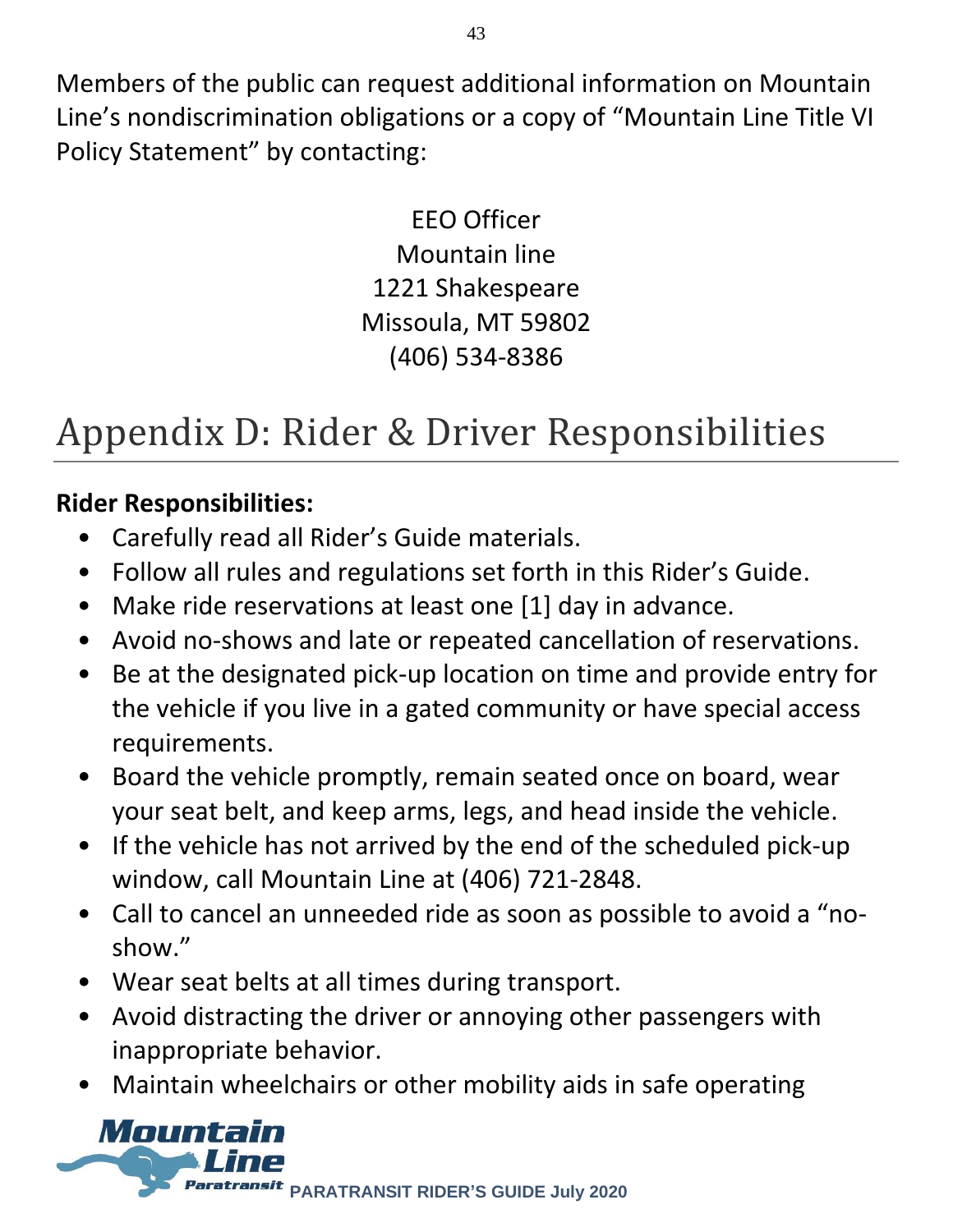condition according to manufacturer's specifications.

- Expect "shared-ride" service. Others may be picked up after you, and / or dropped off before you reach your destination.
- Maintain acceptable standards of personal hygiene; please refrain from using scented products as they can bother other chemicallysensitive riders.
- Follow these common rules of courtesy:
	- o No eating, drinking, or smoking on board the vehicle.
	- o No riding under the influence of alcohol or illegal drugs.
	- $\circ$  No littering in the vehicle.
	- o No sound-generating equipment (i.e. phones, MP3 Players, iPods, radios, etc.) may be played aloud on board the vehicle (use with headphones is acceptable).

#### **Driver Responsibilities**

Drivers must:

- Be courteous at all times.
- Call upon arrival.
- Get out of the vehicle, greet and assist you with boarding.
- Adhere to the same standards of common courtesy and personal hygiene as those required of riders.
- Be in proper uniform.
- Visibly display a proper ID badge.
- Carry only the riders assigned to them, along with attendants and companions, who have reservations.
- Go only to the destinations listed on the manifest or as notified by their dispatcher.
- For safety reasons, maintain "line-of-sight" of vehicle.
- Keep to the assigned service schedule for the convenience of all riders.

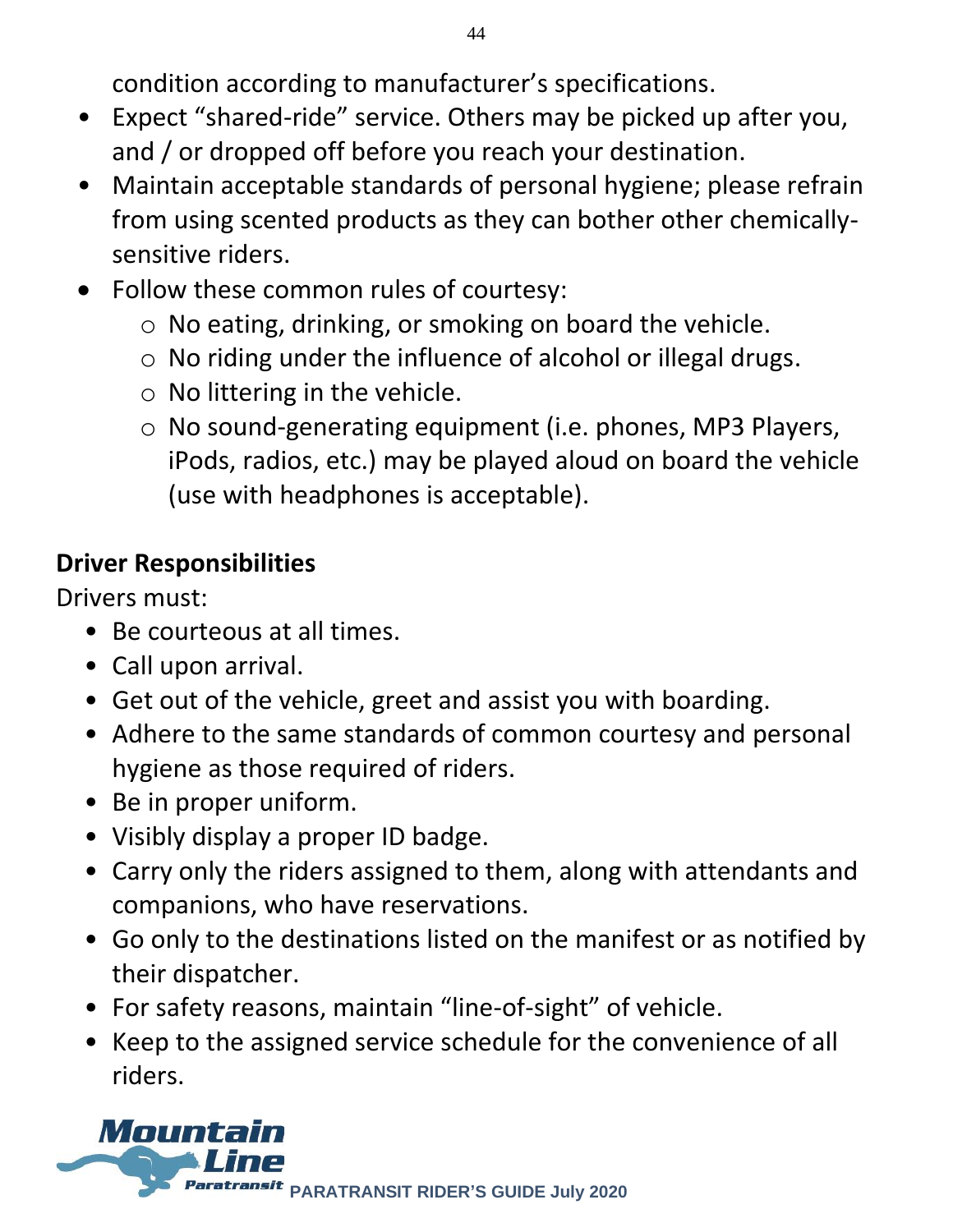- Provide reasonable assistance to riders entering or leaving the vehicle.
- Driver cannot use personal cell phones or other personal electronic devices, or play loud music while driving.
- Operate the vehicle and lift in a safe manner and safely secure wheelchairs on the vehicle.
- Assist passengers to and from the main door of their origin and destination when requested and only if safe to do so and within lineof-sight of the vehicle.
- "Assistance" includes, but is not limited, to:
	- o Offering ambulatory passengers a steadying arm or other appropriate assistance when walking or using stairs.
	- o Helping persons in wheelchairs maneuver onto standard ramps to and from the main door of their origin and destination (if safe to do so and while remaining in the line-of-sight of their vehicle).
	- o Carrying packages that comply with Mountain Line's policy for items on board the vehicle.

#### **Drivers Are Not Permitted to:**

- Lift or carry passengers.
- Enter the residence of a rider.
- Perform any personal care assistance for any rider, such as assisting with dressing.
- Retrieve anything from a passenger's pocket, purse or bags.
- Wait for a passenger to make a stop to conduct business, such as at an ATM / cash machine, pharmacy, or store.
- Assist a passenger beyond the exterior door of a public building or beyond the front door of a private residence.
- Accept tips or any other gratuities.

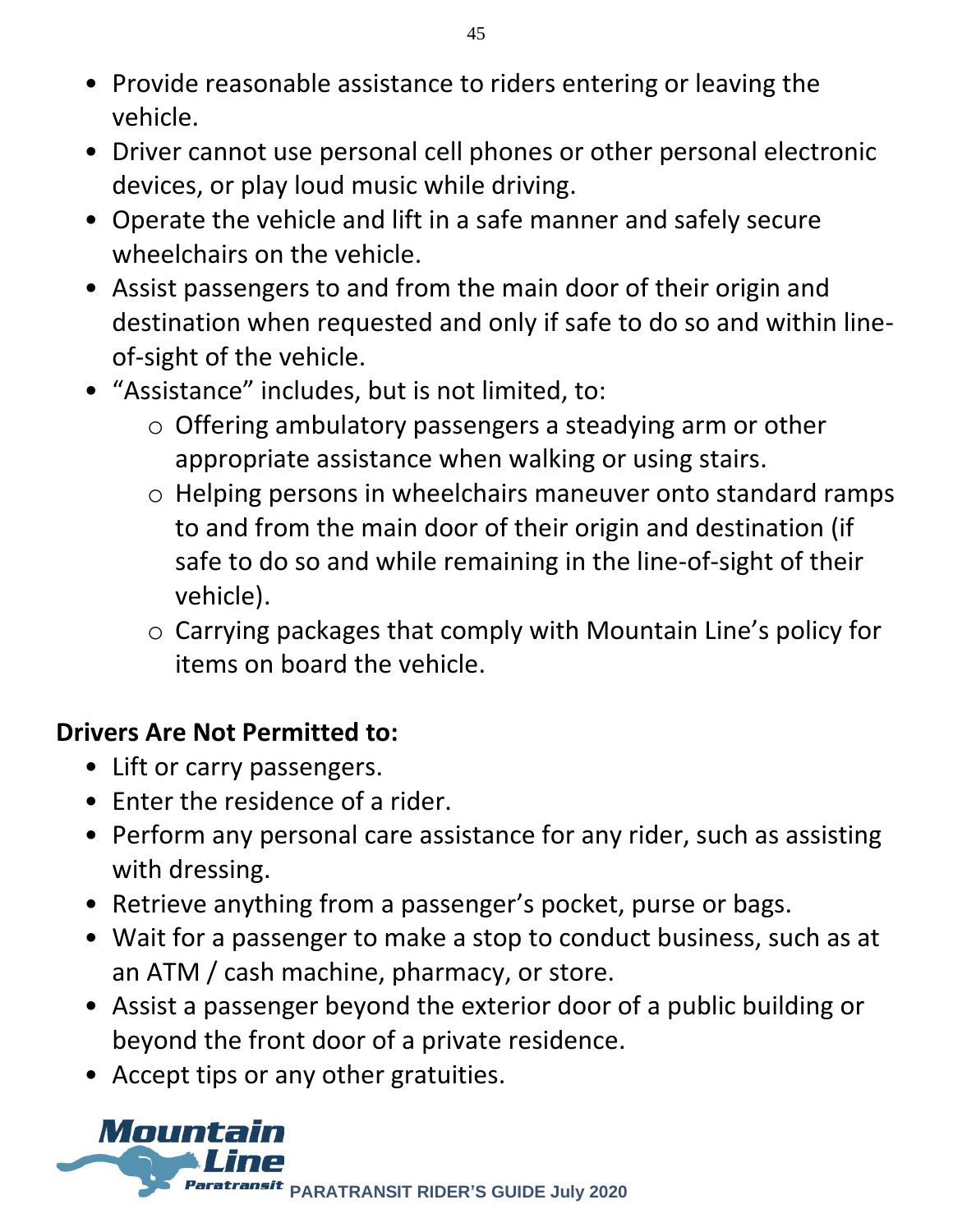- Perform errands for riders such as picking up prescriptions or groceries.
- Take information from the rider about cancellations or changes in reservations.
- Secure child safety systems in the vehicle or children into such systems.

# Appendix E: Code of Conduct

The code of conduct applies to all activities that occur in or on **any Mountain Line vehicle, transfer centers, bus stops, shelters, or other passenger facilities**.

For the comfort and safety of all passengers, the following conduct is expected when using Mountain Line services:

- Cooperate with requests from Mountain Line personnel.
- Be considerate and respect the privacy of others.
- Use headphones for music and keep cell phone conversations short and quiet.
- Wear clothes and shoes.
- Disembark after one round trip.
- Refrain from unnecessary conversation with the driver while the vehicle is in motion.
- Keep baby strollers, shopping carts and other items out of aisles.
- Carry don't wear roller skates, rollerblades and shoes with cleats onto the bus.
- Riders traveling with small children should exit through the front door. Please carry or hold the child's hand while exiting.

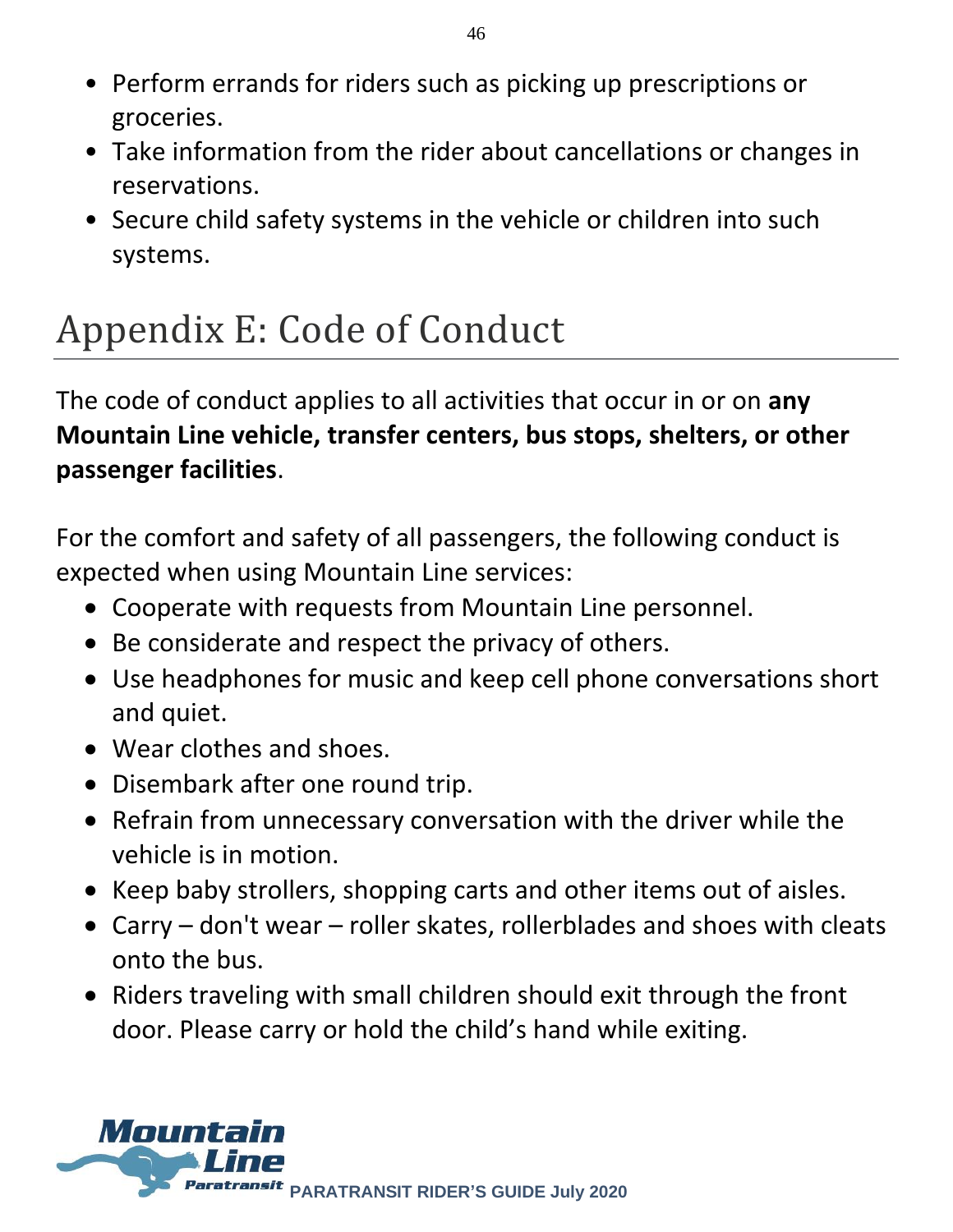• Take all items with you when you leave. Packages left on the bus will be confiscated. 

Refrain from behavior that intrudes on the welfare of others including, but not limited to:

- Interfering with the safe operation of any Mountain Line vehicle.
- Endangering, threatening, harassing or intimidating others.
- Roughhousing, screaming, shouting or spitting.
- Profanity or offensive language.
- Placing feet on seats or seat backs or lying down on seats.
- Refusing to relinquish posted seating to the elderly or disabled.
- Using tobacco products, including e-cigarettes, in unauthorized areas.
- Eating on the bus.
- Littering.
- Urinating or defecating except in restroom facilities.
- Drinking alcohol, drunk or disorderly conduct, or possession of an open container.
- Loitering without intent to utilize Mountain Line services.
- Indecent exposure.
- Throwing any object at transit property or at any person on transit property.
- Bringing onto transit property odors and substances that unreasonably disturb others or interfere with their use of the transit system, whether such odors or substances are from one's person, clothes, articles, accompanying animal or any other source.

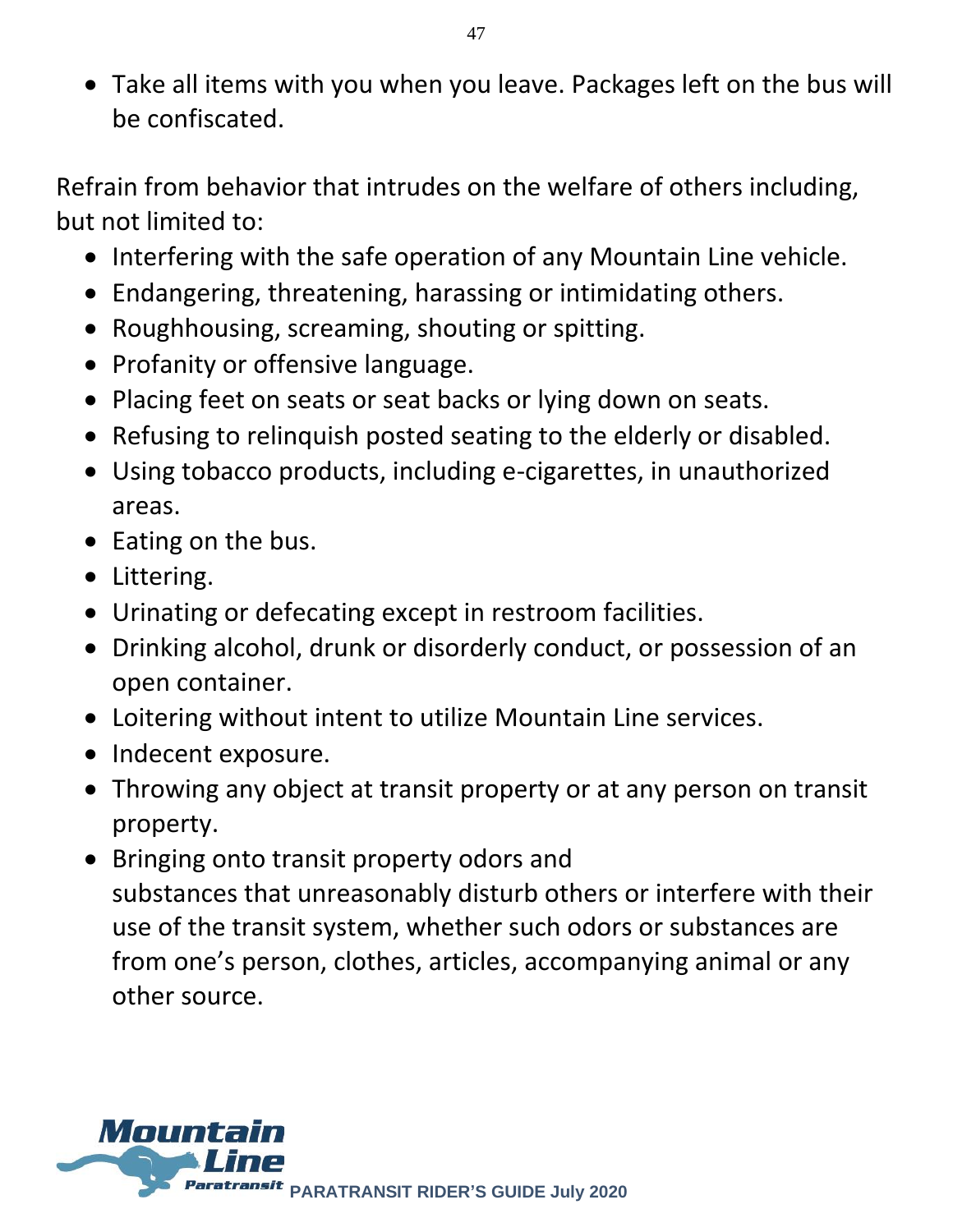#### **ANYONE WHO FAILS TO COMPLY MAY BE ASKED TO LEAVE THE BUS AND / OR FACILITY AND MAY BE PROSECUTED TO THE FULL EXTENT OF THE LAW.**

**You may appeal any of these rules by requesting appeal information at 543-8386.**

### Appendix F: Tips for Riding Paratransit

- You may arrive at your destination up to an hour early and / or be required to wait for an hour at your destination. For this reason, many riders choose to bring books or some other form or entertainment to pass the time.
- Weather in Missoula can often vary. Remember to take this into consideration before you leave for your trip. Dressing appropriately and comfortably can make a big difference.
- If you suffer from an ailment that requires or may require medication remember to bring it with you. Those requiring oxygen should ensure your tank is adequately filled before you travel.
- When scheduling your rides, it is important to estimate your return time as accurately as possible. Giving yourself some extra time can mean the difference between meeting your driver and missing your trip.
- If you can, it is recommended you do not schedule your rides to arrive at or leave a location at the exact time when that location is scheduled to open or close. This is because you may be picked up or dropped off up to an hour before or after your requested appointment time. If the location is not open, you may be forced to wait outside.

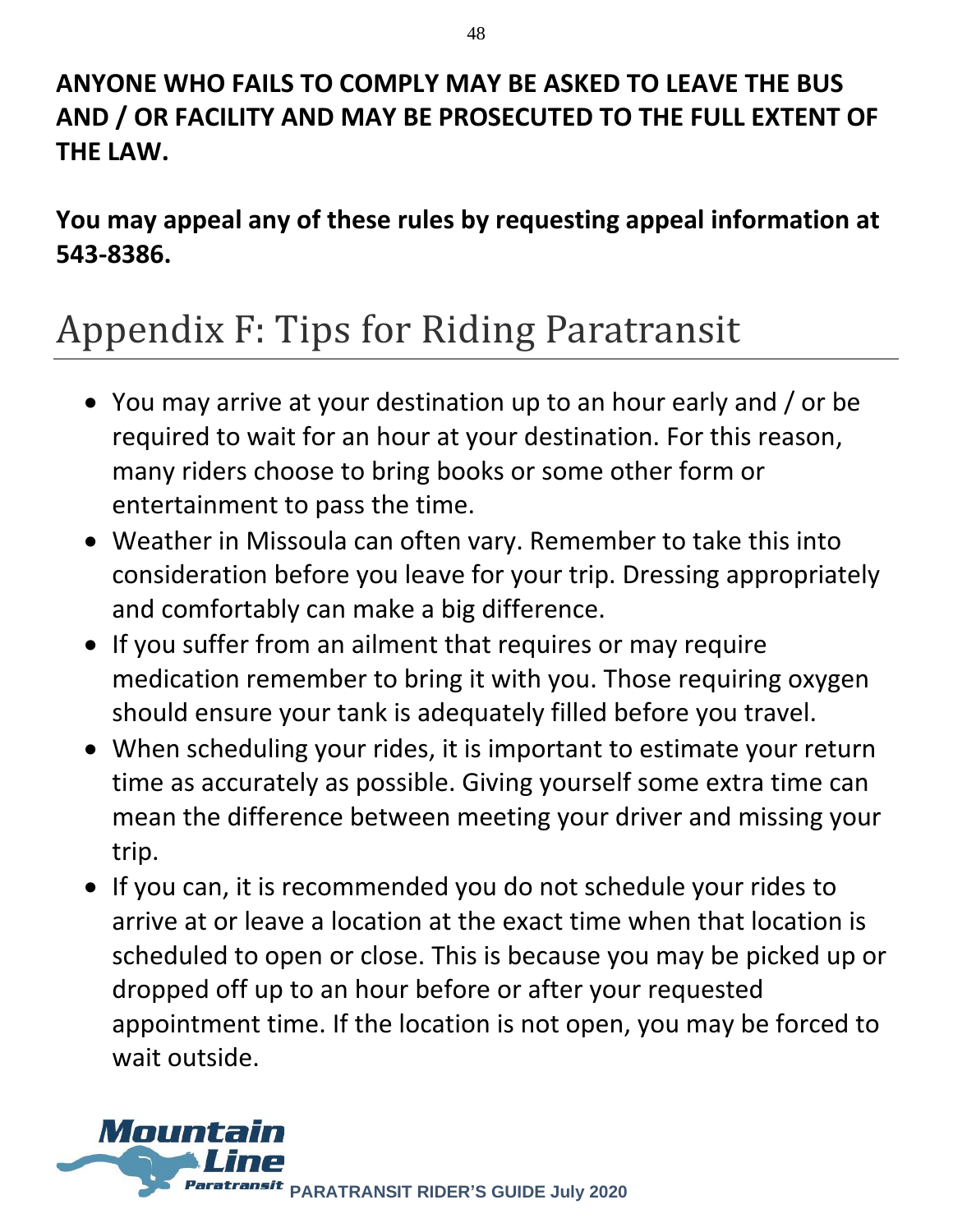- If your ride takes you to more than one location before returning home, remember to give yourself enough time at each location to complete your tasks. You should also consider giving yourself some extra time, as your ride times may change and this could affect the amount of time you have at any given location.
- If you have an issue with your ride, please be sure to bring it to the attention of a Mountain Line supervisor or your driver. We are constantly trying to improve the system and your feedback is greatly appreciated.

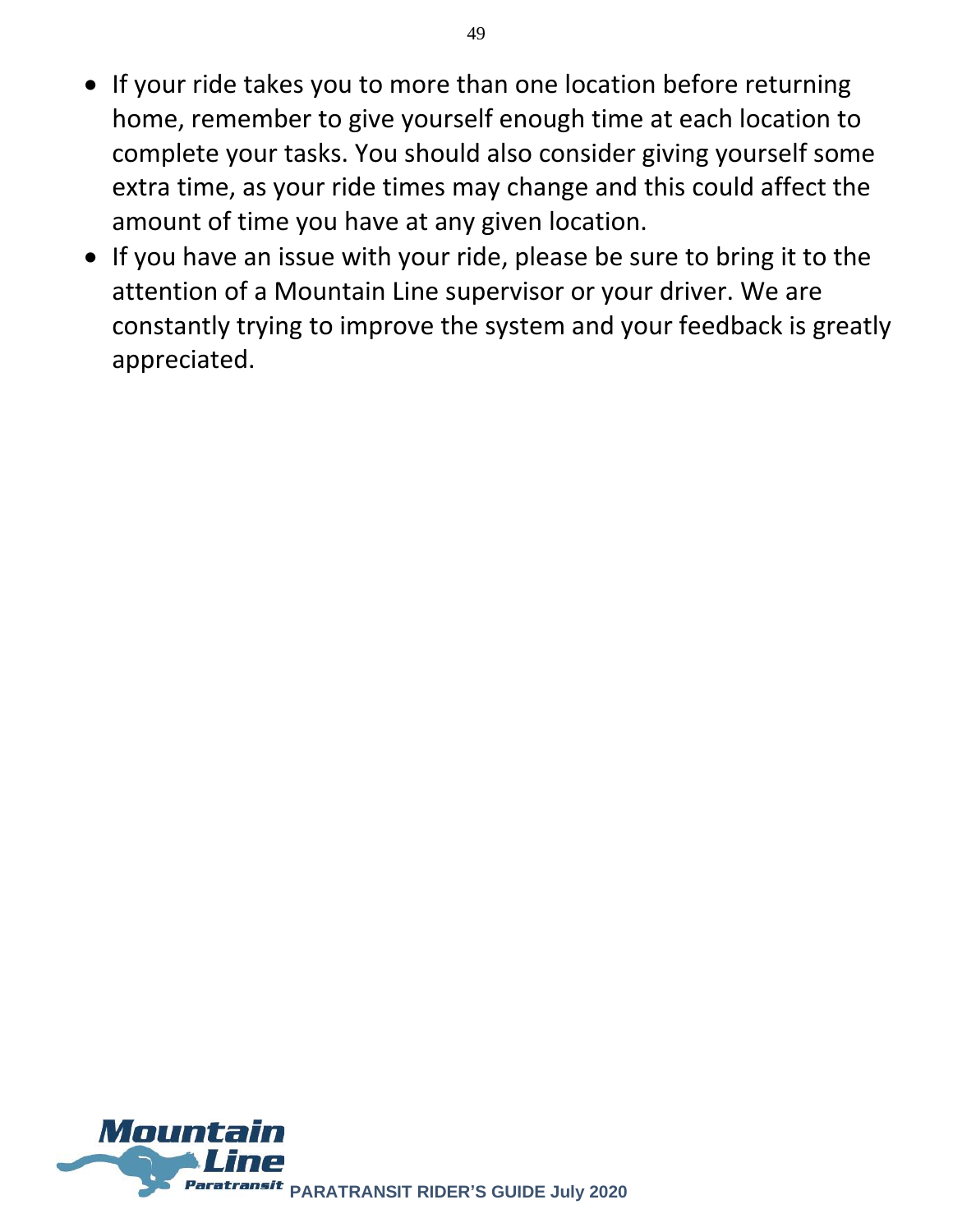### Appendix G: Paratransit Service Area





50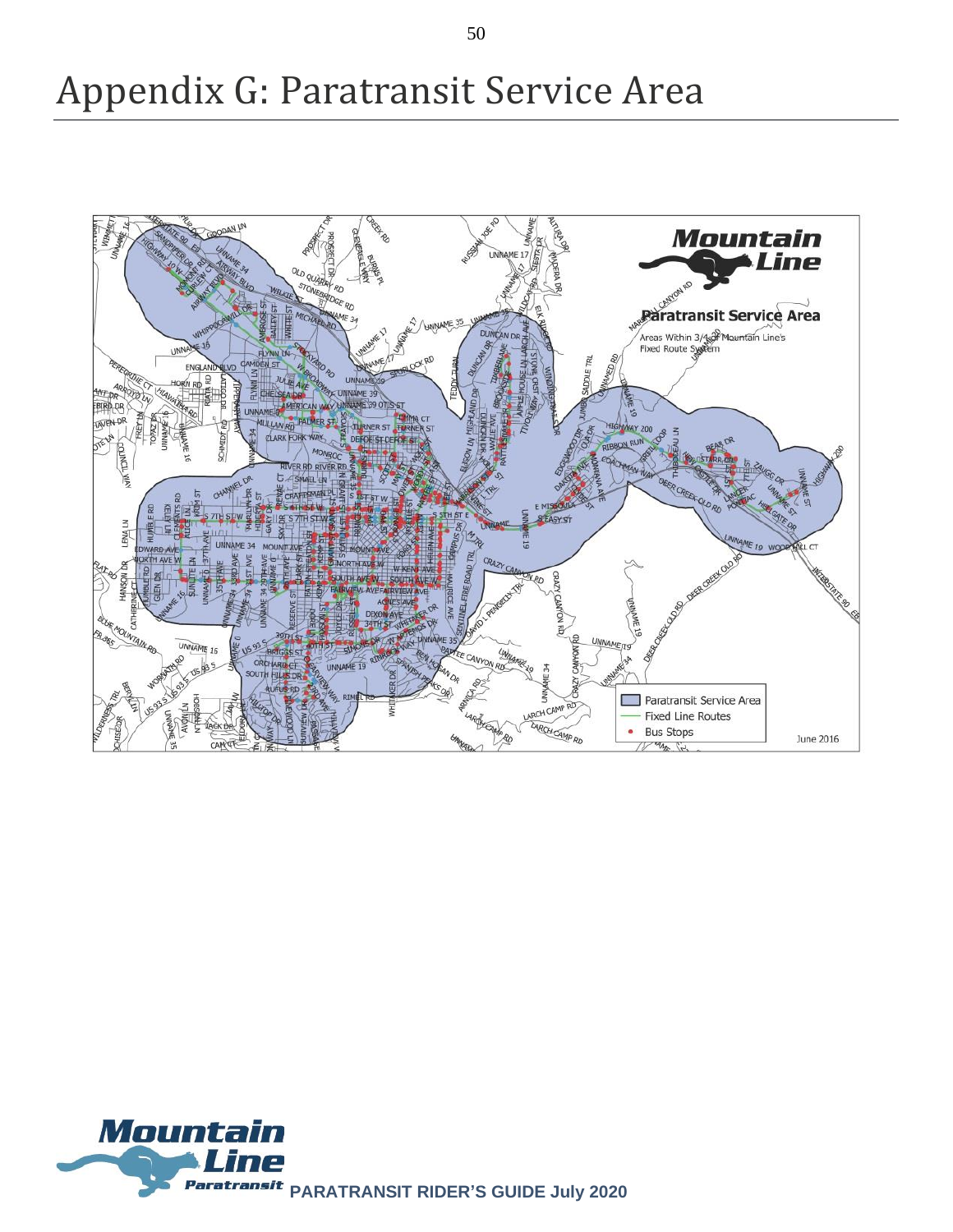Thank you for riding Mountain line Paratransit. Welcome aboard!